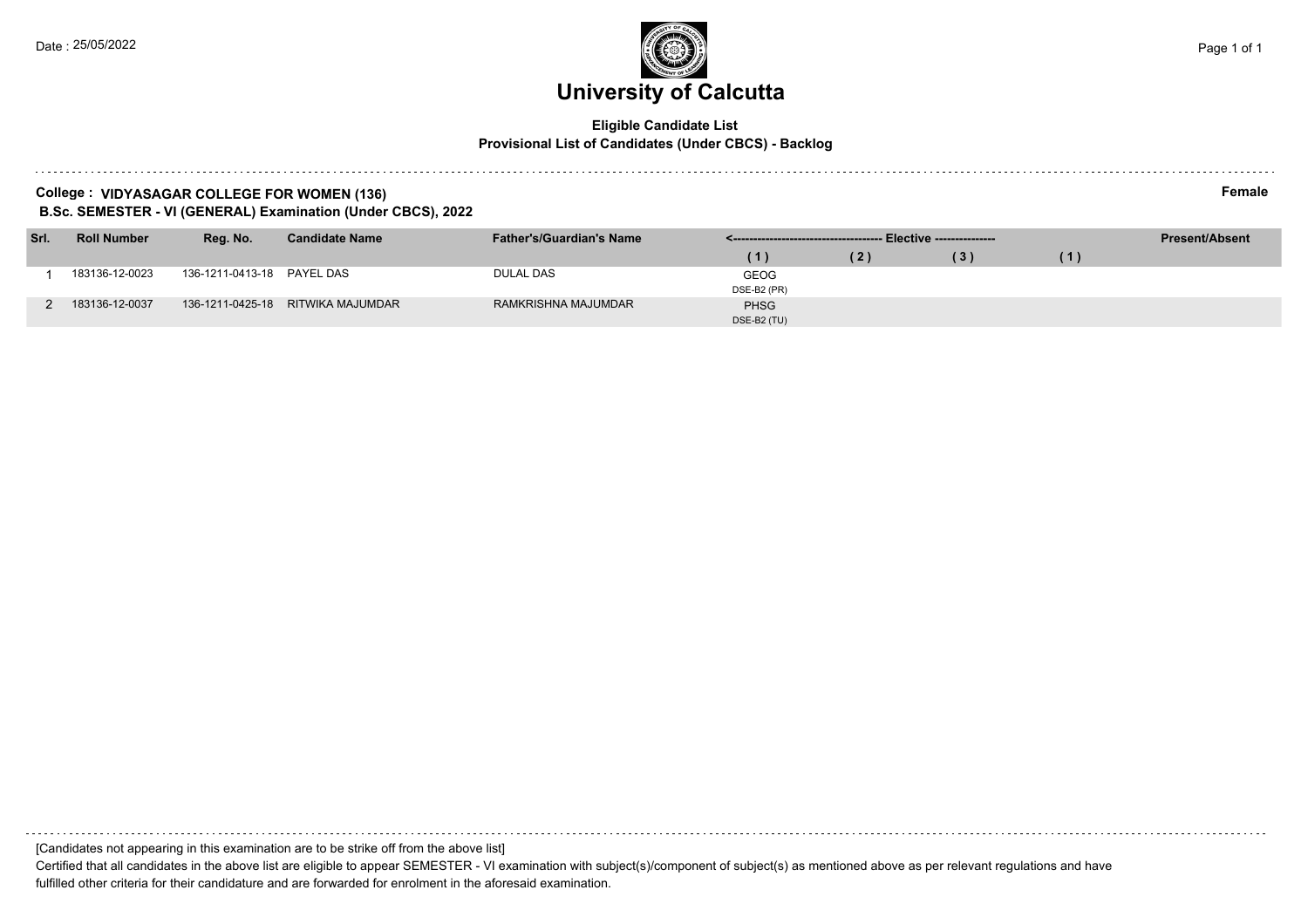### **University of Calcutta**  Date : 25/05/2022 Page 1 of 1

#### **Eligible Candidate List Provisional List of Candidates (Under CBCS) - Backlog**

#### **College : VIDYASAGAR COLLEGE FOR WOMEN (136) Female B.A. SEMESTER - VI (GENERAL) Examination (Under CBCS), 2022**

| Srl. | <b>Roll Number</b> | Rea. No.                     | <b>Candidate Name</b> | <b>Father's/Guardian's Name</b> |             | <b>Present/Absent</b> |  |
|------|--------------------|------------------------------|-----------------------|---------------------------------|-------------|-----------------------|--|
|      |                    |                              |                       |                                 |             |                       |  |
|      | 182136-12-0094     | 136-1211-0542-18 RAJANI TUNG |                       | PRASANTA TUNG                   | <b>SANG</b> |                       |  |
|      |                    |                              |                       |                                 | SEC-B2      |                       |  |

[Candidates not appearing in this examination are to be strike off from the above list]

Certified that all candidates in the above list are eligible to appear SEMESTER - VI examination with subject(s)/component of subject(s) as mentioned above as per relevant regulations and have fulfilled other criteria for their candidature and are forwarded for enrolment in the aforesaid examination.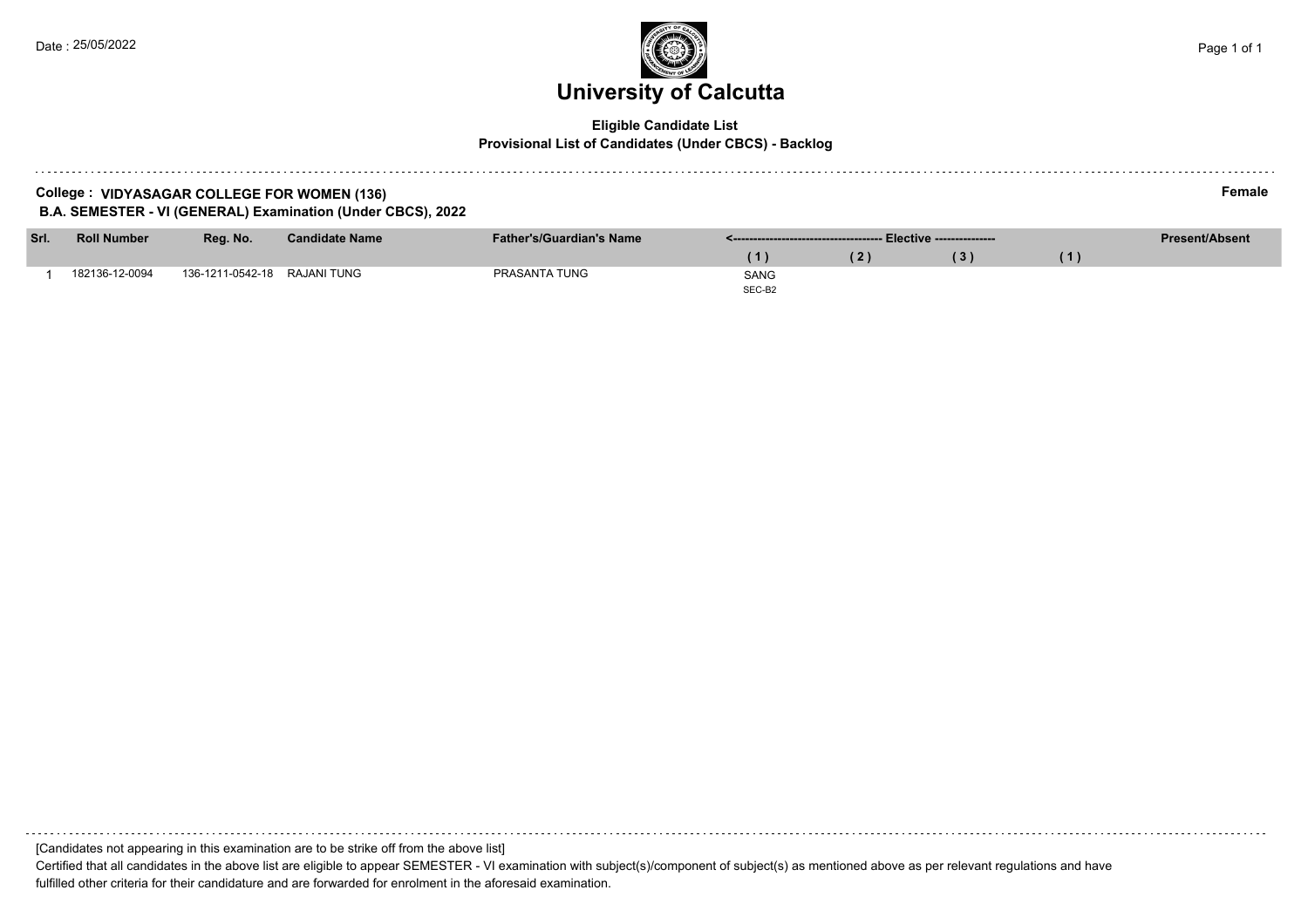### **University of Calcutta**

#### **Eligible Candidate List Provisional List of Candidates (Under CBCS) - Regular**

#### **College : VIDYASAGAR COLLEGE FOR WOMEN (136) Female**

**B.A. SEMESTER - VI (GENERAL) Examination (Under CBCS), 2022**

| Srl.         | <b>Roll Number</b> | Reg. No.                       | <b>Candidate Name</b>              | <b>Father's/Guardian's Name</b> | (1)         | <------------------- Elective ------------------><br>(2) | (3) | <---- LCC2-2 ----><br>(1) | <b>Present/Absent</b> |
|--------------|--------------------|--------------------------------|------------------------------------|---------------------------------|-------------|----------------------------------------------------------|-----|---------------------------|-----------------------|
| $\mathbf{1}$ | 182136-12-0010     | 136-1211-0479-18               | <b>DEBJANI BANERJEE</b>            | <b>MANICK BANERJEE</b>          | <b>EDCG</b> | <b>HISG</b>                                              |     | <b>BNGL</b>               |                       |
| $\mathbf{2}$ | 182136-12-0015     | 136-1211-0499-18 SUROVI DAS    |                                    | LATE SAJAL DAS                  | <b>EDCG</b> | <b>HISG</b>                                              |     | <b>BNGL</b>               |                       |
| 3            | 182136-12-0023     | 136-1211-0521-18 SWAGATA BAINE |                                    | <b>SUDARSAN BAINE</b>           | <b>EDCG</b> | <b>HISG</b>                                              |     | <b>BNGL</b>               |                       |
| 4            | 182136-12-0026     | 136-1211-0526-18               | MUSKAN SINGH                       | <b>VIJAY SINGH</b>              | <b>EDCG</b> | <b>HISG</b>                                              |     | <b>URDL</b>               |                       |
| 5            | 182136-12-0035     | 136-1211-0536-18               | RUMA SAHA                          | <b>AMAL SAHA</b>                | <b>EDCG</b> | <b>HISG</b>                                              |     | <b>BNGL</b>               |                       |
| 6            | 182136-12-0041     | 136-1211-0549-18               | <b>RUPA BANERJEE</b>               | <b>RANJIT BANERJEE</b>          | <b>EDCG</b> | <b>HISG</b>                                              |     | <b>BNGL</b>               |                       |
| $7^{\circ}$  | 182136-12-0043     | 136-1211-0552-18 ADRITA DAS    |                                    | <b>DILIP DAS</b>                | <b>EDCG</b> | <b>HISG</b>                                              |     | <b>BNGL</b>               |                       |
| 8            | 182136-12-0045     | 136-1211-0557-18               | MONISHA PATRA                      | <b>JAGADIS CHANDRA PATRA</b>    | <b>BNGG</b> | <b>EDCG</b>                                              |     | <b>BNGL</b>               |                       |
| 9            | 182136-12-0048     | 136-1212-0457-18               | DEBASMITA MAJUMDER                 | DEBABRATA MAJUMDER              | <b>EDCG</b> | <b>PHIG</b>                                              |     | <b>BNGL</b>               |                       |
| 10           | 182136-12-0054     |                                | 136-1211-0483-18 SUCHARITA GOSWAMI | <b>ABHIJIT GOSWAMI</b>          | <b>FMSG</b> | <b>JORG</b>                                              |     | <b>BNGL</b>               |                       |
| 11           | 182136-12-0057     | 136-1211-0607-18               | ISHITA NANDY                       | <b>KESHAB NANDY</b>             | <b>BNGG</b> | <b>GEOG</b>                                              |     | <b>BNGL</b>               |                       |
| 12           | 182136-12-0064     | 136-1211-0432-18 ARPITA GHOSH  |                                    | AMAR KUMAR GHOSH                | <b>EDCG</b> | <b>HISG</b>                                              |     | <b>BNGL</b>               |                       |
| 13           | 182136-12-0065     | 136-1211-0449-18               | LAKSHMI BHATTACHARJEE              | <b>BISWNATH BHATTACHARJEE</b>   | <b>HISG</b> | <b>SOCG</b>                                              |     | <b>BNGL</b>               |                       |
| 14           | 182136-12-0067     | 136-1211-0456-18 SNEHA DHAR    |                                    | <b>SWAPAN DHAR</b>              | <b>HISG</b> | <b>SOCG</b>                                              |     | <b>BNGL</b>               |                       |
| 15           | 182136-12-0076     |                                | 136-1212-0430-18 SUPARNA SARKAR    | <b>SUNIL SARKAR</b>             | <b>HISG</b> | <b>PLSG</b>                                              |     | <b>BNGL</b>               |                       |
| 16           | 182136-12-0078     | 136-1212-0440-18               | SNIGDHA DAS                        | <b>SANJIB DAS</b>               | <b>HISG</b> | <b>PLSG</b>                                              |     | <b>BNGL</b>               |                       |
| 17           | 182136-12-0098     | 136-1211-0431-18               | <b>PAYEL DAS</b>                   | RAJA DAS                        | <b>PLSG</b> | <b>SOCG</b>                                              |     | <b>BNGL</b>               |                       |
| 18           | 182136-12-0101     | 136-1211-0481-18               | <b>RIYA BANERJEE</b>               | HARI SANKAR BANERJEE            | <b>PHIG</b> | <b>PLSG</b>                                              |     | <b>BNGL</b>               |                       |
| 19           | 182136-12-0112     |                                | 136-1212-0611-18 SIMRAN KUMARI RAM | <b>HARI NATH RAM</b>            | <b>HING</b> | <b>HISG</b>                                              |     | <b>ENGL</b>               |                       |
| <b>20</b>    | 182136-12-0113     | 136-1213-0435-18               | <b>PAPIA TUDU</b>                  | <b>BIMAL TUDU</b>               | <b>HISG</b> | <b>PLSG</b>                                              |     | <b>ENGL</b>               |                       |

[Candidates not appearing in this examination are to be strike off from the above list]

Certified that all candidates in the above list are eligible to appear SEMESTER - VI examination as per relevant regulations and have fulfilled other criteria for their candidature and are forwarded for enrolment in the aforesaid examination.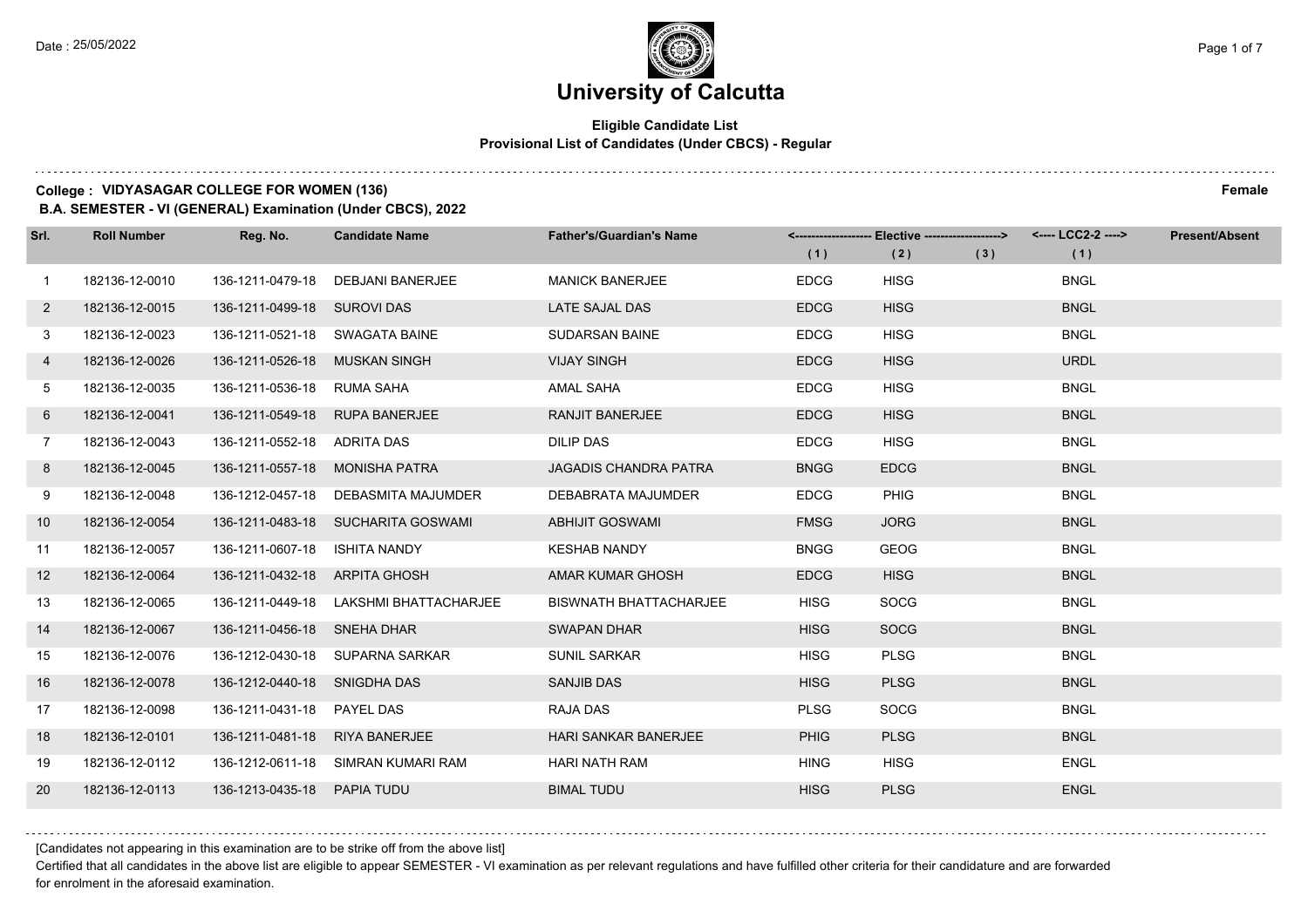### **University of Calcutta**

#### **Eligible Candidate List Provisional List of Candidates (Under CBCS) - Regular**

#### **College : VIDYASAGAR COLLEGE FOR WOMEN (136) Female**

**B.A. SEMESTER - VI (GENERAL) Examination (Under CBCS), 2022**

| Srl. | <b>Roll Number</b> | Reg. No.                      | <b>Candidate Name</b>               | <b>Father's/Guardian's Name</b> | (1)         | <-------------------- Elective -------------------><br>(2) | (3) | (1)         | <b>Present/Absent</b> |
|------|--------------------|-------------------------------|-------------------------------------|---------------------------------|-------------|------------------------------------------------------------|-----|-------------|-----------------------|
| 21   | 182136-12-0119     | 136-1211-0476-18              | <b>TUHINA GHOSH</b>                 | TAPAN KR. GHOSH                 | <b>HISG</b> | <b>SOCG</b>                                                |     | <b>BNGL</b> |                       |
| 22   | 182136-12-0121     | 136-1211-0482-18              | DIPANNITA MANNA                     | <b>DILIP MANNA</b>              | <b>HISG</b> | <b>SOCG</b>                                                |     | <b>BNGL</b> |                       |
| 23   | 182136-12-0122     | 136-1211-0488-18 KIRAN DAS    |                                     | <b>SUJIT DAS</b>                | <b>HISG</b> | SOCG                                                       |     | <b>BNGL</b> |                       |
| 24   | 192136-12-0001     | 136-1211-0045-17 JAYEETA PAL  |                                     | <b>TAPAS KUMAR PAL</b>          | <b>BNGG</b> | <b>PHIG</b>                                                |     | <b>BNGL</b> |                       |
| 25   | 192136-12-0002     | 136-1211-0373-19 ANJALI DAS   |                                     | <b>ARUN DAS</b>                 | <b>BNGG</b> | <b>EDCG</b>                                                |     | <b>BNGL</b> |                       |
| 26   | 192136-12-0003     | 136-1211-0382-19              | CHAITALI BASAK                      | <b>SANKAR BASAK</b>             | <b>BNGG</b> | <b>EDCG</b>                                                |     | <b>BNGL</b> |                       |
| 27   | 192136-12-0004     |                               | 136-1211-0384-19 DEBJANI MUKHERJEE  | <b>MALAY MUKHERJEE</b>          | <b>BNGG</b> | <b>EDCG</b>                                                |     | <b>BNGL</b> |                       |
| 28   | 192136-12-0006     |                               | 136-1211-0391-19    FARJANA KHATOON | <b>MD RASHID</b>                | <b>BNGG</b> | <b>FMSG</b>                                                |     | <b>BNGL</b> |                       |
| 29   | 192136-12-0008     |                               | 136-1211-0401-19 MADHUMITA SHAW     | SANKAR SHAW                     | <b>BNGG</b> | <b>PLSG</b>                                                |     | <b>BNGL</b> |                       |
| 30   | 192136-12-0009     | 136-1211-0402-19              | <b>MAMATA SHARMA</b>                | SHIBNANDAN SHARMA               | <b>BNGG</b> | <b>FMSG</b>                                                |     | <b>BNGL</b> |                       |
| 31   | 192136-12-0010     |                               | 136-1211-0408-19 MONDIRA HALDER     | <b>SWAPAN HALDER</b>            | <b>BNGG</b> | <b>PLSG</b>                                                |     | <b>BNGL</b> |                       |
| 32   | 192136-12-0011     |                               | 136-1211-0416-19 MOUSUMI BASAK      | <b>TARAK NATH BASAK</b>         | <b>BNGG</b> | <b>HISG</b>                                                |     | <b>BNGL</b> |                       |
| 33   | 192136-12-0012     | 136-1211-0417-19              | MOUSUMI DAS                         | <b>TAPAN KUMAR DAS</b>          | <b>BNGG</b> | <b>HISG</b>                                                |     | <b>BNGL</b> |                       |
| 34   | 192136-12-0013     | 136-1211-0420-19 MUSKAN GUPTA |                                     | <b>SANJAY GUPTA</b>             | <b>BNGG</b> | <b>PLSG</b>                                                |     | <b>BNGL</b> |                       |
| 35   | 192136-12-0014     | 136-1211-0422-19 NIKITA ROY   |                                     | <b>MANIK ROY</b>                | <b>BNGG</b> | <b>PHIG</b>                                                |     | <b>BNGL</b> |                       |
| 36   | 192136-12-0015     | 136-1211-0426-19 NUPUR DAS    |                                     | <b>SWAPAN DAS</b>               | <b>BNGG</b> | <b>EDCG</b>                                                |     | <b>BNGL</b> |                       |
| 37   | 192136-12-0016     | 136-1211-0428-19              | PAYEL ROY                           | <b>TAPAN ROY</b>                | <b>BNGG</b> | <b>EDCG</b>                                                |     | <b>BNGL</b> |                       |
| 38   | 192136-12-0017     |                               | 136-1211-0438-19 PRIYANKA SARKAR    | <b>JATAN SARKAR</b>             | <b>BNGG</b> | <b>HISG</b>                                                |     | <b>BNGL</b> |                       |
| 39   | 192136-12-0018     | 136-1211-0442-19 PUJA DAS     |                                     | <b>RAM DAS</b>                  | <b>BNGG</b> | <b>EDCG</b>                                                |     | <b>BNGL</b> |                       |
| 40   | 192136-12-0019     | 136-1211-0443-19 PUJA SINGH   |                                     | <b>UMESH SINGH</b>              | <b>BNGG</b> | <b>PLSG</b>                                                |     | <b>BNGL</b> |                       |

[Candidates not appearing in this examination are to be strike off from the above list]

Certified that all candidates in the above list are eligible to appear SEMESTER - VI examination as per relevant regulations and have fulfilled other criteria for their candidature and are forwarded for enrolment in the aforesaid examination.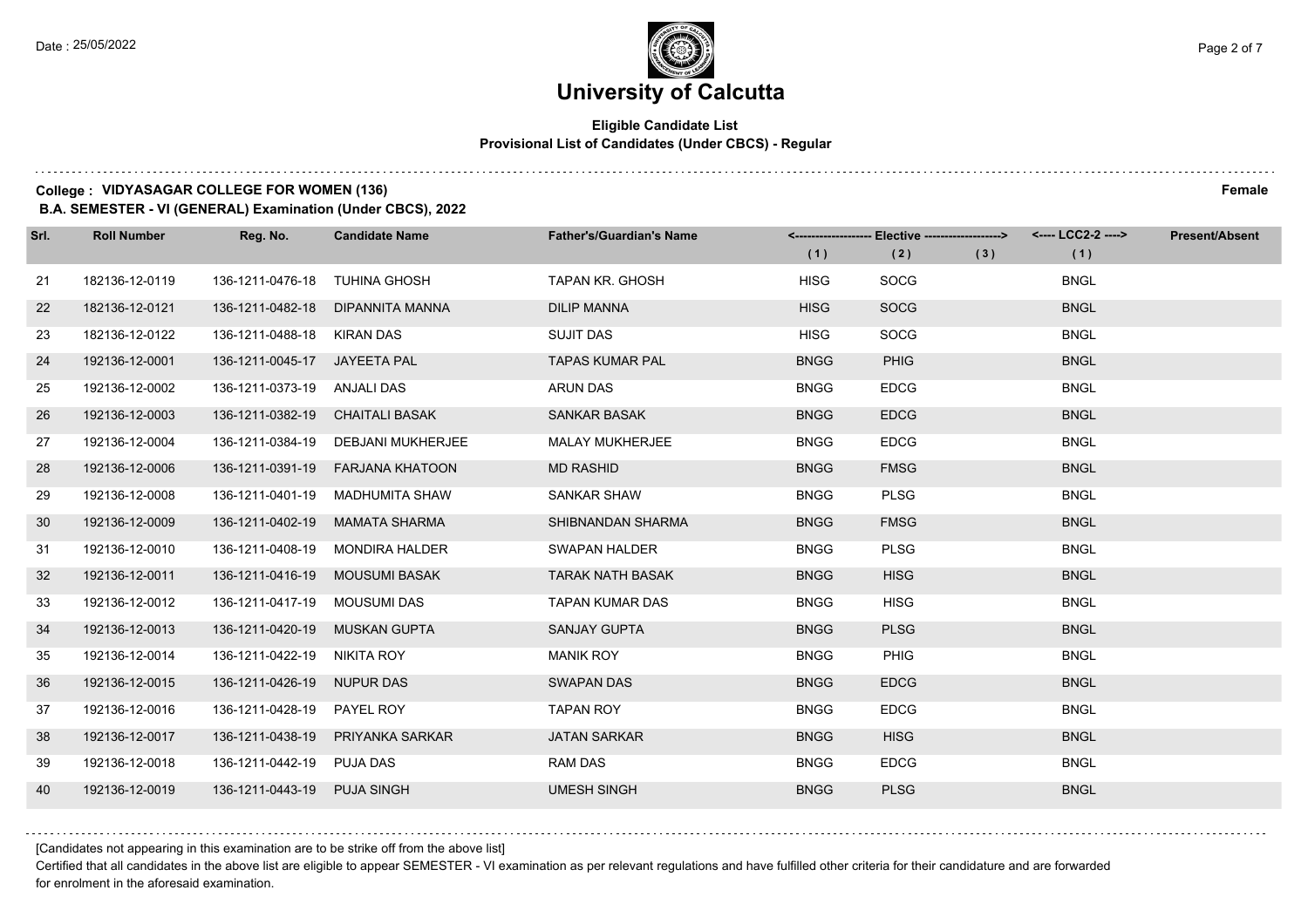### **University of Calcutta**

#### **Eligible Candidate List Provisional List of Candidates (Under CBCS) - Regular**

#### **College : VIDYASAGAR COLLEGE FOR WOMEN (136) Female**

**B.A. SEMESTER - VI (GENERAL) Examination (Under CBCS), 2022**

| Srl. | <b>Roll Number</b> | Reg. No.                      | <b>Candidate Name</b>              | <b>Father's/Guardian's Name</b> | (1)         | <-------------------- Elective -------------------><br>(2) | (3) | <---- LCC2-2 ----><br>(1) | <b>Present/Absent</b> |
|------|--------------------|-------------------------------|------------------------------------|---------------------------------|-------------|------------------------------------------------------------|-----|---------------------------|-----------------------|
| 41   | 192136-12-0020     | 136-1211-0445-19              | RIMPA GUIN                         | LATE RABINDRA NATH GUIN         | <b>BNGG</b> | <b>FMSG</b>                                                |     | <b>BNGL</b>               |                       |
| 42   | 192136-12-0022     | 136-1211-0455-19 SHAMPA DAS   |                                    | <b>RAGHUNATH DAS</b>            | <b>BNGG</b> | <b>EDCG</b>                                                |     | <b>BNGL</b>               |                       |
| 43   | 192136-12-0024     | 136-1211-0465-19 SOUTRI DAS   |                                    | SANTI NATH DAS                  | <b>BNGG</b> | <b>FMSG</b>                                                |     | <b>BNGL</b>               |                       |
| 44   | 192136-12-0025     | 136-1211-0473-19 SURPITA DAS  |                                    | <b>SAMIR DAS</b>                | <b>BNGG</b> | <b>PHIG</b>                                                |     | <b>BNGL</b>               |                       |
| 45   | 192136-12-0026     | 136-1211-0479-19              | SWETA BOSE                         | <b>ABHIJIT BOSE</b>             | <b>BNGG</b> | <b>HISG</b>                                                |     | <b>BNGL</b>               |                       |
| 46   | 192136-12-0027     | 136-1211-0482-19              | MOU BARAL                          | <b>SUNIL BARAL</b>              | <b>BNGG</b> | <b>EDCG</b>                                                |     | <b>BNGL</b>               |                       |
| 47   | 192136-12-0028     | 136-1211-0483-19 PRIYANKA ROY |                                    | <b>RABIN ROY</b>                | <b>BNGG</b> | <b>EDCG</b>                                                |     | <b>BNGL</b>               |                       |
| 48   | 192136-12-0029     | 136-1211-0488-19 KABITA GHOSH |                                    | <b>TAPAN GHOSH</b>              | <b>BNGG</b> | <b>EDCG</b>                                                |     | <b>BNGL</b>               |                       |
| 49   | 192136-12-0030     |                               | 136-1212-0374-19 ANJALI RAJBANSHI  | SHYAM RAJBANSHI                 | <b>BNGG</b> | <b>FMSG</b>                                                |     | <b>BNGL</b>               |                       |
| 50   | 192136-12-0032     | 136-1212-0441-19              | PAROMITA HAZRA                     | PARITOSH HAZRA                  | <b>BNGG</b> | <b>EDCG</b>                                                |     | <b>BNGL</b>               |                       |
| 51   | 192136-12-0033     |                               | 136-1212-0471-19 SUPARNA KUNDU     | SALIL KUMAR KUNDU               | <b>BNGG</b> | <b>FMSG</b>                                                |     | <b>BNGL</b>               |                       |
| 52   | 192136-12-0034     | 136-1214-0400-19 LAXMI BASAK  |                                    | <b>SANKAR BASAK</b>             | <b>BNGG</b> | <b>HISG</b>                                                |     | <b>BNGL</b>               |                       |
| 53   | 192136-12-0035     | 136-1214-0432-19              | PRIANKA PRAMANICK                  | <b>SUBIR PRAMANICK</b>          | <b>BNGG</b> | <b>EDCG</b>                                                |     | <b>BNGL</b>               |                       |
| 54   | 192136-12-0036     | 136-1211-0484-19              | <b>RATNA DAS</b>                   | <b>TAPAN DAS</b>                | <b>ECOG</b> | <b>EDCG</b>                                                |     | <b>BNGL</b>               |                       |
| 55   | 192136-12-0037     | 136-1211-0383-19 CHAITALI DEY |                                    | ASHIS DEY                       | <b>BNGG</b> | <b>EDCG</b>                                                |     | <b>BNGL</b>               |                       |
| 56   | 192136-12-0038     |                               | 136-1211-0390-19    FARHIN SULTANA | <b>SK HARUN ROSHID</b>          | <b>EDCG</b> | <b>SOCG</b>                                                |     | <b>BNGL</b>               |                       |
| 57   | 192136-12-0039     | 136-1211-0394-19              | <b>JIGISHA MUKHERJEE</b>           | <b>SAMMYO MUKHERJEE</b>         | <b>EDCG</b> | <b>PHIG</b>                                                |     | <b>BNGL</b>               |                       |
| 58   | 192136-12-0040     | 136-1211-0418-19              | <b>MOUSUMI DAS</b>                 | PINTU DAS                       | <b>EDCG</b> | <b>SOCG</b>                                                |     | <b>BNGL</b>               |                       |
| 59   | 192136-12-0041     | 136-1211-0446-19 RIMPA SHEE   |                                    | <b>SAMIR SHEE</b>               | <b>ENGG</b> | <b>JORG</b>                                                |     | <b>BNGL</b>               |                       |
| 60   | 192136-12-0042     | 136-1211-0476-19 SUSMITA SAHA |                                    | <b>KAMAL SAHA</b>               | <b>EDCG</b> | <b>SOCG</b>                                                |     | <b>BNGL</b>               |                       |

[Candidates not appearing in this examination are to be strike off from the above list]

Certified that all candidates in the above list are eligible to appear SEMESTER - VI examination as per relevant regulations and have fulfilled other criteria for their candidature and are forwarded for enrolment in the aforesaid examination.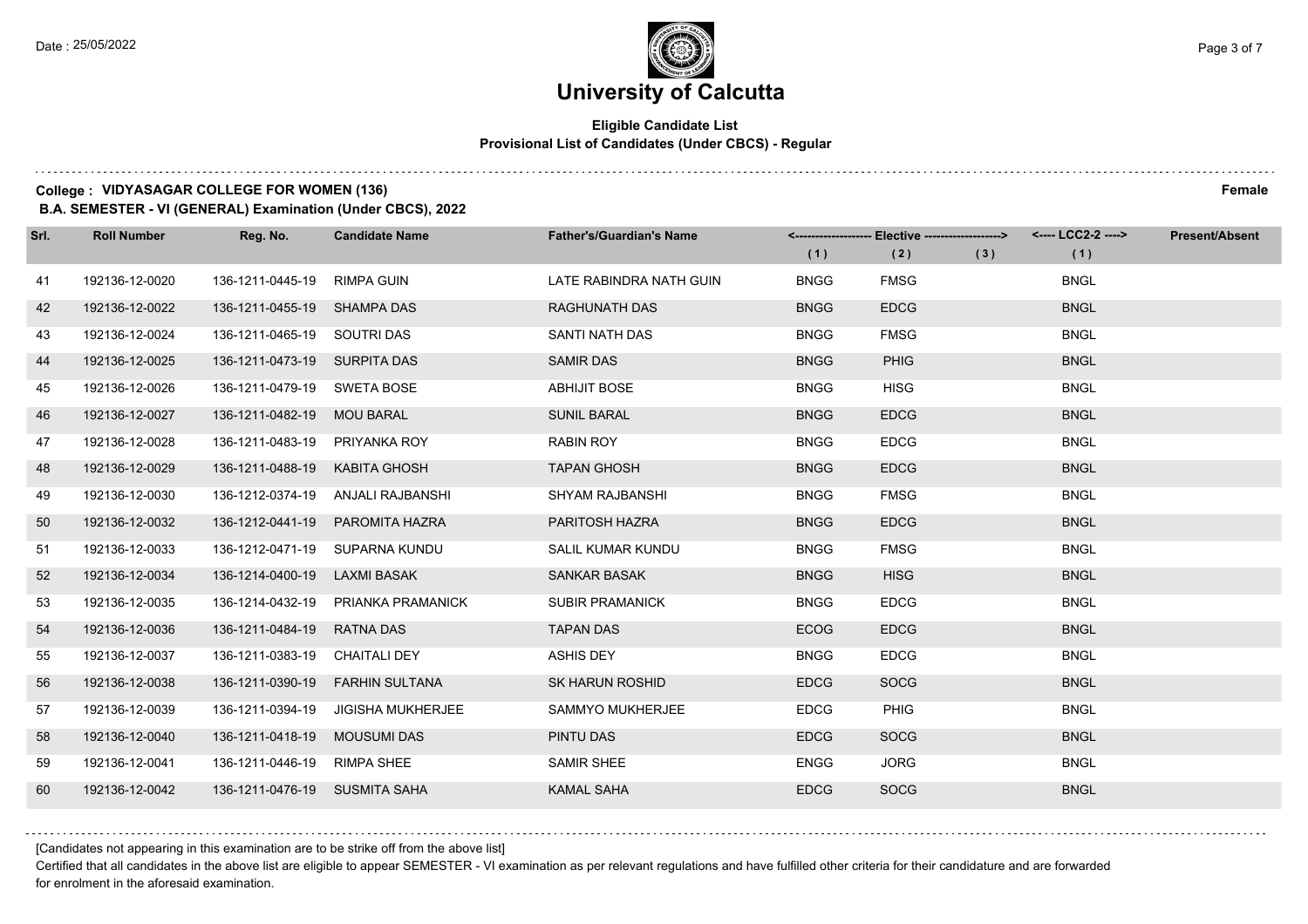### **University of Calcutta**

#### **Eligible Candidate List Provisional List of Candidates (Under CBCS) - Regular**

#### **College : VIDYASAGAR COLLEGE FOR WOMEN (136) Female**

**B.A. SEMESTER - VI (GENERAL) Examination (Under CBCS), 2022**

| Srl. | <b>Roll Number</b> | Reg. No.                      | <b>Candidate Name</b>                | <b>Father's/Guardian's Name</b> | (1)         | <-------------------- Elective -------------------><br>(2) | (3) | (1)         | <b>Present/Absent</b> |
|------|--------------------|-------------------------------|--------------------------------------|---------------------------------|-------------|------------------------------------------------------------|-----|-------------|-----------------------|
| 61   | 192136-12-0043     | 136-1212-0379-19              | <b>BARNALI DAS</b>                   | <b>SAMBHU DAS</b>               | <b>EDCG</b> | <b>SOCG</b>                                                |     | <b>BNGL</b> |                       |
| 62   | 192136-12-0044     | 136-1212-0403-19              | <b>MANISHA HAZRA</b>                 | <b>UMAPRASAD HAZRA</b>          | <b>EDCG</b> | <b>HISG</b>                                                |     | <b>BNGL</b> |                       |
| 63   | 192136-12-0045     |                               | 136-1212-0451-19 RIYA RAJBANSHI      | <b>KAMAL RAJBANSHI</b>          | <b>EDCG</b> | SOCG                                                       |     | <b>BNGL</b> |                       |
| 64   | 192136-12-0046     |                               | 136-1214-0393-19 JHILIK MAHAKUR      | <b>SUBAL MAHAKUR</b>            | <b>BNGG</b> | <b>EDCG</b>                                                |     | <b>BNGL</b> |                       |
| 65   | 192136-12-0048     | 136-1211-0369-19              | AFSANA HALDER                        | <b>MONIRUL HALDER</b>           | <b>EDCG</b> | <b>ENGG</b>                                                |     | <b>HINL</b> |                       |
| 66   | 192136-12-0049     | 136-1211-0386-19              | <b>DINKY SINGH</b>                   | <b>NAGESHWAR SINGH</b>          | <b>EDCG</b> | <b>ENGG</b>                                                |     | <b>HINL</b> |                       |
| 67   | 192136-12-0050     |                               | 136-1211-0415-19 MOUSHEWATA SENAPATI | <b>HARANATH SENAPATI</b>        | <b>EDCG</b> | <b>ENGG</b>                                                |     | <b>BNGL</b> |                       |
| 68   | 192136-12-0051     |                               | 136-1211-0429-19 PINKI KUMARI RAM    | <b>RAJENDRA RAM</b>             | <b>ENGG</b> | <b>JORG</b>                                                |     | <b>HINL</b> |                       |
| 69   | 192136-12-0052     | 136-1211-0454-19 SANJUKTA DAS |                                      | SUNIL KUMAR DAS                 | <b>ENGG</b> | <b>PLSG</b>                                                |     | <b>BNGL</b> |                       |
| 70   | 192136-12-0053     | 136-1211-0458-19 SHILPA SHAW  |                                      | <b>BINOD SHAW</b>               | <b>EDCG</b> | <b>ENGG</b>                                                |     | <b>HINL</b> |                       |
| 71   | 192136-12-0054     | 136-1211-0485-19 NEHA DAS     |                                      | <b>MAKHAN DAS</b>               | <b>EDCG</b> | <b>ENGG</b>                                                |     | <b>ENGL</b> |                       |
| 72   | 192136-12-0055     | 136-1211-0489-19 PRIYA SINGH  |                                      | <b>ASHOK SINGH</b>              | <b>ENGG</b> | <b>PLSG</b>                                                |     | <b>HINL</b> |                       |
| 73   | 192136-12-0059     | 136-1211-0427-19              | NURAFSHAR NESHAD                     | <b>SK ABSER</b>                 | <b>BNGG</b> | <b>GEOG</b>                                                |     | <b>BNGL</b> |                       |
| 74   | 192136-12-0060     | 136-1211-0431-19              | <b>POULOMI MAITY</b>                 | PRADIP MAITY                    | <b>BNGG</b> | <b>GEOG</b>                                                |     | <b>BNGL</b> |                       |
| 75   | 192136-12-0062     |                               | 136-1211-0466-19 SRABONI PODDER      | PROSENJIT PODDER                | <b>ENGG</b> | <b>GEOG</b>                                                |     | <b>BNGL</b> |                       |
| 76   | 192136-12-0063     | 136-1211-0470-19 SUMANA PAUL  |                                      | SUBODH PAUL                     | <b>BNGG</b> | <b>GEOG</b>                                                |     | <b>BNGL</b> |                       |
| 77   | 192136-12-0064     | 136-1211-0481-19              | NOUSINHA BEGUM                       | <b>MD SHAHZADA</b>              | <b>ENGG</b> | <b>GEOG</b>                                                |     | <b>BNGL</b> |                       |
| 78   | 192136-12-0066     | 136-1214-0480-19 KAKALI SAU   |                                      | AJOY SAU                        | <b>BNGG</b> | <b>GEOG</b>                                                |     | <b>BNGL</b> |                       |
| 79   | 192136-12-0067     | 136-1211-0367-19 ABHA PASWAN  |                                      | <b>LAKHINDAR PASWAN</b>         | <b>HING</b> | <b>PLSG</b>                                                |     | <b>HINL</b> |                       |
| 80   | 192136-12-0068     | 136-1211-0370-19 AMISHA SINGH |                                      | <b>DILIP KUMAR SINGH</b>        | <b>HING</b> | <b>PLSG</b>                                                |     | <b>HINL</b> |                       |

[Candidates not appearing in this examination are to be strike off from the above list]

Certified that all candidates in the above list are eligible to appear SEMESTER - VI examination as per relevant regulations and have fulfilled other criteria for their candidature and are forwarded for enrolment in the aforesaid examination.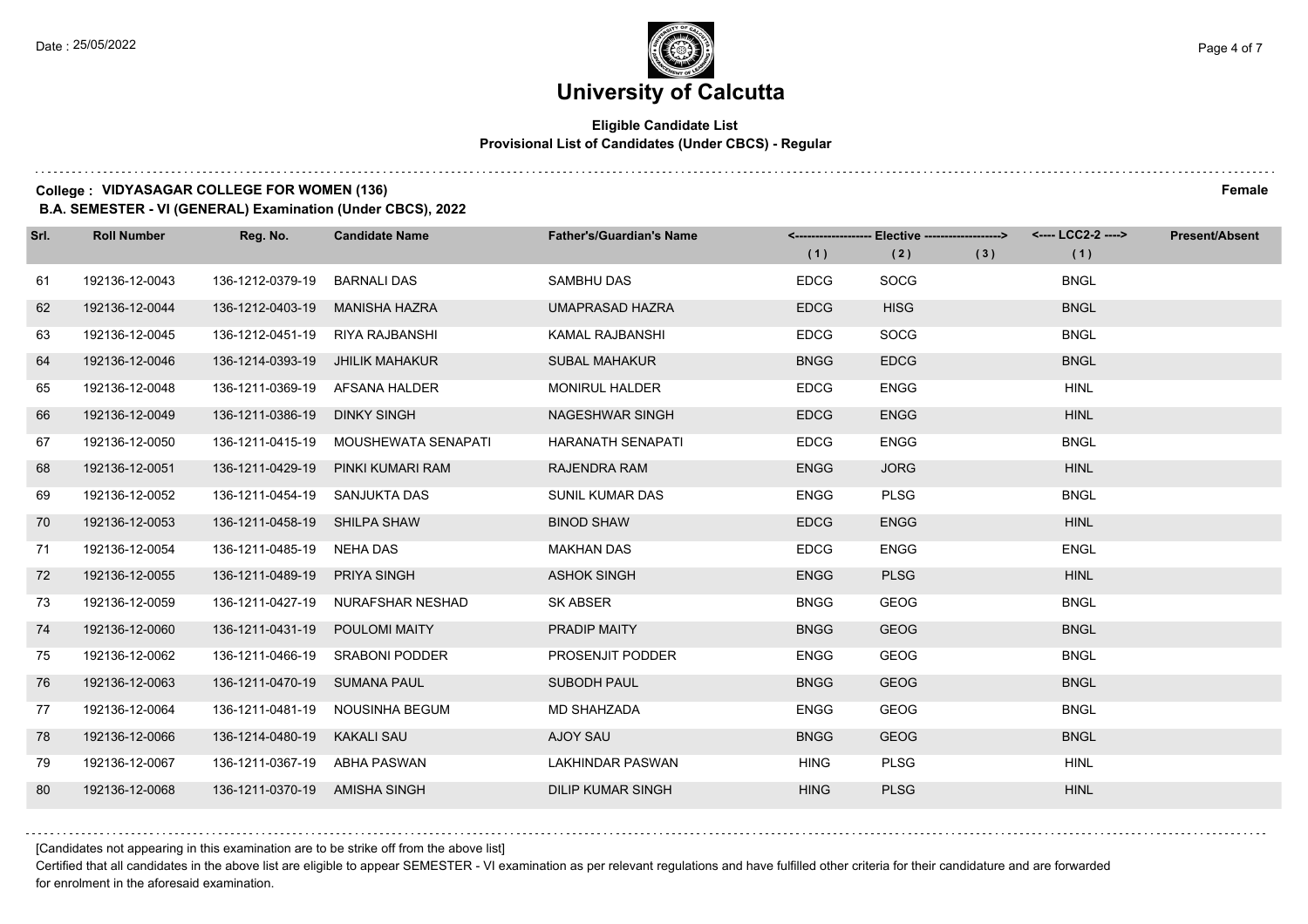#### **Eligible Candidate List Provisional List of Candidates (Under CBCS) - Regular**

#### **College : VIDYASAGAR COLLEGE FOR WOMEN (136) Female**

**B.A. SEMESTER - VI (GENERAL) Examination (Under CBCS), 2022**

| Srl. | <b>Roll Number</b> | Reg. No.                       | <b>Candidate Name</b> | <b>Father's/Guardian's Name</b> | (1)         | <-------------------- Elective -------------------><br>(2) | (3) | (1)         | <b>Present/Absent</b> |
|------|--------------------|--------------------------------|-----------------------|---------------------------------|-------------|------------------------------------------------------------|-----|-------------|-----------------------|
|      |                    |                                |                       |                                 |             |                                                            |     |             |                       |
| 81   | 192136-12-0069     | 136-1211-0371-19               | AMRITA SHAW           | <b>AJAY SHAW</b>                | <b>HING</b> | <b>PLSG</b>                                                |     | <b>HINL</b> |                       |
| 82   | 192136-12-0071     | 136-1211-0392-19               | <b>GANGA JAISWAL</b>  | <b>HARI PRASAD JAISAWAL</b>     | <b>FMSG</b> | <b>HING</b>                                                |     | <b>HINL</b> |                       |
| 83   | 192136-12-0072     | 136-1211-0398-19               | KHUSBOO SHARMA        | <b>RAM KUMAR SHARMA</b>         | <b>HING</b> | <b>PLSG</b>                                                |     | <b>HINL</b> |                       |
| 84   | 192136-12-0073     | 136-1211-0404-19               | MANISHA KUMARI        | RAJ KISHORE TIWARI              | <b>HING</b> | <b>PLSG</b>                                                |     | <b>HINL</b> |                       |
| 85   | 192136-12-0075     | 136-1211-0421-19               | NEHA PRATIHAST        | <b>BIJAY PRATIHAST</b>          | <b>HING</b> | <b>PLSG</b>                                                |     | <b>HINL</b> |                       |
| 86   | 192136-12-0076     | 136-1211-0423-19               | <b>NILU PANDIT</b>    | RAJENDER PANDIT                 | <b>HING</b> | <b>PLSG</b>                                                |     | <b>HINL</b> |                       |
| 87   | 192136-12-0077     | 136-1211-0434-19 PRITI PASWAN  |                       | <b>BIJOY PASWAN</b>             | <b>EDCG</b> | <b>HING</b>                                                |     | <b>HINL</b> |                       |
| 88   | 192136-12-0078     | 136-1211-0439-19               | PRIYANKA SHARMA       | <b>RAM KUMAR SHARMA</b>         | <b>HING</b> | <b>PLSG</b>                                                |     | <b>HINL</b> |                       |
| 89   | 192136-12-0079     | 136-1211-0448-19               | RINKI PASWAN          | <b>LOKENATH PASWAN</b>          | <b>EDCG</b> | <b>HING</b>                                                |     | <b>HINL</b> |                       |
| 90   | 192136-12-0080     | 136-1211-0450-19               | <b>RITU SETHI</b>     | <b>MOHAN SETHI</b>              | <b>HING</b> | <b>PLSG</b>                                                |     | <b>HINL</b> |                       |
| 91   | 192136-12-0082     | 136-1211-0460-19 SIMPI PANDEY  |                       | <b>VIJAY KUMAR PANDEY</b>       | <b>HING</b> | <b>PLSG</b>                                                |     | <b>HINL</b> |                       |
| 92   | 192136-12-0083     | 136-1211-0461-19 SNEHA GUPTA   |                       | <b>BINOD GUPTA</b>              | <b>HING</b> | <b>PLSG</b>                                                |     | <b>HINL</b> |                       |
| 93   | 192136-12-0084     | 136-1211-0469-19               | <b>SUMAN SHARMA</b>   | <b>BALDEV SHARMA</b>            | <b>HING</b> | <b>PLSG</b>                                                |     | <b>HINL</b> |                       |
| 94   | 192136-12-0087     | 136-1211-0486-19 SONY KUMARI   |                       | <b>GANESH JHA</b>               | <b>HING</b> | <b>PLSG</b>                                                |     | <b>HINL</b> |                       |
| 95   | 192136-12-0088     | 136-1211-0487-19               | <b>BEAUTI DAS</b>     | <b>ASHISH DAS</b>               | <b>EDCG</b> | <b>HING</b>                                                |     | <b>HINL</b> |                       |
| 96   | 192136-12-0089     | 136-1211-0490-19               | RANI KHATOON          | <b>MD MUSTAFA</b>               | <b>HING</b> | <b>PLSG</b>                                                |     | <b>HINL</b> |                       |
| 97   | 192136-12-0090     | 136-1212-0378-19               | ATIKA DAS             | <b>GANGA DAS</b>                | <b>HING</b> | <b>PLSG</b>                                                |     | <b>HINL</b> |                       |
| 98   | 192136-12-0091     | 136-1212-0395-19 JYOTI MALLICK |                       | <b>JOGI MALLICK</b>             | <b>FMSG</b> | <b>HING</b>                                                |     | <b>HINL</b> |                       |
| 99   | 192136-12-0092     | 136-1214-0424-19 NISHA GUPTA   |                       | <b>RANJIT KUMAR GUPTA</b>       | <b>EDCG</b> | <b>HING</b>                                                |     | <b>HINL</b> |                       |
| 100  | 192136-12-0094     | 136-1211-0388-19               | DIYA JANA             | <b>DILIP KUMAR JANA</b>         | <b>BNGG</b> | <b>HISG</b>                                                |     | <b>BNGL</b> |                       |

[Candidates not appearing in this examination are to be strike off from the above list]

Certified that all candidates in the above list are eligible to appear SEMESTER - VI examination as per relevant regulations and have fulfilled other criteria for their candidature and are forwarded for enrolment in the aforesaid examination.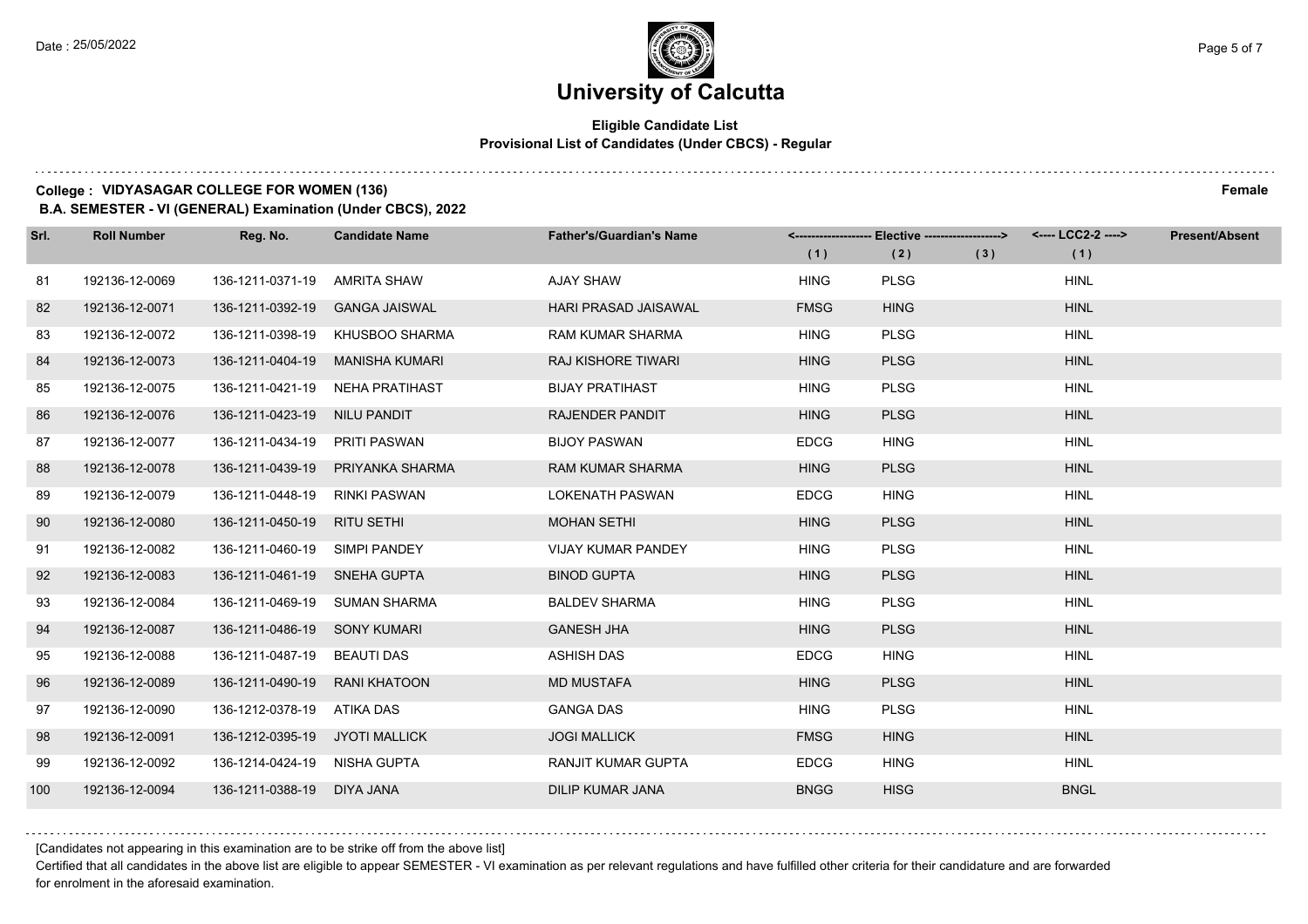#### **Eligible Candidate List Provisional List of Candidates (Under CBCS) - Regular**

#### **College : VIDYASAGAR COLLEGE FOR WOMEN (136) Female**

**B.A. SEMESTER - VI (GENERAL) Examination (Under CBCS), 2022**

| Srl. | <b>Roll Number</b> | Reg. No.                       | <b>Candidate Name</b>              | <b>Father's/Guardian's Name</b> | (1)         | <-------------------- Elective -------------------><br>(2) | (3) | <---- LCC2-2 ----><br>(1) | <b>Present/Absent</b> |
|------|--------------------|--------------------------------|------------------------------------|---------------------------------|-------------|------------------------------------------------------------|-----|---------------------------|-----------------------|
| 101  | 192136-12-0095     | 136-1211-0397-19               | <b>KEYA ROY</b>                    | LATE TAPASH ROY                 | <b>BNGG</b> | <b>HISG</b>                                                |     | <b>BNGL</b>               |                       |
| 102  | 192136-12-0096     | 136-1211-0435-19               | PRIYA MANNA                        | <b>ASHOK MANNA</b>              | <b>HISG</b> | <b>SOCG</b>                                                |     | <b>BNGL</b>               |                       |
| 103  | 192136-12-0098     | 136-1212-0463-19 SOMA HAZRA    |                                    | <b>JOY DEB HAZRA</b>            | <b>EDCG</b> | <b>HISG</b>                                                |     | <b>BNGL</b>               |                       |
| 104  | 192136-12-0100     | 136-1211-0389-19               | <b>DIYA MUKHERJEE</b>              | PARTHA MUKHERJEE                | <b>BNGG</b> | <b>JORG</b>                                                |     | <b>BNGL</b>               |                       |
| 105  | 192136-12-0101     | 136-1211-0411-19               | <b>MOUMITA BARUI</b>               | <b>DIBAKAR BARUI</b>            | <b>FMSG</b> | <b>JORG</b>                                                |     | <b>BNGL</b>               |                       |
| 106  | 192136-12-0102     | 136-1211-0412-19               | <b>MOUMITA GHOSH</b>               | <b>MADHU SUDAN GHOSH</b>        | <b>BNGG</b> | <b>JORG</b>                                                |     | <b>BNGL</b>               |                       |
| 107  | 192136-12-0104     | 136-1211-0462-19               | SNEHA MUSTAFI                      | <b>TAPAS KUMAR MUSTAFI</b>      | <b>ENGG</b> | <b>JORG</b>                                                |     | <b>BNGL</b>               |                       |
| 108  | 192136-12-0105     |                                | 136-1211-0467-19 SRESHTHA BANERJEE | <b>INDRANIL BANERJEE</b>        | <b>ENGG</b> | <b>FMSG</b>                                                |     | <b>HINL</b>               |                       |
| 109  | 192136-12-0106     | 136-1212-0377-19               | ASMITA DAS                         | SWAPAN KUMAR DAS                | <b>BNGG</b> | <b>JORG</b>                                                |     | <b>BNGL</b>               |                       |
| 110  | 192136-12-0107     | 136-1212-0387-19               | DIPANNITA HOWLADER                 | <b>DEBASISH HOWLADER</b>        | <b>ENGG</b> | <b>FMSG</b>                                                |     | <b>BNGL</b>               |                       |
| 111  | 192136-12-0108     | 211-1212-0488-17               | SNEHA MANDAL                       | SUBRATA KUMAR MANDAL            | <b>JORG</b> | SANG                                                       |     | <b>BNGL</b>               |                       |
| 112  | 192136-12-0109     | 136-1211-0474-19 SURYANI PATRA |                                    | <b>DINABANDHU PATRA</b>         | <b>EDCG</b> | <b>ENGG</b>                                                |     | <b>BNGL</b>               |                       |
| 113  | 192136-12-0110     | 136-1211-0372-19               | ANANJITA MAITY                     | <b>BISWANATH MAITY</b>          | <b>PLSG</b> | SOCG                                                       |     | <b>BNGL</b>               |                       |
| 114  | 192136-12-0111     | 136-1211-0376-19               | <b>ASHKA PARVEEN</b>               | <b>MD JANISAR</b>               | <b>HING</b> | <b>PLSG</b>                                                |     | <b>HINL</b>               |                       |
| 115  | 192136-12-0112     | 136-1211-0430-19               | POOJA RABIDAS                      | PRAKASH RABIDAS                 | <b>HING</b> | <b>PLSG</b>                                                |     | <b>HINL</b>               |                       |
| 116  | 192136-12-0113     | 136-1211-0436-19               | PRIYANKA MALAKAR                   | <b>BALARAM MALAKAR</b>          | <b>BNGG</b> | <b>PLSG</b>                                                |     | <b>BNGL</b>               |                       |
| 117  | 192136-12-0114     | 136-1211-0449-19               | <b>RITIKA KHEMKA</b>               | NARAYAN PRASAD KHEMKA           | <b>HING</b> | <b>PLSG</b>                                                |     | <b>HINL</b>               |                       |
| 118  | 192136-12-0115     | 136-1212-0425-19               | NITU KUMARI DAS                    | <b>BIJAY KUMAR DAS</b>          | <b>HING</b> | <b>PLSG</b>                                                |     | <b>HINL</b>               |                       |
| 119  | 192136-12-0116     | 136-1211-0468-19               | <b>SRUTI HALDER</b>                | <b>SUDHANGSU HALDER</b>         | <b>HISG</b> | SANG                                                       |     | <b>BNGL</b>               |                       |
| 120  | 192136-12-0117     | 136-1211-0380-19               | <b>BARNALI JANA</b>                | <b>ROBIN JANA</b>               | <b>EDCG</b> | <b>SOCG</b>                                                |     | <b>BNGL</b>               |                       |

[Candidates not appearing in this examination are to be strike off from the above list]

Certified that all candidates in the above list are eligible to appear SEMESTER - VI examination as per relevant regulations and have fulfilled other criteria for their candidature and are forwarded for enrolment in the aforesaid examination.

. . . . . . . . . .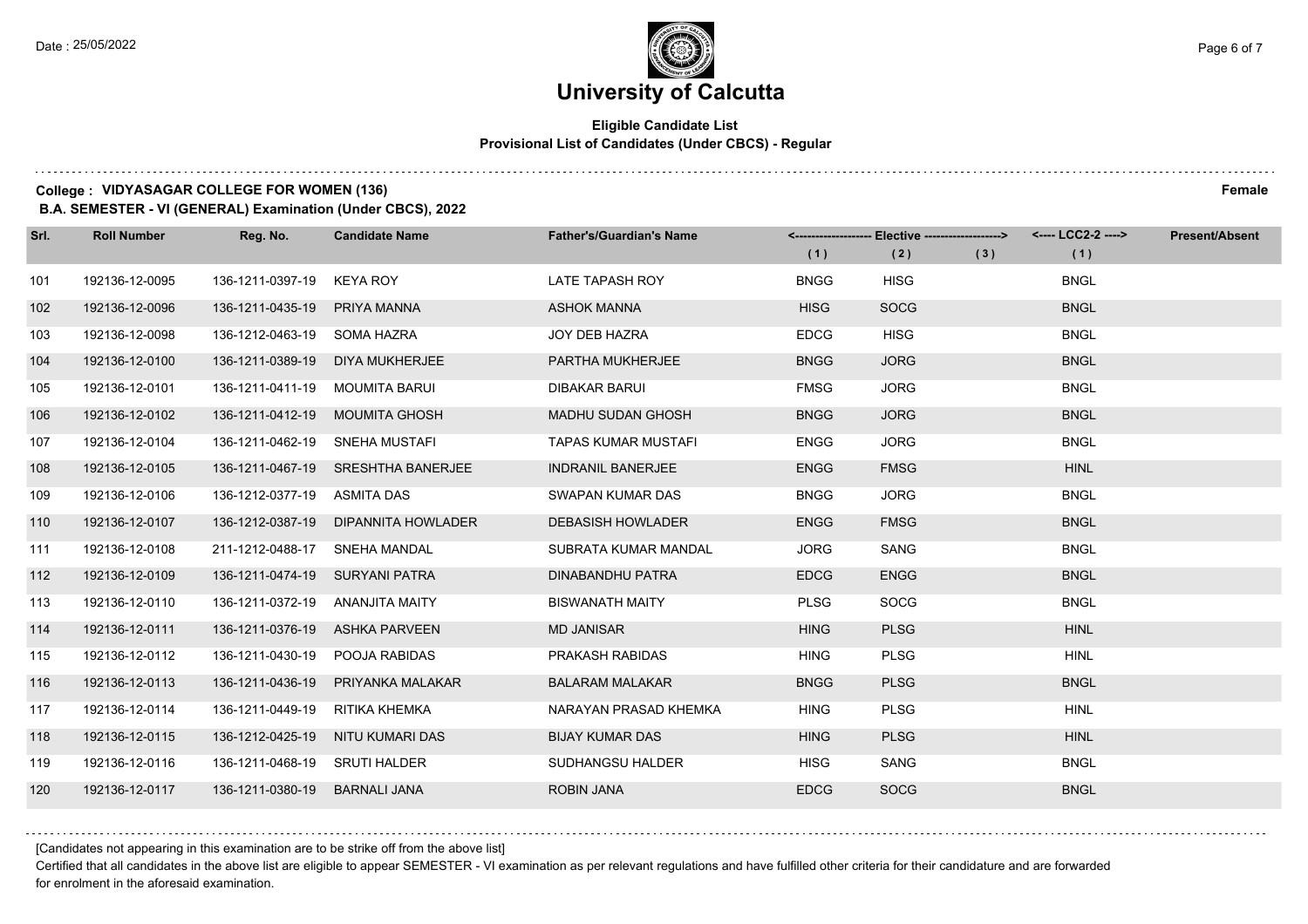#### **Eligible Candidate List Provisional List of Candidates (Under CBCS) - Regular**

#### **College : VIDYASAGAR COLLEGE FOR WOMEN (136) Female**

**B.A. SEMESTER - VI (GENERAL) Examination (Under CBCS), 2022**

| Srl. | <b>Roll Number</b> | Reg. No.         | <b>Candidate Name</b> | <b>Father's/Guardian's Name</b> | <-------------------- | Elective -------------------> |     | <---- LCC2-2 ----> | <b>Present/Absent</b> |
|------|--------------------|------------------|-----------------------|---------------------------------|-----------------------|-------------------------------|-----|--------------------|-----------------------|
|      |                    |                  |                       |                                 | (1)                   | (2)                           | (3) | (1)                |                       |
| 121  | 192136-12-0118     | 136-1211-0410-19 | <b>MOUMITA BAKSHI</b> | <b>ARJUN BAKSHI</b>             | <b>PLSG</b>           | <b>SOCG</b>                   |     | <b>BNGL</b>        |                       |
| 122  | 192136-12-0119     | 136-1211-0413-19 | <b>MOUMITA SINGHA</b> | KALIPADA SINGHA                 | <b>HISG</b>           | <b>SOCG</b>                   |     | <b>BNGL</b>        |                       |
| 123  | 192136-12-0120     | 136-1211-0444-19 | <b>RAJOSREE PAL</b>   | LAT RAMEN PAL                   | <b>EDCG</b>           | <b>SOCG</b>                   |     | <b>BNGL</b>        |                       |
| 124  | 192136-12-0121     | 136-1211-0457-19 | SHILPA DAS            | SAMBHU NATH DAS                 | <b>HISG</b>           | <b>SOCG</b>                   |     | <b>BNGL</b>        |                       |
| 125  | 192136-12-0122     | 136-1211-0472-19 | <b>SUPRITY MAITY</b>  | <b>TAPAS MAITY</b>              | <b>HISG</b>           | <b>SOCG</b>                   |     | <b>BNGL</b>        |                       |
| 126  | 192136-12-0123     | 136-1211-0478-19 | SWEETY SAHA           | <b>INDRAJIT SAHA</b>            | <b>PHIG</b>           | <b>SOCG</b>                   |     | <b>BNGL</b>        |                       |
| 127  | 192136-12-0124     | 136-1212-0407-19 | MITALI NASKAR         | ANANDA NASKAR                   | <b>EDCG</b>           | <b>SOCG</b>                   |     | <b>BNGL</b>        |                       |
| 128  | 192136-12-0125     | 136-1212-0409-19 | <b>MONISHA BISWAS</b> | <b>MONORANJAN BISWAS</b>        | <b>EDCG</b>           | <b>SOCG</b>                   |     | <b>BNGL</b>        |                       |
| 129  | 192136-12-0126     | 136-1212-0419-19 | <b>MUNMUN SARKAR</b>  | <b>MADHUKAR SARKAR</b>          | <b>EDCG</b>           | <b>SOCG</b>                   |     | <b>BNGL</b>        |                       |
| 130  | 192136-12-0128     | 136-1211-0540-19 | <b>ARATI KM SHAW</b>  | NAGESHWAR SHAW                  | <b>EDCG</b>           | <b>HING</b>                   |     | <b>HINL</b>        |                       |
| 131  | 192136-12-0129     | 136-1211-0541-19 | SANJANA SAHA          | RANA SAHA                       | <b>BNGG</b>           | <b>EDCG</b>                   |     | <b>BNGL</b>        |                       |
| 132  | 192136-12-0130     | 136-1211-0542-19 | SUSMITA DUTTA         | LATE NITAI DUTTA                | <b>BNGG</b>           | <b>EDCG</b>                   |     | <b>BNGL</b>        |                       |
| 133  | 192136-12-0132     | 136-1211-0545-19 | RANISHA NAYAK         | DIBYENDU NAYAK                  | <b>EDCG</b>           | <b>ENGG</b>                   |     | <b>BNGL</b>        |                       |

[Candidates not appearing in this examination are to be strike off from the above list]

Certified that all candidates in the above list are eligible to appear SEMESTER - VI examination as per relevant regulations and have fulfilled other criteria for their candidature and are forwarded for enrolment in the aforesaid examination.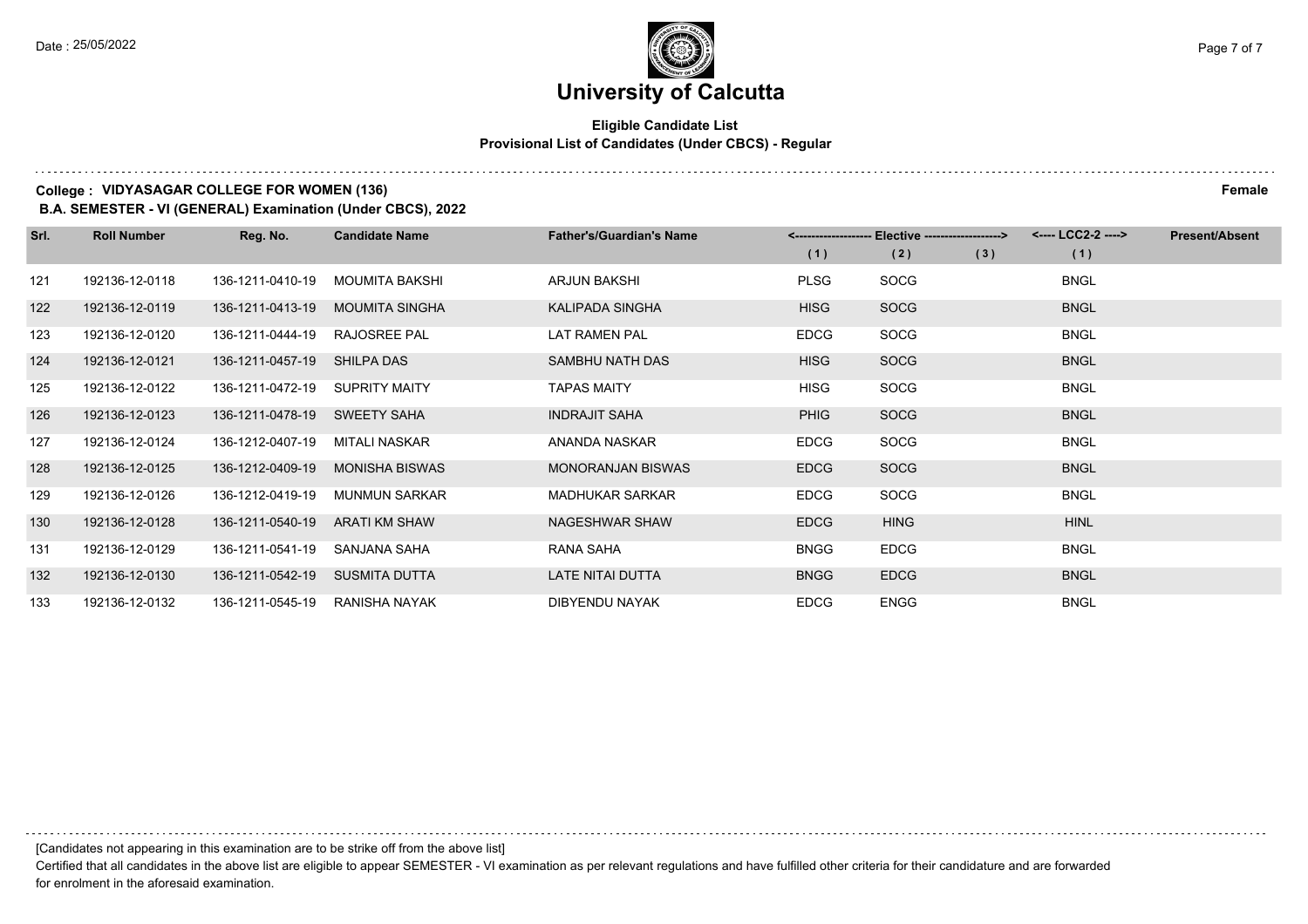. . . . .

### **University of Calcutta**

#### **Eligible Candidate List Provisional List of Candidates (Under CBCS) - Regular**

#### **College : VIDYASAGAR COLLEGE FOR WOMEN (136) Female**

**B.Sc. SEMESTER - VI (GENERAL) Examination (Under CBCS), 2022**

| Srl.           | <b>Roll Number</b> | Reg. No.                       | <b>Candidate Name</b>    | <b>Father's/Guardian's Name</b> |             | <------------------- Elective -------------------> |      | <---- LCC2-2 ----> | <b>Present/Absent</b> |
|----------------|--------------------|--------------------------------|--------------------------|---------------------------------|-------------|----------------------------------------------------|------|--------------------|-----------------------|
|                |                    |                                |                          |                                 | (1)         | (2)                                                | (3)  | (1)                |                       |
| $\overline{1}$ | 183136-12-0017     | 136-1211-0602-18               | <b>SUNITRA DEY</b>       | <b>ARUP DEY</b>                 | <b>BOTG</b> | <b>PHYG</b>                                        | ZOOG |                    |                       |
| $\mathbf{2}$   | 183136-12-0042     | 136-1211-0605-18               | <b>RANI KESHARI</b>      | <b>KRISHNA KESHARI</b>          | <b>BOTG</b> | <b>PHYG</b>                                        | ZOOG |                    |                       |
| 3              | 183136-12-0044     | 136-1215-0604-18               | <b>BUSHRA JAWED</b>      | MD. JAWED AKHTAR                | <b>BOTG</b> | <b>PHYG</b>                                        | ZOOG |                    |                       |
| 4              | 193136-12-0001     | 136-1211-0498-19               | ADITI SARKAR             | ASHOK KUMAR SARKAR              | <b>BOTG</b> | <b>PHYG</b>                                        | ZOOG |                    |                       |
| 5              | 193136-12-0002     | 136-1211-0499-19               | ANANYA CHOWDHURY         | KANU PRIYA CHOWDHURY            | <b>BOTG</b> | <b>CEMG</b>                                        | ZOOG |                    |                       |
| 6              | 193136-12-0003     | 136-1211-0501-19               | DEBASREE DUTTA           | RATHINDRA NATH DUTTA            | <b>BOTG</b> | <b>PHYG</b>                                        | ZOOG |                    |                       |
| $\overline{7}$ | 193136-12-0004     | 136-1211-0502-19               | DIPANJANA BOSE           | PRABIR BOSE                     | <b>BOTG</b> | <b>PHYG</b>                                        | ZOOG |                    |                       |
| 8              | 193136-12-0005     | 136-1211-0503-19               | <b>HRITTIKA NANDY</b>    | ANUP KUMAR NANDY                | <b>BOTG</b> | <b>PHYG</b>                                        | ZOOG |                    |                       |
| 9              | 193136-12-0006     | 136-1211-0504-19               | <b>ISHIKA CHATTERJEE</b> | PARTHA CHATTERJEE               | <b>BOTG</b> | <b>PHYG</b>                                        | ZOOG |                    |                       |
| 10             | 193136-12-0008     | 136-1211-0507-19               | <b>MADHUSREE MULLICK</b> | <b>ARGHA MULLICK</b>            | <b>BOTG</b> | <b>PHYG</b>                                        | ZOOG |                    |                       |
| 11             | 193136-12-0009     | 136-1211-0508-19               | MOULISA GANGULY          | <b>RUPAK GANGULY</b>            | <b>BOTG</b> | <b>PHYG</b>                                        | ZOOG |                    |                       |
| 12             | 193136-12-0010     | 136-1211-0509-19               | <b>MUNMUN PAUL</b>       | <b>RAM PAUL</b>                 | <b>BOTG</b> | <b>CEMG</b>                                        | ZOOG |                    |                       |
| 13             | 193136-12-0011     | 136-1211-0511-19               | NAZISH PARVEEN           | MD AKBAR ALI                    | <b>BOTG</b> | <b>CEMG</b>                                        | ZOOG |                    |                       |
| 14             | 193136-12-0012     | 136-1211-0513-19               | PAROMITA MALLIK          | <b>TIRTHANKAR MALLIK</b>        | <b>BOTG</b> | <b>PHYG</b>                                        | ZOOG |                    |                       |
| 15             | 193136-12-0014     | 136-1211-0518-19               | <b>SANGITA MAITY</b>     | <b>SWAPAN MAITY</b>             | <b>BOTG</b> | PHYG                                               | ZOOG |                    |                       |
| 16             | 193136-12-0018     | 136-1211-0528-19 TIYASHA DAS   |                          | <b>TARAK DAS</b>                | <b>BOTG</b> | <b>PHYG</b>                                        | ZOOG |                    |                       |
| 17             | 193136-12-0020     | 136-1214-0510-19               | NAYANA DAWN              | <b>CHANDAN DAWN</b>             | <b>BOTG</b> | PHYG                                               | ZOOG |                    |                       |
| 18             | 193136-12-0021     | 136-1214-0516-19               | <b>PRATYUSHA AICH</b>    | PRASANTA KUMAR AICH             | <b>BOTG</b> | <b>CEMG</b>                                        | ZOOG |                    |                       |
| 19             | 193136-12-0022     | 136-1214-0522-19               | <b>SHRISTI SHAW</b>      | <b>RAJEN SHAW</b>               | <b>BOTG</b> | <b>CEMG</b>                                        | ZOOG |                    |                       |
| 20             | 193136-12-0024     | 136-1215-0532-19 SABINA KHATUN |                          | <b>JAHIRUDDIN ANSARY</b>        | <b>BOTG</b> | <b>PHYG</b>                                        | ZOOG |                    |                       |

[Candidates not appearing in this examination are to be strike off from the above list]

Certified that all candidates in the above list are eligible to appear SEMESTER - VI examination as per relevant regulations and have fulfilled other criteria for their candidature and are forwarded for enrolment in the aforesaid examination.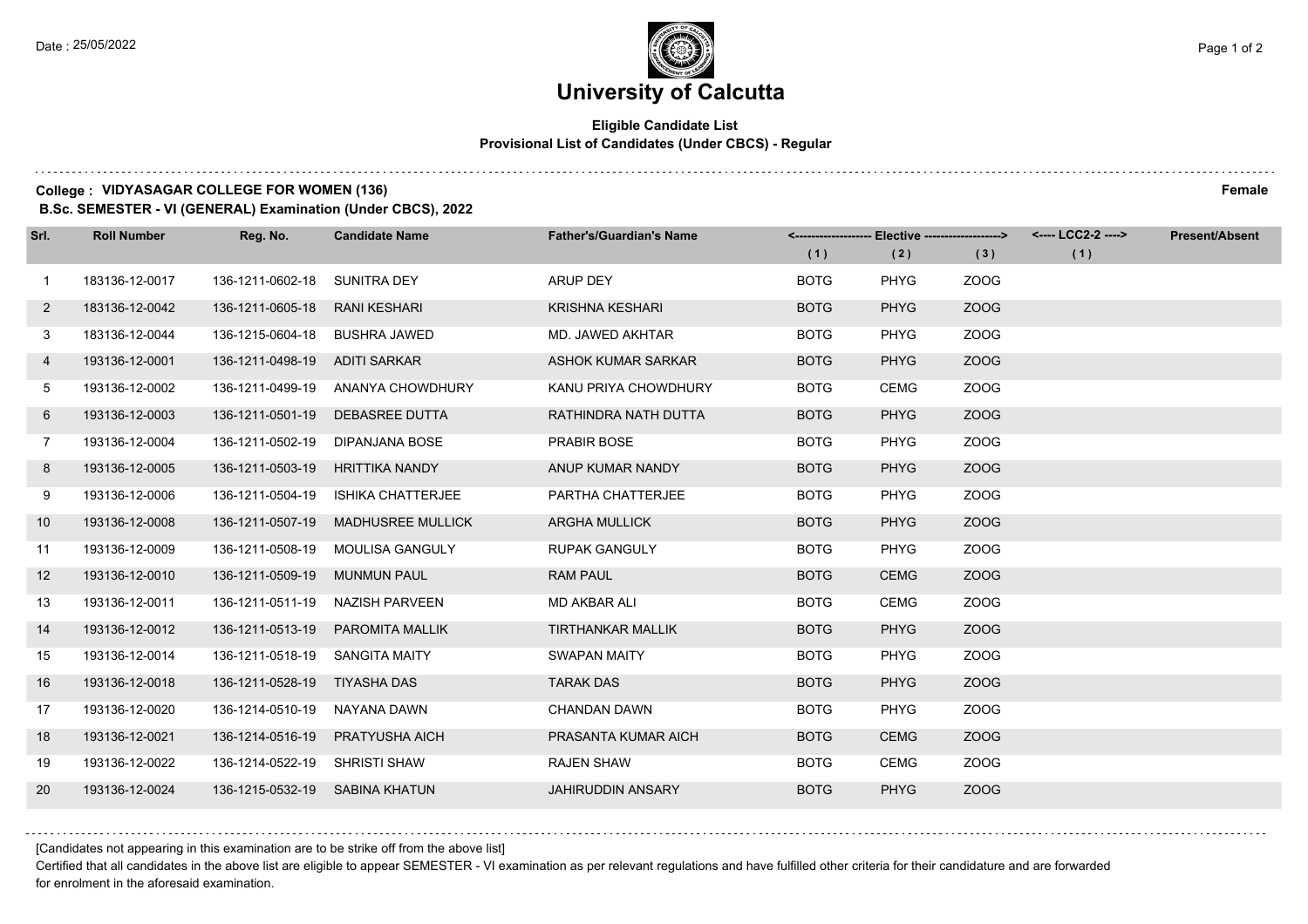#### **Eligible Candidate List Provisional List of Candidates (Under CBCS) - Regular**

#### **College : VIDYASAGAR COLLEGE FOR WOMEN (136) Female**

**B.Sc. SEMESTER - VI (GENERAL) Examination (Under CBCS), 2022**

| Srl. | <b>Roll Number</b> | Reg. No.         | <b>Candidate Name</b>   | <b>Father's/Guardian's Name</b> |             | <-------------------- Elective -------------------> |             | <---- LCC2-2 ----> | <b>Present/Absent</b> |
|------|--------------------|------------------|-------------------------|---------------------------------|-------------|-----------------------------------------------------|-------------|--------------------|-----------------------|
|      |                    |                  |                         |                                 | (1)         | (2)                                                 | (3)         | (1)                |                       |
| 21   | 193136-12-0025     | 136-1211-0495-19 | SUPRITI SAHA            | TARUN KANTI SAHA                | <b>ECOG</b> | <b>FMSG</b>                                         | <b>JORG</b> |                    |                       |
| 22   | 193136-12-0026     | 136-1211-0491-19 | <b>CHANDRANI DAS</b>    | <b>DIPEN DAS</b>                | <b>ECOG</b> | <b>GEOG</b>                                         | <b>PLSG</b> |                    |                       |
| 23   | 193136-12-0027     | 136-1211-0492-19 | DEBASHREE MONDAL        | <b>DEBASISH MONDAL</b>          | <b>ECOG</b> | <b>GEOG</b>                                         | <b>PLSG</b> |                    |                       |
| 24   | 193136-12-0028     | 136-1211-0493-19 | PROGGYA GHOSH           | PINTU GHOSH                     | <b>ECOG</b> | <b>GEOG</b>                                         | <b>SOCG</b> |                    |                       |
| 25   | 193136-12-0029     | 136-1211-0494-19 | SAPTAMI BANERJEE        | JAGABANDHU BANERJEE             | <b>BNGG</b> | FMSG                                                | <b>GEOG</b> |                    |                       |
| 26   | 193136-12-0030     | 136-1211-0497-19 | TIYASA KUNDU            | <b>SOUMEN KUNDU</b>             | <b>ECOG</b> | <b>GEOG</b>                                         | <b>SOCG</b> |                    |                       |
| 27   | 193136-12-0032     | 136-1214-0496-19 | TITHI SEAL              | <b>MANIK SEAL</b>               | <b>ECOG</b> | <b>GEOG</b>                                         | <b>PLSG</b> |                    |                       |
| 28   | 193136-12-0038     | 136-1211-0520-19 | SAYANI JUBEDA CHOWDHURY | MABJUL ISLAM CHOWDHURY          | <b>CEMG</b> | <b>MTMG</b>                                         | <b>PHSG</b> |                    |                       |
| 29   | 193136-12-0039     | 136-1211-0521-19 | SHAONI SAHA ROY         | SHANKAR KUMAR SAHA ROY          | <b>CEMG</b> | <b>MTMG</b>                                         | <b>PHSG</b> |                    |                       |
| 30   | 193136-12-0040     | 136-1211-0523-19 | <b>SIMA MONDAL</b>      | <b>NAGEN MONDAL</b>             | <b>CEMG</b> | <b>MTMG</b>                                         | <b>PHSG</b> |                    |                       |
| 31   | 193136-12-0041     | 136-1211-0530-19 | YASHIKA JAISWAL         | <b>RAJESH JAISWAL</b>           | <b>CEMG</b> | <b>MTMG</b>                                         | <b>PHSG</b> |                    |                       |
| 32   | 193136-12-0044     | 412-1214-0250-18 | <b>SUMONA GHOSH</b>     | <b>SUSANTA GHOSH</b>            | <b>BOTG</b> | <b>PHYG</b>                                         | ZOOG        |                    |                       |

[Candidates not appearing in this examination are to be strike off from the above list]

Certified that all candidates in the above list are eligible to appear SEMESTER - VI examination as per relevant regulations and have fulfilled other criteria for their candidature and are forwarded for enrolment in the aforesaid examination.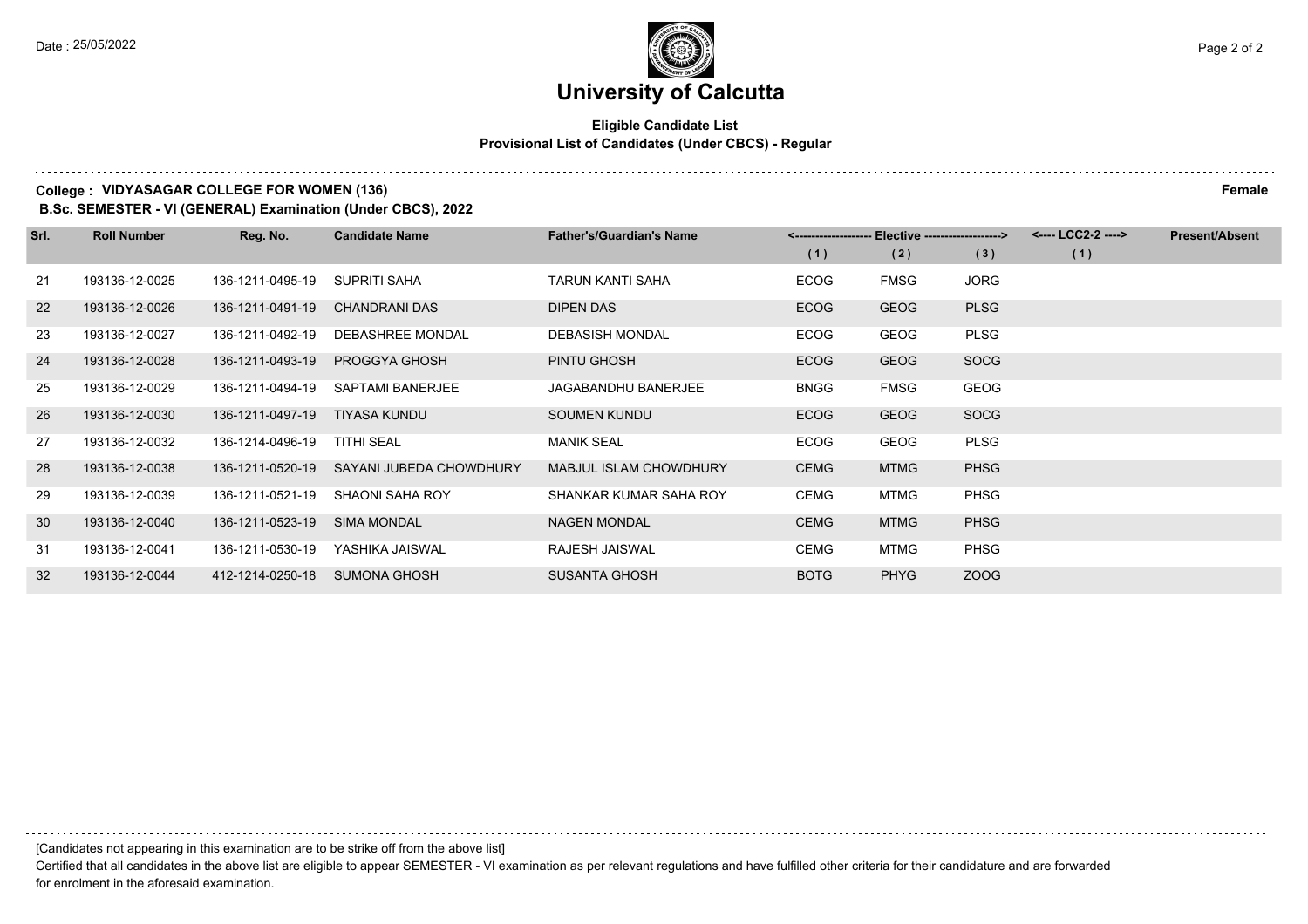#### **Eligible Candidate List Provisional List of Candidates (Under CBCS) - Regular**

#### **College : VIDYASAGAR COLLEGE FOR WOMEN (136) Female**

**B.Sc. SEMESTER - VI (HONOURS) Examination (Under CBCS), 2022**

| Srl.         | <b>Roll Number</b> | Reg. No.         | <b>Candidate Name</b>           | <b>Father's/Guardian's Name</b>             |             | <-------------------- Elective ------------------> |     | <---- LCC2-2 ----> | <b>Present/Absent</b> |
|--------------|--------------------|------------------|---------------------------------|---------------------------------------------|-------------|----------------------------------------------------|-----|--------------------|-----------------------|
|              |                    |                  |                                 |                                             | (1)         | (2)                                                | (3) | (1)                |                       |
| 1            | 183136-11-0128     | 136-1211-0304-18 | CHANDRIMA CHOWDHURY             | <b>CHANDAN CHOWDHURY</b>                    | <b>PHSA</b> |                                                    |     |                    |                       |
| $\mathbf{2}$ | 183136-11-0151     | 136-1211-0596-18 | <b>ISHITA MUKHERJEE</b>         | <b>PARESH MUKHERJEE</b>                     | <b>PHYA</b> |                                                    |     |                    |                       |
| 3            | 183136-11-0179     | 136-1211-0584-18 | ANWITA MUKHOPADHYAY             | TAPAS KUMAR MUKHOPADHYAY                    | <b>ZOOA</b> |                                                    |     |                    |                       |
| 4            | 183136-11-0183     | 136-1212-0331-18 | <b>DISHA BISWAS</b>             | <b>DILIP BISWAS</b>                         | <b>ZOOA</b> |                                                    |     |                    |                       |
| 5            | 183136-11-0193     | 136-1215-0350-18 | <b>SABA PARVEEN</b>             | MD. FEROZ                                   | <b>ZOOA</b> |                                                    |     |                    |                       |
| 6            | 183136-11-0203     | 223-1222-0225-16 | <b>RIYA MONDAL</b>              | PRADIP KUMAR MONDAL                         | <b>ZOOA</b> |                                                    |     |                    |                       |
| 7            | 193136-11-0001     | 136-1211-0198-19 | ANANYA NANDY                    | JYOTIRMOY NANDY                             | <b>BOTA</b> |                                                    |     |                    |                       |
| 8            | 193136-11-0005     | 136-1211-0205-19 | <b>HRITTHIKA GHOSH</b>          | <b>RANJAN GHOSH</b>                         | <b>BOTA</b> |                                                    |     |                    |                       |
| 9            | 193136-11-0006     | 136-1211-0207-19 | PIYASA GHOSH                    | PARTHA PRATIM GHOSH                         | <b>BOTA</b> |                                                    |     |                    |                       |
| 10           | 193136-11-0007     | 136-1211-0208-19 | <b>PURBA BISWAS</b>             | <b>PARITOSH BISWAS</b>                      | <b>BOTA</b> |                                                    |     |                    |                       |
| 11           | 193136-11-0008     | 136-1211-0209-19 | RIMA MONDAL                     | <b>RAM MONDAL</b>                           | <b>BOTA</b> |                                                    |     |                    |                       |
| 12           | 193136-11-0009     | 136-1211-0210-19 | ROOHI FATMA                     | <b>MOHAMMED KAMIL</b>                       | <b>BOTA</b> |                                                    |     |                    |                       |
| 13           | 193136-11-0011     | 136-1211-0212-19 | SASWATI KHATUA                  | <b>BAIDYANATH KHATUA</b>                    | <b>BOTA</b> |                                                    |     |                    |                       |
| 14           | 193136-11-0012     | 136-1211-0214-19 | SNITA BANDYOPADHYAY             | <b>SWAPAN KUMAR</b><br><b>BANDYOPADHYAY</b> | <b>BOTA</b> |                                                    |     |                    |                       |
| 15           | 193136-11-0013     | 136-1211-0215-19 | <b>SPRIHA DAS</b>               | <b>SUBRATA DAS</b>                          | <b>BOTA</b> |                                                    |     |                    |                       |
| 16           | 193136-11-0014     |                  | 136-1211-0218-19 SWARNALI KUNDU | <b>SUBRATA KUNDU</b>                        | <b>BOTA</b> |                                                    |     |                    |                       |
| 17           | 193136-11-0015     | 136-1211-0219-19 | <b>TITHI SEN</b>                | NIROD CHANDRRA SEN                          | <b>BOTA</b> |                                                    |     |                    |                       |
| 18           | 193136-11-0017     | 136-1211-0337-19 | DIYA DUTTA                      | <b>TAPAS DUTTA</b>                          | <b>BOTA</b> |                                                    |     |                    |                       |
| 19           | 193136-11-0019     | 136-1211-0339-19 | SNEHA BHATTACHARYA              | SHANTANU BHATTACHARYA                       | <b>BOTA</b> |                                                    |     |                    |                       |
| 20           | 193136-11-0020     | 136-1211-0340-19 | NILANJANA MUKHERJEE             | <b>NARAYAN MUKHERJEE</b>                    | <b>BOTA</b> |                                                    |     |                    |                       |

[Candidates not appearing in this examination are to be strike off from the above list]

Certified that all candidates in the above list are eligible to appear SEMESTER - VI examination as per relevant regulations and have fulfilled other criteria for their candidature and are forwarded for enrolment in the aforesaid examination.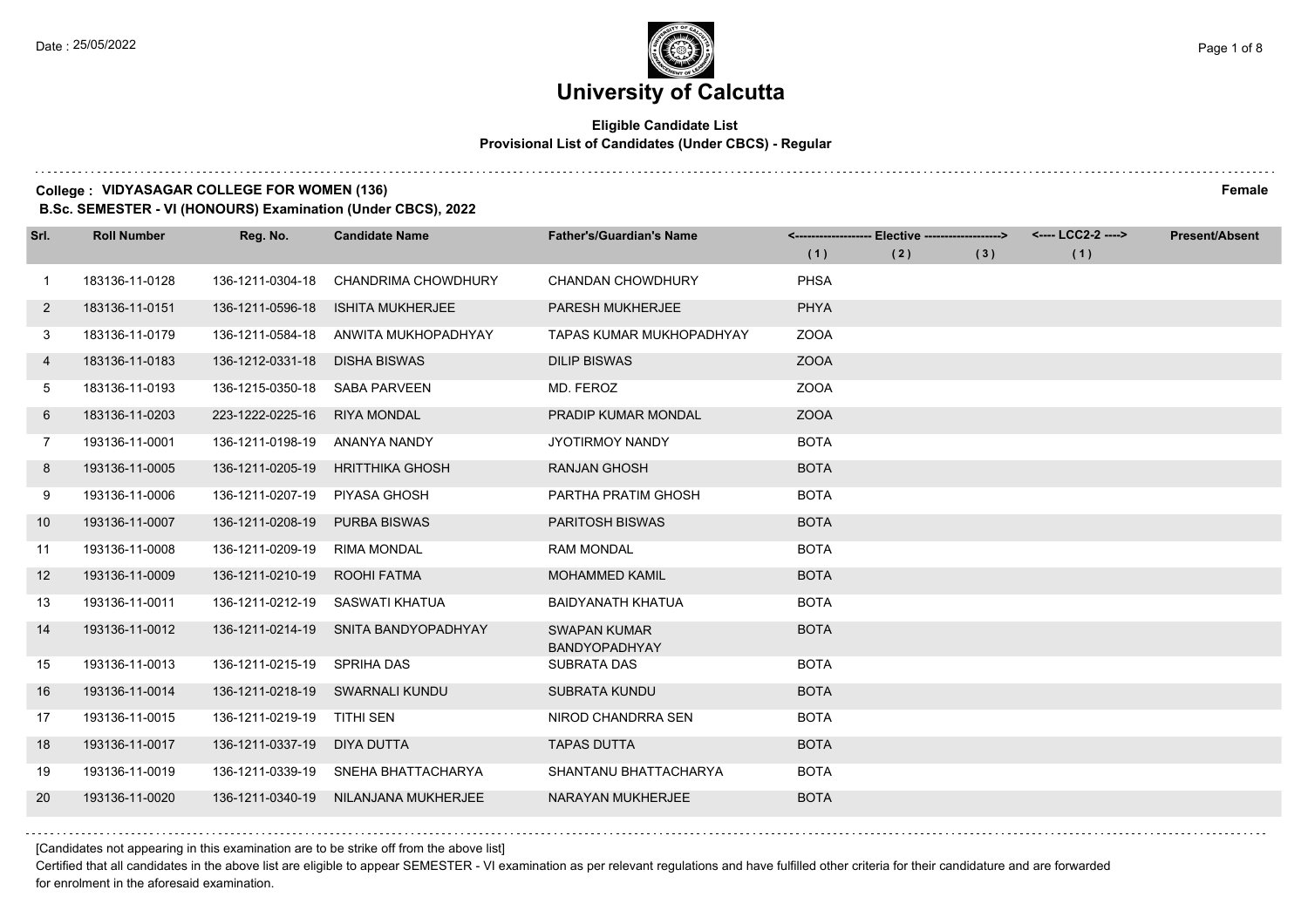#### **Eligible Candidate List Provisional List of Candidates (Under CBCS) - Regular**

#### **College : VIDYASAGAR COLLEGE FOR WOMEN (136) Female**

**B.Sc. SEMESTER - VI (HONOURS) Examination (Under CBCS), 2022**

| Srl. | <b>Roll Number</b> | Reg. No.                      | <b>Candidate Name</b>              | <b>Father's/Guardian's Name</b> |             | <------------------- Elective ------------------> |     | <---- LCC2-2 ----> | <b>Present/Absent</b> |
|------|--------------------|-------------------------------|------------------------------------|---------------------------------|-------------|---------------------------------------------------|-----|--------------------|-----------------------|
|      |                    |                               |                                    |                                 | (1)         | (2)                                               | (3) | (1)                |                       |
| 21   | 193136-11-0022     | 136-1211-0342-19              | ANKITA MANNA                       | <b>UTPAL MANNA</b>              | <b>BOTA</b> |                                                   |     |                    |                       |
| 22   | 193136-11-0023     | 136-1212-0201-19              | ARPITA DAS                         | ABINASH CHANDRA DAS             | <b>BOTA</b> |                                                   |     |                    |                       |
| 23   | 193136-11-0024     | 136-1212-0206-19              | JYOTI KUMARI DAS                   | <b>BIJOY RABI DAS</b>           | <b>BOTA</b> |                                                   |     |                    |                       |
| 24   | 193136-11-0025     | 136-1212-0213-19 SEJUTI ROY   |                                    | <b>MUNISH KUMAR ROY</b>         | <b>BOTA</b> |                                                   |     |                    |                       |
| 25   | 193136-11-0028     | 136-1214-0216-19              | SREYA DAS                          | SAMBHU NATH DAS                 | <b>BOTA</b> |                                                   |     |                    |                       |
| 26   | 193136-11-0029     | 136-1214-0217-19              | SUDIPTA DAS                        | <b>SUSANTA DAS</b>              | <b>BOTA</b> |                                                   |     |                    |                       |
| 27   | 193136-11-0030     | 136-1211-0222-19              | ESHA DAS                           | <b>BIDYUT KR DAS</b>            | <b>CEMA</b> |                                                   |     |                    |                       |
| 28   | 193136-11-0031     | 136-1211-0223-19              | <b>FARHIN SULTANA</b>              | <b>MD FARHAD ALI</b>            | <b>CEMA</b> |                                                   |     |                    |                       |
| 29   | 193136-11-0032     | 136-1211-0224-19              | ISHITA ACHARYYA                    | <b>BIKASH ACHARYYA</b>          | <b>CEMA</b> |                                                   |     |                    |                       |
| 30   | 193136-11-0033     | 136-1211-0225-19              | <b>SHILPA MUKHERJEE</b>            | <b>BHUDEV MUKHERJEE</b>         | <b>CEMA</b> |                                                   |     |                    |                       |
| 31   | 193136-11-0034     | 136-1211-0226-19              | SHREYA ACHARYA                     | SAJAL ACHARYA                   | <b>CEMA</b> |                                                   |     |                    |                       |
| 32   | 193136-11-0036     | 136-1211-0228-19 SUSHMITA ROY |                                    | UTTAM ROY                       | <b>CEMA</b> |                                                   |     |                    |                       |
| 33   | 193136-11-0037     | 136-1211-0229-19              | SWAGATA BISWAS                     | <b>GOKUL BISWAS</b>             | <b>CEMA</b> |                                                   |     |                    |                       |
| 34   | 193136-11-0038     | 136-1211-0230-19              | <b>USHASI MUKHERJEE</b>            | <b>UDAY NARAYAN MUKHERJEE</b>   | <b>CEMA</b> |                                                   |     |                    |                       |
| 35   | 193136-11-0039     | 136-1211-0345-19              | SWASTIKA DUTTA                     | JAYANTA DUTTA                   | <b>CEMA</b> |                                                   |     |                    |                       |
| 36   | 193136-11-0040     | 136-1212-0221-19              | <b>BISHNUPRABHA ROY</b>            | <b>BENUPRIYA ROY</b>            | <b>CEMA</b> |                                                   |     |                    |                       |
| 37   | 193136-11-0041     | 136-1211-0231-19              | <b>MOULI BISWAS</b>                | PRALOY SHANKAR BISWAS           | <b>ECOA</b> |                                                   |     |                    |                       |
| 38   | 193136-11-0042     | 136-1211-0232-19              | <b>RAJASHRI SARKAR</b>             | <b>PRADIP KUMAR SARKAR</b>      | <b>ECOA</b> |                                                   |     |                    |                       |
| 39   | 193136-11-0043     | 136-1211-0233-19              | SOMASRI MANNA                      | SOMENATH MANNA                  | <b>ECOA</b> |                                                   |     |                    |                       |
| 40   | 193136-11-0045     |                               | 136-1211-0235-19 SUSHMITA BHOWMICK | <b>KARTICK BHOWMICK</b>         | <b>ECOA</b> |                                                   |     |                    |                       |

[Candidates not appearing in this examination are to be strike off from the above list]

Certified that all candidates in the above list are eligible to appear SEMESTER - VI examination as per relevant regulations and have fulfilled other criteria for their candidature and are forwarded for enrolment in the aforesaid examination.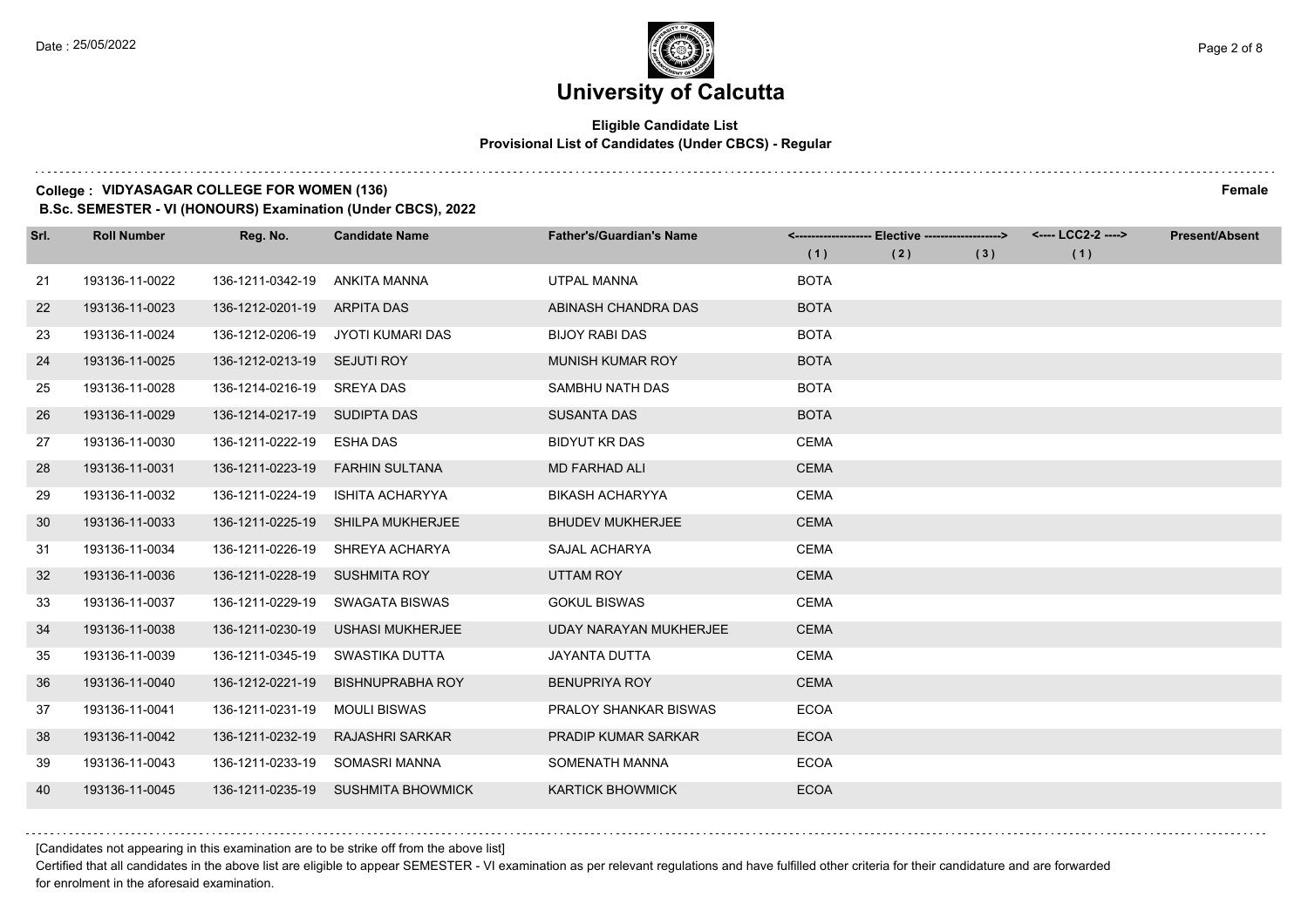#### **Eligible Candidate List Provisional List of Candidates (Under CBCS) - Regular**

#### **College : VIDYASAGAR COLLEGE FOR WOMEN (136) Female**

**B.Sc. SEMESTER - VI (HONOURS) Examination (Under CBCS), 2022**

| Srl. | <b>Roll Number</b> | Reg. No.                       | <b>Candidate Name</b>   | <b>Father's/Guardian's Name</b>              |             | <------------------- Elective ------------------> |     | <---- LCC2-2 ----> | <b>Present/Absent</b> |
|------|--------------------|--------------------------------|-------------------------|----------------------------------------------|-------------|---------------------------------------------------|-----|--------------------|-----------------------|
|      |                    |                                |                         |                                              | (1)         | (2)                                               | (3) | (1)                |                       |
| 41   | 193136-11-0046     | 136-1211-0236-19               | SWIKRITI RANI MAITY     | <b>ASIM KUMAR MAITY</b>                      | <b>ECOA</b> |                                                   |     |                    |                       |
| 42   | 193136-11-0047     | 136-1211-0346-19               | POULOMI MANDAL          | PARTHA PRATIM MANDAL                         | <b>ECOA</b> |                                                   |     |                    |                       |
| 43   | 193136-11-0048     | 136-1211-0356-19               | PRASHANSA NAG           | PRASENJIT NAG                                | <b>ECOA</b> |                                                   |     |                    |                       |
| 44   | 193136-11-0049     | 136-1211-0357-19               | <b>TRINANJANA GHOSH</b> | <b>JAYANTA KUMAR GHOSH</b>                   | <b>ECOA</b> |                                                   |     |                    |                       |
| 45   | 193136-11-0050     | 136-1211-0358-19               | SHRABANEE ACHARYA       | LATE SANKAR ACHARYA                          | <b>ECOA</b> |                                                   |     |                    |                       |
| 46   | 193136-11-0052     | 136-1211-0237-19               | AINDRILA DEY            | <b>JAYANTA KUMAR DEY</b>                     | <b>GEOA</b> |                                                   |     |                    |                       |
| 47   | 193136-11-0053     | 136-1211-0238-19               | ANJUSHREE PATRA         | <b>ASHOK KR PATRA</b>                        | <b>GEOA</b> |                                                   |     |                    |                       |
| 48   | 193136-11-0054     | 136-1211-0242-19               | <b>IPSITA PANDA</b>     | <b>GOUTAM KUMAR PANDA</b>                    | <b>GEOA</b> |                                                   |     |                    |                       |
| 49   | 193136-11-0055     | 136-1211-0244-19               | <b>MOULI PAL</b>        | <b>JUDHISTHIR PAL</b>                        | <b>GEOA</b> |                                                   |     |                    |                       |
| 50   | 193136-11-0056     | 136-1211-0246-19               | RAJPRIYA BHATTACHARYA   | <b>CHANDRA SEKHAR</b><br><b>BHATTACHARYA</b> | <b>GEOA</b> |                                                   |     |                    |                       |
| -51  | 193136-11-0057     | 136-1211-0247-19               | RUMI PANIGRAHI          | RABINDRANATH PANIGRAHI                       | <b>GEOA</b> |                                                   |     |                    |                       |
| 52   | 193136-11-0058     | 136-1211-0248-19 SAYANI MONDAL |                         | <b>JOYDEB MONDAL</b>                         | <b>GEOA</b> |                                                   |     |                    |                       |
| 53   | 193136-11-0059     | 136-1211-0249-19               | SAYANTI BAGUI           | <b>SHYAMAL BAGUI</b>                         | <b>GEOA</b> |                                                   |     |                    |                       |
| 54   | 193136-11-0060     | 136-1211-0253-19               | SREETAMA DAS SARMA      | ASHISH DAS SARMA                             | <b>GEOA</b> |                                                   |     |                    |                       |
| 55   | 193136-11-0061     | 136-1211-0254-19 SUCHETA DE    |                         | <b>SUJIT KUMAR DE</b>                        | <b>GEOA</b> |                                                   |     |                    |                       |
| 56   | 193136-11-0062     | 136-1211-0359-19               | PRARTHANA DAS           | SANJIT DAS                                   | <b>GEOA</b> |                                                   |     |                    |                       |
| 57   | 193136-11-0063     | 136-1211-0361-19 SREEJA PAUL   |                         | <b>SWAPAN PAUL</b>                           | <b>GEOA</b> |                                                   |     |                    |                       |
| 58   | 193136-11-0064     | 136-1212-0239-19               | <b>ANUSUA DAS</b>       | <b>KUBIR DAS</b>                             | <b>GEOA</b> |                                                   |     |                    |                       |
| 59   | 193136-11-0065     | 136-1212-0241-19               | <b>BIDISHA MONDAL</b>   | NITYA RANJAN MONDAL                          | <b>GEOA</b> |                                                   |     |                    |                       |
| 60   | 193136-11-0066     | 136-1212-0243-19               | <b>MOUBANI DAS</b>      | <b>MINTU KUMAR DAS</b>                       | <b>GEOA</b> |                                                   |     |                    |                       |

[Candidates not appearing in this examination are to be strike off from the above list]

Certified that all candidates in the above list are eligible to appear SEMESTER - VI examination as per relevant regulations and have fulfilled other criteria for their candidature and are forwarded for enrolment in the aforesaid examination.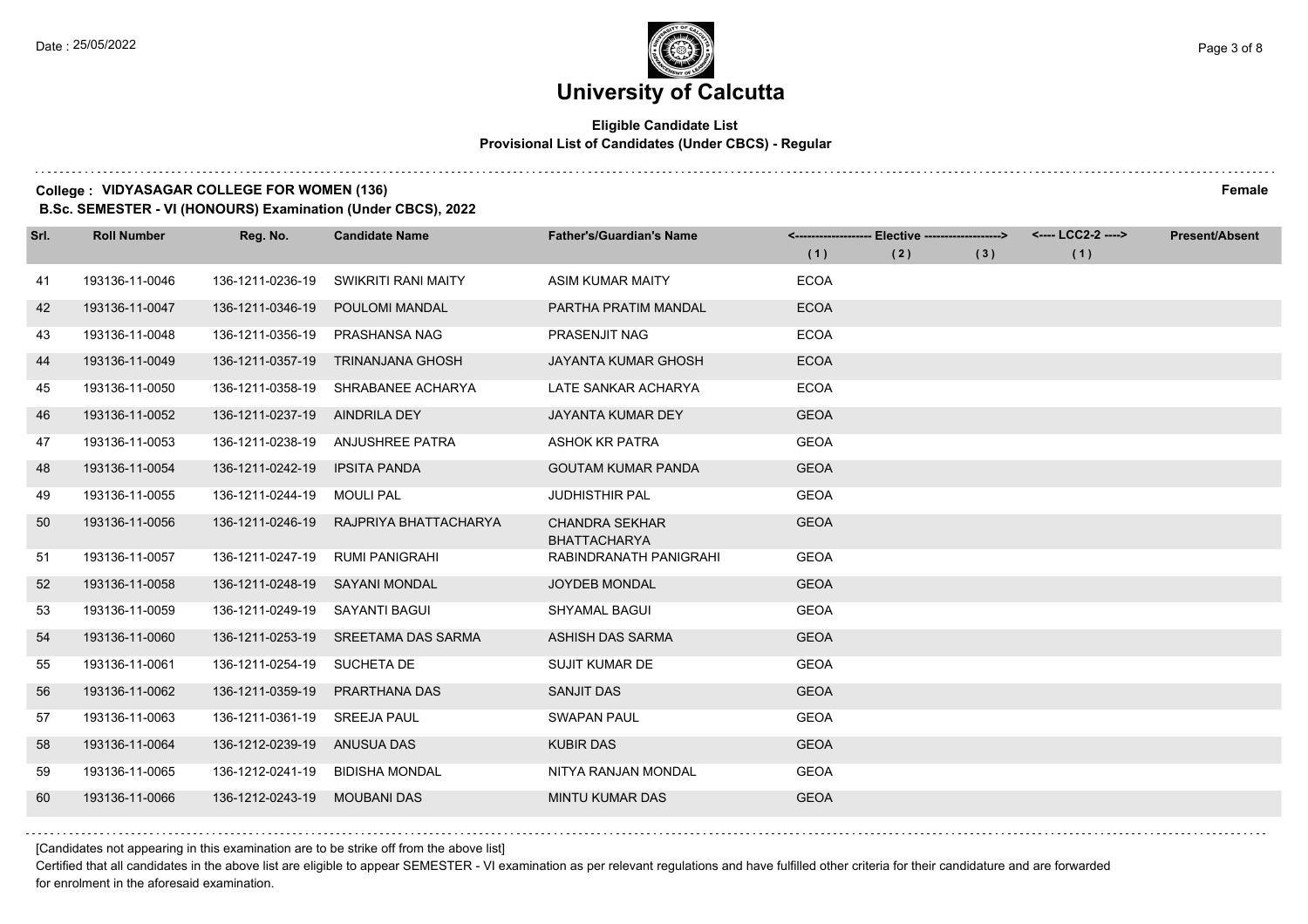#### **Eligible Candidate List Provisional List of Candidates (Under CBCS) - Regular**

#### **College : VIDYASAGAR COLLEGE FOR WOMEN (136) Female**

**B.Sc. SEMESTER - VI (HONOURS) Examination (Under CBCS), 2022**

| Srl. | <b>Roll Number</b> | Reg. No.                        | <b>Candidate Name</b>  | <b>Father's/Guardian's Name</b> |             | <-------------------- Elective ------------------> |     | <---- LCC2-2 ----> | <b>Present/Absent</b> |
|------|--------------------|---------------------------------|------------------------|---------------------------------|-------------|----------------------------------------------------|-----|--------------------|-----------------------|
|      |                    |                                 |                        |                                 | (1)         | (2)                                                | (3) | (1)                |                       |
| 61   | 193136-11-0067     | 136-1212-0250-19                | <b>SOMA SARDAR</b>     | LATE SUSANTA SARDAR             | <b>GEOA</b> |                                                    |     |                    |                       |
| 62   | 193136-11-0068     | 136-1212-0251-19                | SONAKSHI DAS           | <b>SUBHAS DAS</b>               | <b>GEOA</b> |                                                    |     |                    |                       |
| 63   | 193136-11-0069     | 136-1212-0252-19                | SHREEPARNA SARKAR      | <b>SHYAMAL SARKAR</b>           | <b>GEOA</b> |                                                    |     |                    |                       |
| 64   | 193136-11-0070     | 136-1213-0196-19 SOVA MANDI     |                        | <b>BANESHWAR MANDI</b>          | <b>GEOA</b> |                                                    |     |                    |                       |
| 65   | 193136-11-0072     | 136-1214-0245-19                | NEELAM KUNDU           | <b>TAPAN KUNDU</b>              | <b>GEOA</b> |                                                    |     |                    |                       |
| 66   | 193136-11-0073     | 136-1214-0255-19                | SUPARNA GHOSH          | <b>SANTU GHOSH</b>              | <b>GEOA</b> |                                                    |     |                    |                       |
| 67   | 193136-11-0074     | 136-1214-0256-19                | <b>TRISHNA DHOLE</b>   | SHIBNATH DHOLE                  | <b>GEOA</b> |                                                    |     |                    |                       |
| 68   | 193136-11-0075     | 136-1211-0257-19                | ANAMIKA BHATTACHARYYA  | SUBRATA BHATTACHARYYA           | <b>MTMA</b> |                                                    |     |                    |                       |
| 69   | 193136-11-0076     | 136-1211-0259-19                | <b>ANKANA BHOWMICK</b> | <b>ANJAN BHOWMICK</b>           | <b>MTMA</b> |                                                    |     |                    |                       |
| 70   | 193136-11-0077     | 136-1211-0260-19                | ANKITA PAUL            | <b>ALOK PAUL</b>                | <b>MTMA</b> |                                                    |     |                    |                       |
| 71   | 193136-11-0078     | 136-1211-0261-19 ANTARLINA GIRI |                        | <b>ASHIM GIRI</b>               | <b>MTMA</b> |                                                    |     |                    |                       |
| 72   | 193136-11-0079     | 136-1211-0264-19                | <b>DIPANWITA GHOSH</b> | <b>DIPAK KUMAR GHOSH</b>        | <b>MTMA</b> |                                                    |     |                    |                       |
| 73   | 193136-11-0080     | 136-1211-0265-19                | <b>KAJAL PAUL</b>      | LATE SANKAR PAUL                | <b>MTMA</b> |                                                    |     |                    |                       |
| 74   | 193136-11-0081     | 136-1211-0266-19                | KAUSHANGI SANYAL       | <b>KAUSHIK SANYAL</b>           | <b>MTMA</b> |                                                    |     |                    |                       |
| 75   | 193136-11-0082     | 136-1211-0267-19                | KUHELI BHADRA          | <b>BALARAM BHADRA</b>           | <b>MTMA</b> |                                                    |     |                    |                       |
| 76   | 193136-11-0083     | 136-1211-0269-19                | <b>MANJU SAH</b>       | DAYA SHANKAR SAH                | <b>MTMA</b> |                                                    |     |                    |                       |
| 77   | 193136-11-0084     | 136-1211-0270-19                | PINKI SAHA             | SUSHIL KUMAR SAHA               | <b>MTMA</b> |                                                    |     |                    |                       |
| 78   | 193136-11-0085     | 136-1211-0271-19                | <b>RUBI SAH</b>        | <b>MANOJ KUMAR SAH</b>          | <b>MTMA</b> |                                                    |     |                    |                       |
| 79   | 193136-11-0086     | 136-1211-0272-19                | SARITA GHORA           | SHYAMA PADA GHORA               | <b>MTMA</b> |                                                    |     |                    |                       |
| 80   | 193136-11-0087     | 136-1211-0273-19 SAYANI NANDY   |                        | RABINDRA NATH NANDY             | <b>MTMA</b> |                                                    |     |                    |                       |

[Candidates not appearing in this examination are to be strike off from the above list]

Certified that all candidates in the above list are eligible to appear SEMESTER - VI examination as per relevant regulations and have fulfilled other criteria for their candidature and are forwarded for enrolment in the aforesaid examination.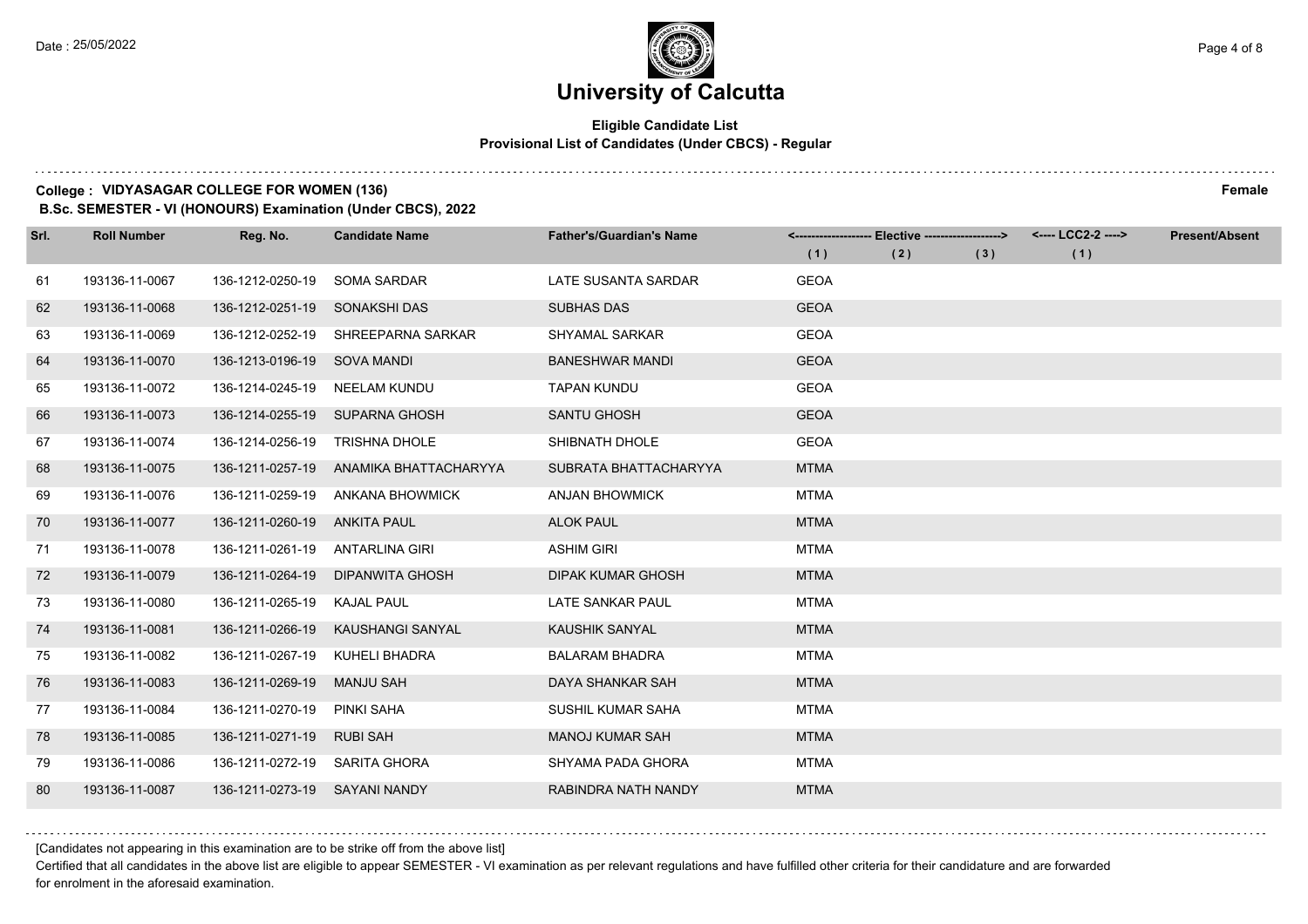#### **Eligible Candidate List Provisional List of Candidates (Under CBCS) - Regular**

#### **College : VIDYASAGAR COLLEGE FOR WOMEN (136) Female**

**B.Sc. SEMESTER - VI (HONOURS) Examination (Under CBCS), 2022**

| Srl. | <b>Roll Number</b> | Reg. No.                    | <b>Candidate Name</b>               | <b>Father's/Guardian's Name</b>               |             | <------------------- Elective ------------------> |     | <---- LCC2-2 ----> | <b>Present/Absent</b> |
|------|--------------------|-----------------------------|-------------------------------------|-----------------------------------------------|-------------|---------------------------------------------------|-----|--------------------|-----------------------|
|      |                    |                             |                                     |                                               | (1)         | (2)                                               | (3) | (1)                |                       |
| 81   | 193136-11-0089     | 136-1211-0276-19            | SUMANA SAHA                         | <b>SUKDEB SAHA</b>                            | <b>MTMA</b> |                                                   |     |                    |                       |
| 82   | 193136-11-0091     | 136-1211-0278-19            | <b>UPASANA GHOSH</b>                | <b>GAUTAM GHOSH</b>                           | <b>MTMA</b> |                                                   |     |                    |                       |
| 83   | 193136-11-0092     | 136-1211-0347-19            | PRERNA THAKUR                       | PREM CHAND THAKUR                             | <b>MTMA</b> |                                                   |     |                    |                       |
| 84   | 193136-11-0093     | 136-1211-0351-19            | <b>RIYA MUKHERJEE</b>               | <b>MANTU MUKHERJEE</b>                        | <b>MTMA</b> |                                                   |     |                    |                       |
| 85   | 193136-11-0094     | 136-1211-0352-19            | <b>SAYANI DAS</b>                   | SADANANDA DAS                                 | <b>MTMA</b> |                                                   |     |                    |                       |
| 86   | 193136-11-0095     | 136-1211-0353-19            | MADHUJA CHAKRABORTY                 | <b>MONOJ CHAKRABORTY</b>                      | <b>MTMA</b> |                                                   |     |                    |                       |
| 87   | 193136-11-0096     | 136-1211-0354-19            | <b>BIDISHA BHATTACHARJEE</b>        | <b>LATE BISWANATH</b><br><b>BHATTACHARJEE</b> | <b>MTMA</b> |                                                   |     |                    |                       |
| 88   | 193136-11-0098     | 136-1211-0360-19            | <b>PAYEL CHATTERJEE</b>             | <b>PRABIR CHATTERJEE</b>                      | <b>MTMA</b> |                                                   |     |                    |                       |
| 89   | 193136-11-0099     | 136-1212-0258-19            | ANJALI KUMARI SHAW                  | <b>DILIP SHAW</b>                             | <b>MTMA</b> |                                                   |     |                    |                       |
| 90   | 193136-11-0100     | 136-1212-0268-19            | <b>MAMPI MANDAL</b>                 | PARTHA SARATHI MANDAL                         | <b>MTMA</b> |                                                   |     |                    |                       |
| 91   | 193136-11-0101     | 136-1214-0262-19            | ARPITA DEY                          | <b>ASHIS KUMAR DEY</b>                        | <b>MTMA</b> |                                                   |     |                    |                       |
| 92   | 193136-11-0102     | 136-1214-0274-19 SNEHA SAHA |                                     | SANKAR GOPAL SAHA                             | <b>MTMA</b> |                                                   |     |                    |                       |
| 93   | 193136-11-0103     | 136-1215-0263-19            | DILRUBA YEASMIN                     | AFAJUDDIN MIA                                 | <b>MTMA</b> |                                                   |     |                    |                       |
| 94   | 193136-11-0104     | 136-1211-0279-19            | ABHIRUPA PRADHAN                    | ARABINDA PRADHAN                              | <b>PHSA</b> |                                                   |     |                    |                       |
| 95   | 193136-11-0105     | 136-1211-0280-19            | ADITI SADHU                         | <b>MANAS KUMAR SADHU</b>                      | <b>PHSA</b> |                                                   |     |                    |                       |
| 96   | 193136-11-0107     | 136-1211-0282-19            | <b>GAURI SWAROOP</b>                | RAJENDRA SWAROOP                              | <b>PHSA</b> |                                                   |     |                    |                       |
| 97   | 193136-11-0108     | 136-1211-0283-19            | MADHUMANTI RAY                      | <b>DIPANKAR RAY</b>                           | <b>PHSA</b> |                                                   |     |                    |                       |
| 98   | 193136-11-0109     | 136-1211-0284-19            | <b>MANASI MONDAL</b>                | SUBHENDU MONDAL                               | <b>PHSA</b> |                                                   |     |                    |                       |
| 99   | 193136-11-0110     | 136-1211-0285-19            | <b>OLIVIA KARMAKAR</b>              | <b>JAGADISH KARMAKAR</b>                      | <b>PHSA</b> |                                                   |     |                    |                       |
| 100  | 193136-11-0111     |                             | 136-1211-0286-19 SAYANI CHAKRABORTY | <b>SUROJIT CHAKRABORTY</b>                    | <b>PHSA</b> |                                                   |     |                    |                       |

[Candidates not appearing in this examination are to be strike off from the above list]

Certified that all candidates in the above list are eligible to appear SEMESTER - VI examination as per relevant regulations and have fulfilled other criteria for their candidature and are forwarded for enrolment in the aforesaid examination.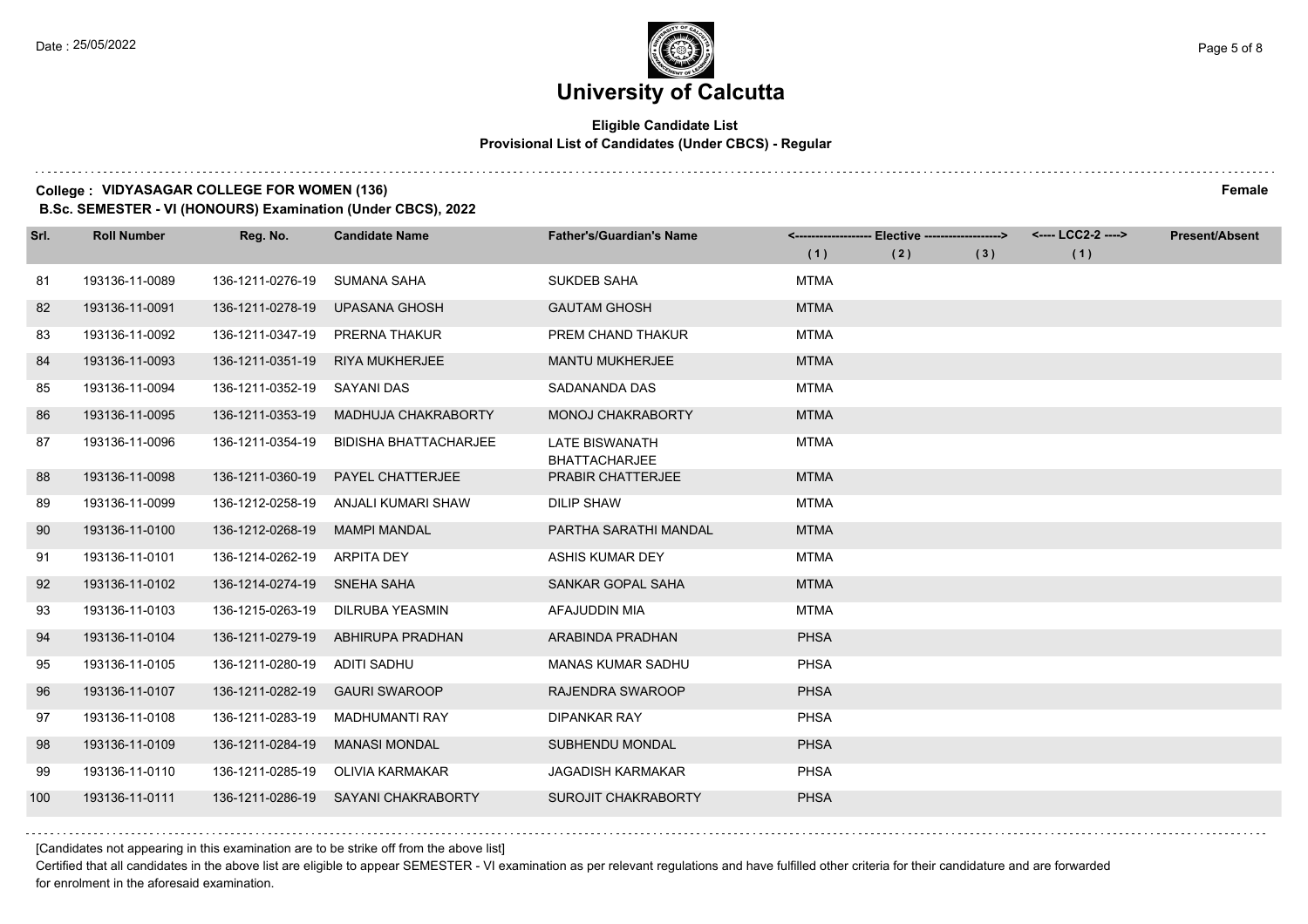#### **Eligible Candidate List Provisional List of Candidates (Under CBCS) - Regular**

#### **College : VIDYASAGAR COLLEGE FOR WOMEN (136) Female**

**B.Sc. SEMESTER - VI (HONOURS) Examination (Under CBCS), 2022**

| Srl. | <b>Roll Number</b> | Reg. No.                     | <b>Candidate Name</b>     | <b>Father's/Guardian's Name</b> |             | <------------------- Elective ------------------> |     | <---- LCC2-2 ----> | <b>Present/Absent</b> |
|------|--------------------|------------------------------|---------------------------|---------------------------------|-------------|---------------------------------------------------|-----|--------------------|-----------------------|
|      |                    |                              |                           |                                 | (1)         | (2)                                               | (3) | (1)                |                       |
| 101  | 193136-11-0112     | 136-1211-0287-19             | SAYANTIKA SAHA            | <b>GOPAL SAHA</b>               | <b>PHSA</b> |                                                   |     |                    |                       |
| 102  | 193136-11-0113     | 136-1211-0288-19             | <b>SHREYA ROY</b>         | <b>RANJAN ROY</b>               | <b>PHSA</b> |                                                   |     |                    |                       |
| 103  | 193136-11-0114     | 136-1211-0289-19             | SREYA DAS                 | <b>RANAJIT DAS</b>              | <b>PHSA</b> |                                                   |     |                    |                       |
| 104  | 193136-11-0115     | 136-1211-0290-19             | SUSHMITA PAUL             | <b>SANJIT PAUL</b>              | <b>PHSA</b> |                                                   |     |                    |                       |
| 105  | 193136-11-0116     | 136-1211-0291-19             | USHASI BANDYOPADHYAY      | ATANU BANDYOPADHYAY             | <b>PHSA</b> |                                                   |     |                    |                       |
| 106  | 193136-11-0119     | 136-1211-0350-19             | <b>SUSRITA SARKAR</b>     | <b>SOUMITRA SARKAR</b>          | <b>PHSA</b> |                                                   |     |                    |                       |
| 107  | 193136-11-0122     | 136-1211-0296-19             | ANNYESHA BHOWMICK         | MONOTOSH BHOWMICK               | <b>PHYA</b> |                                                   |     |                    |                       |
| 108  | 193136-11-0123     | 136-1211-0297-19             | DEBASMITA MOITRA          | <b>SANTI KUMAR MOITRA</b>       | <b>PHYA</b> |                                                   |     |                    |                       |
| 109  | 193136-11-0124     | 136-1211-0298-19             | <b>MEGHA KUMARI SHAW</b>  | <b>GOURI SHANKAR SHAW</b>       | PHYA        |                                                   |     |                    |                       |
| 110  | 193136-11-0125     | 136-1211-0300-19             | PRIYA SAHA                | <b>ALOK SAHA</b>                | <b>PHYA</b> |                                                   |     |                    |                       |
| 111  | 193136-11-0127     | 136-1211-0302-19             | RITIKA HAJRA              | <b>BIBHAS HAJRA</b>             | <b>PHYA</b> |                                                   |     |                    |                       |
| 112  | 193136-11-0128     | 136-1211-0304-19             | <b>SRADDHASREE BRAHMO</b> | <b>MANABENDRA BRAHMA</b>        | <b>PHYA</b> |                                                   |     |                    |                       |
| 113  | 193136-11-0131     | 136-1211-0307-19             | TIYASA MAJUMDAR           | <b>TANMOY MAJUMDER</b>          | PHYA        |                                                   |     |                    |                       |
| 114  | 193136-11-0132     | 136-1211-0343-19             | <b>RITIKA JAISWAL</b>     | <b>BINOD JAISWAL</b>            | <b>PHYA</b> |                                                   |     |                    |                       |
| 115  | 193136-11-0134     | 136-1214-0293-19             | ANANYA MANNA              | ALOKE KUMAR MANNA               | <b>PHYA</b> |                                                   |     |                    |                       |
| 116  | 193136-11-0135     | 136-1214-0294-19             | ANKITA GUIN               | ADITYA KUMAR GUIN               | <b>PHYA</b> |                                                   |     |                    |                       |
| 117  | 193136-11-0136     | 136-1215-0303-19             | <b>SK ALISHA TASHNIM</b>  | SK RAFIQ UDDIN                  | <b>PHYA</b> |                                                   |     |                    |                       |
| 118  | 193136-11-0137     | 136-1221-0370-16             | SONAMI SETH               | <b>SOMNATH SETH</b>             | <b>PHYA</b> |                                                   |     |                    |                       |
| 119  | 193136-11-0138     | 136-1211-0313-19 ANUSHKA DAS |                           | KASHINATH DAS                   | <b>ZOOA</b> |                                                   |     |                    |                       |
| 120  | 193136-11-0141     | 136-1211-0316-19 MOULI SAHA  |                           | NARAYAN CHANDRA SAHA            | <b>ZOOA</b> |                                                   |     |                    |                       |

[Candidates not appearing in this examination are to be strike off from the above list]

Certified that all candidates in the above list are eligible to appear SEMESTER - VI examination as per relevant regulations and have fulfilled other criteria for their candidature and are forwarded for enrolment in the aforesaid examination.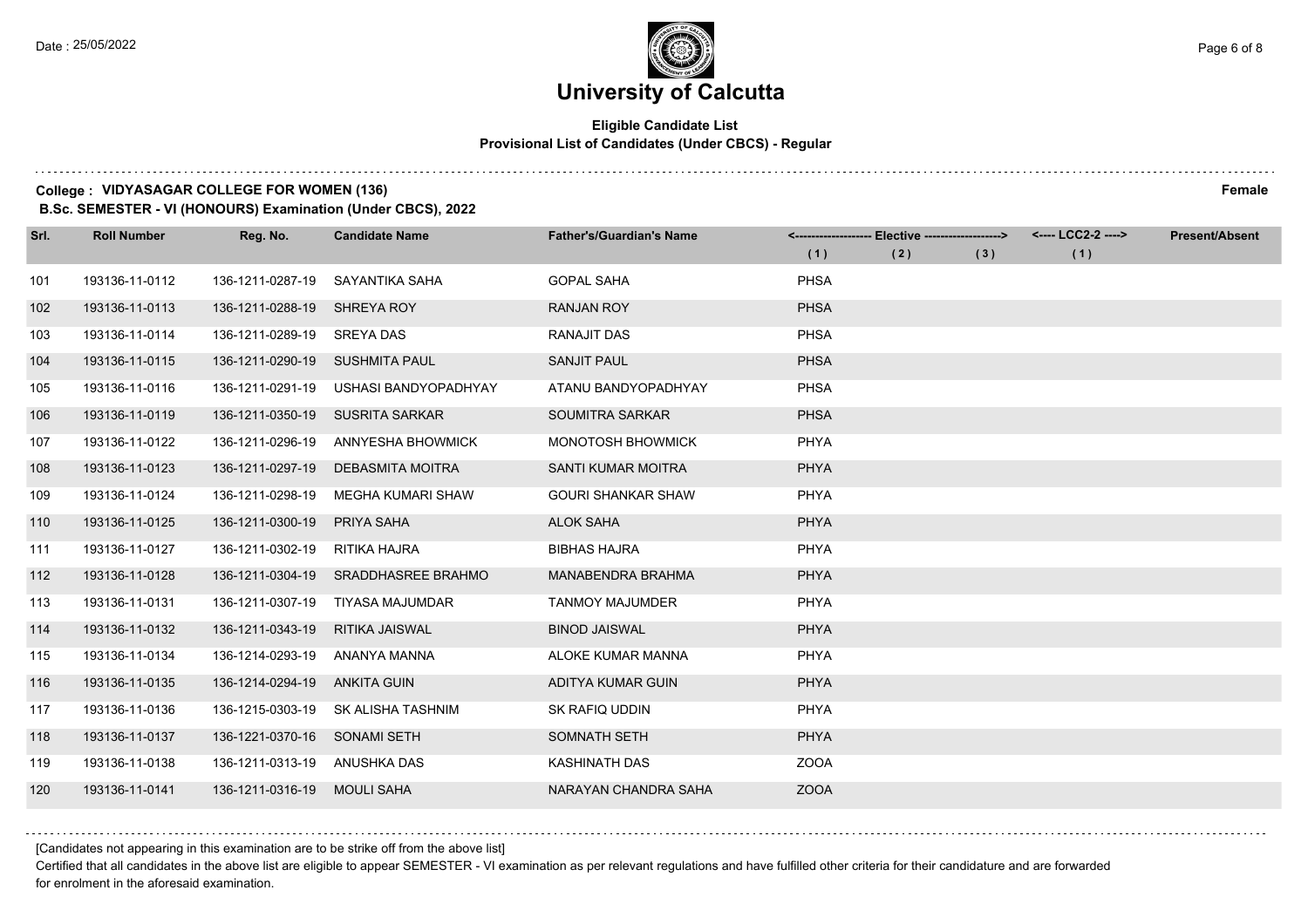#### **Eligible Candidate List Provisional List of Candidates (Under CBCS) - Regular**

#### **College : VIDYASAGAR COLLEGE FOR WOMEN (136) Female**

**B.Sc. SEMESTER - VI (HONOURS) Examination (Under CBCS), 2022**

| Srl. | <b>Roll Number</b> | Reg. No.         | <b>Candidate Name</b>  | <b>Father's/Guardian's Name</b> |             | <------------------- Elective ------------------> |     | <---- LCC2-2 ----> | <b>Present/Absent</b> |
|------|--------------------|------------------|------------------------|---------------------------------|-------------|---------------------------------------------------|-----|--------------------|-----------------------|
|      |                    |                  |                        |                                 | (1)         | (2)                                               | (3) | (1)                |                       |
| 121  | 193136-11-0142     | 136-1211-0317-19 | NAFISHA SHAIK          | <b>SK NOORUDDIN</b>             | <b>ZOOA</b> |                                                   |     |                    |                       |
| 122  | 193136-11-0143     | 136-1211-0320-19 | <b>PARNIKA DEY</b>     | <b>MANIK DEY</b>                | <b>ZOOA</b> |                                                   |     |                    |                       |
| 123  | 193136-11-0145     | 136-1211-0326-19 | SHAGUFTA NAZIR         | MD. NAZIRUDDIN                  | <b>ZOOA</b> |                                                   |     |                    |                       |
| 124  | 193136-11-0146     | 136-1211-0327-19 | SHANIA NASIM           | <b>MD NASIM AHMED</b>           | <b>ZOOA</b> |                                                   |     |                    |                       |
| 125  | 193136-11-0147     | 136-1211-0329-19 | SOUGATA CHAKRABORTY    | DIPAK KUMAR CHAKRABORTY         | <b>ZOOA</b> |                                                   |     |                    |                       |
| 126  | 193136-11-0148     | 136-1211-0331-19 | <b>SOUMITA GHOSH</b>   | SOUMENDRA NATH GHOSH            | <b>ZOOA</b> |                                                   |     |                    |                       |
| 127  | 193136-11-0149     | 136-1211-0332-19 | SRIJA GAN              | JAYMANGAL GAN                   | <b>ZOOA</b> |                                                   |     |                    |                       |
| 128  | 193136-11-0151     | 136-1211-0335-19 | SUNIDHI PANDEY         | SUBHASH CH PANDEY               | <b>ZOOA</b> |                                                   |     |                    |                       |
| 129  | 193136-11-0152     | 136-1211-0362-19 | SOUMILI CHAKRABORTY    | SUPRIYA KUMAR CHAKRABORTY       | <b>ZOOA</b> |                                                   |     |                    |                       |
| 130  | 193136-11-0153     | 136-1211-0363-19 | ANUSHKA YADAV          | <b>SATYWAN YADAV</b>            | <b>ZOOA</b> |                                                   |     |                    |                       |
| 131  | 193136-11-0154     | 136-1211-0364-19 | <b>SHALU SINGH</b>     | <b>RANJIT SINGH</b>             | <b>ZOOA</b> |                                                   |     |                    |                       |
| 132  | 193136-11-0156     | 136-1212-0319-19 | NEHA KUMARI PRASAD     | <b>PREM PRASAD</b>              | <b>ZOOA</b> |                                                   |     |                    |                       |
| 133  | 193136-11-0157     | 136-1212-0321-19 | PREETI MONDAL          | <b>SUSANTA MONDAL</b>           | <b>ZOOA</b> |                                                   |     |                    |                       |
| 134  | 193136-11-0158     | 136-1212-0323-19 | PRIYANKA PRASAD        | <b>NARESH PRASAD</b>            | <b>ZOOA</b> |                                                   |     |                    |                       |
| 135  | 193136-11-0159     | 136-1212-0325-19 | <b>RIMPA MONDAL</b>    | RAJ KUMAR MONDAL                | <b>ZOOA</b> |                                                   |     |                    |                       |
| 136  | 193136-11-0161     | 136-1212-0336-19 | <b>SUPARNA MALLICK</b> | PRASANTA MALLICK                | <b>ZOOA</b> |                                                   |     |                    |                       |
| 137  | 193136-11-0163     | 136-1213-0308-19 | ABHA ROSE SORENG       | <b>RAJESH SORENG</b>            | <b>ZOOA</b> |                                                   |     |                    |                       |
| 138  | 193136-11-0164     | 136-1213-0310-19 | ANITA MURMU            | <b>BISWANATH MURMU</b>          | <b>ZOOA</b> |                                                   |     |                    |                       |
| 139  | 193136-11-0165     | 136-1213-0322-19 | PREETI SHAW            | <b>SARBAN SHAW</b>              | <b>ZOOA</b> |                                                   |     |                    |                       |
| 140  | 193136-11-0166     | 136-1214-0311-19 | ANKITA SADHUKHAN       | SANJOY SADHUKHAN                | <b>ZOOA</b> |                                                   |     |                    |                       |

[Candidates not appearing in this examination are to be strike off from the above list]

Certified that all candidates in the above list are eligible to appear SEMESTER - VI examination as per relevant regulations and have fulfilled other criteria for their candidature and are forwarded for enrolment in the aforesaid examination.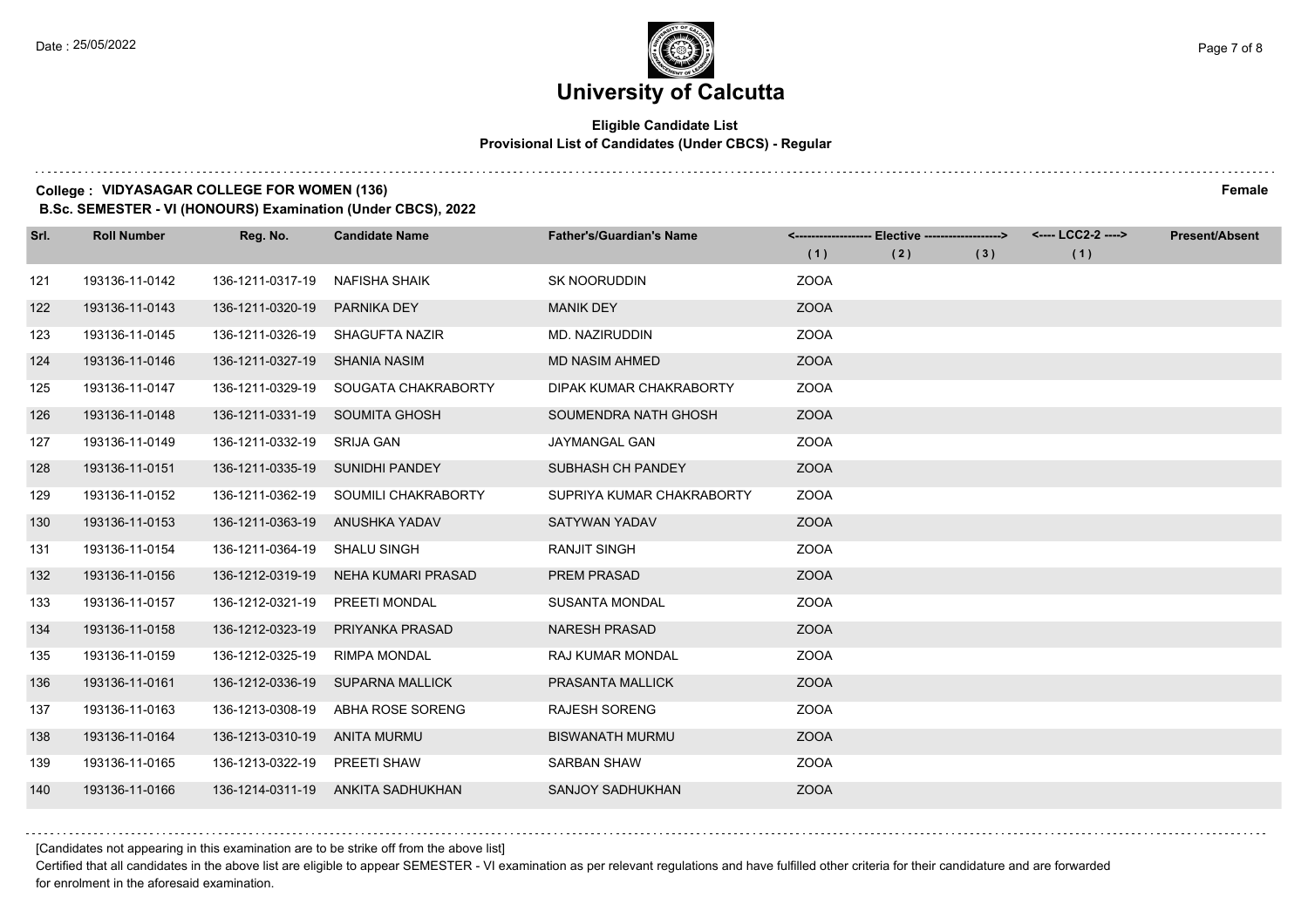#### **Eligible Candidate List Provisional List of Candidates (Under CBCS) - Regular**

#### **College : VIDYASAGAR COLLEGE FOR WOMEN (136) Female**

**B.Sc. SEMESTER - VI (HONOURS) Examination (Under CBCS), 2022**

| Srl. | <b>Roll Number</b> | Reg. No.         | <b>Candidate Name</b>    | <b>Father's/Guardian's Name</b> |             | <-------------------- Elective ------------------> |     | <---- LCC2-2 ----> | <b>Present/Absent</b> |
|------|--------------------|------------------|--------------------------|---------------------------------|-------------|----------------------------------------------------|-----|--------------------|-----------------------|
|      |                    |                  |                          |                                 | (1)         | (2)                                                | (3) | (1)                |                       |
| 141  | 193136-11-0167     | 136-1214-0328-19 | <b>SNEHA MAJUMDER</b>    | SHANTIMOY MAJUMDER              | <b>ZOOA</b> |                                                    |     |                    |                       |
| 142  | 193136-11-0168     | 136-1214-0330-19 | <b>SOUMI BISWAS</b>      | <b>BISWAJIT BISWAS</b>          | <b>ZOOA</b> |                                                    |     |                    |                       |
| 143  | 193136-11-0171     | 136-1215-0318-19 | NATASHA YEASMIN          | <b>MD MANTRIL</b>               | <b>ZOOA</b> |                                                    |     |                    |                       |
| 144  | 193136-11-0172     | 136-1211-0249-18 | AHANA SINHA              | <b>SAGAR SINHA</b>              | <b>CEMA</b> |                                                    |     |                    |                       |
| 145  | 193136-11-0174     | 134-1214-0260-18 | <b>ANKITA GHOSH</b>      | <b>ASHIT GHOSH</b>              | MTMA        |                                                    |     |                    |                       |
| 146  | 193136-11-0175     | 134-1211-0278-18 | <b>JUISAKHI BHOWMICK</b> | DIPEN KRISHNA BHOWMICK          | <b>PHSA</b> |                                                    |     |                    |                       |
| 147  | 193136-11-0176     | 136-1211-0594-18 | SOMERWITA PATRA          | SHYAMAL KUMAR PATRA             | <b>PHSA</b> |                                                    |     |                    |                       |
| 148  | 193136-11-0177     | 544-1212-0635-17 | Ankita Das               | Nepal Das                       | <b>ZOOA</b> |                                                    |     |                    |                       |
| 149  | 193136-11-0178     | 136-1211-0534-19 | SHRESTHA KUMAR           | NIMAI KUMAR                     | <b>PHYA</b> |                                                    |     |                    |                       |
| 150  | 193136-11-0179     | 136-1211-0538-19 | <b>SURUCHI MAHATO</b>    | <b>RANJIT MAHATO</b>            | <b>PHSA</b> |                                                    |     |                    |                       |
| 151  | 193136-11-0180     | 136-1211-0539-19 | AISHI CHANDA             | <b>TAPAN CHANDA</b>             | <b>ZOOA</b> |                                                    |     |                    |                       |
| 152  | 193136-11-0181     | 136-1215-0537-19 | <b>TABASSUM ARA</b>      | <b>NESAR AHMED</b>              | <b>PHYA</b> |                                                    |     |                    |                       |

[Candidates not appearing in this examination are to be strike off from the above list]

Certified that all candidates in the above list are eligible to appear SEMESTER - VI examination as per relevant regulations and have fulfilled other criteria for their candidature and are forwarded for enrolment in the aforesaid examination.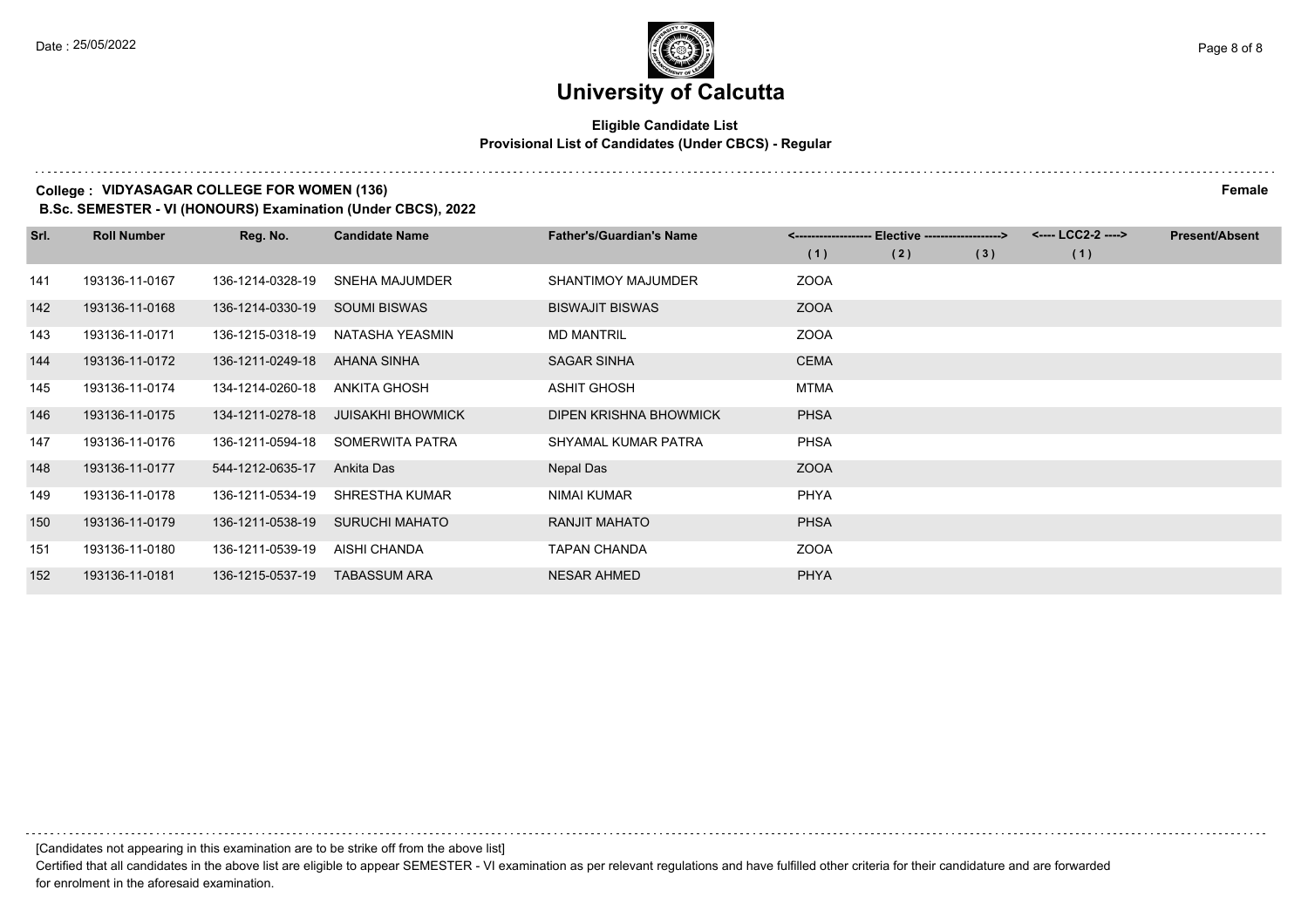### **University of Calcutta**

#### **Eligible Candidate List Provisional List of Candidates (Under CBCS) - Regular**

#### **College : VIDYASAGAR COLLEGE FOR WOMEN (136) Female**

**B.A. SEMESTER - VI (HONOURS) Examination (Under CBCS), 2022**

| Srl.         | <b>Roll Number</b> | Reg. No.                       | <b>Candidate Name</b>           | <b>Father's/Guardian's Name</b> |             | <------------------- Elective -------------------> |     | <---- LCC2-2 ----> | <b>Present/Absent</b> |
|--------------|--------------------|--------------------------------|---------------------------------|---------------------------------|-------------|----------------------------------------------------|-----|--------------------|-----------------------|
|              |                    |                                |                                 |                                 | (1)         | (2)                                                | (3) | (1)                |                       |
| $\mathbf{1}$ | 182136-11-0012     | 136-1211-0016-18               | SAMBITA SARKAR                  | <b>MANMATHA SARKAR</b>          | <b>BNGA</b> |                                                    |     |                    |                       |
| $\mathbf{2}$ | 182136-11-0017     | 136-1211-0025-18               | <b>MAITRAYEE ADHIKARY</b>       | ANANGA ADHIKARY                 | <b>BNGA</b> |                                                    |     |                    |                       |
| 3            | 182136-11-0031     | 136-1211-0040-18               | DIPANJANA DAS                   | LATE DILIP KM DAS               | <b>BNGA</b> |                                                    |     |                    |                       |
| 4            | 182136-11-0036     | 136-1212-0013-18 ANKITA KHARA  |                                 | <b>KHOKAN KHARA</b>             | <b>BNGA</b> |                                                    |     |                    |                       |
| 5            | 182136-11-0041     | 136-1212-0034-18               | RINKI BARUI                     | APARNA BARUI                    | <b>BNGA</b> |                                                    |     |                    |                       |
| 6            | 182136-11-0042     |                                | 136-1212-0043-18 SATABDI MONDAL | <b>NEMAI MONDAL</b>             | <b>BNGA</b> |                                                    |     |                    |                       |
| 7            | 182136-11-0084     | 136-1212-0058-18 LILY PURKAIT  |                                 | <b>PRADIP PURKAIT</b>           | <b>ENGA</b> |                                                    |     |                    |                       |
| 8            | 182136-11-0091     | 136-1213-0054-18 SUSMITA MANDI |                                 | PITAB MANDI                     | <b>ENGA</b> |                                                    |     |                    |                       |
| 9            | 182136-11-0118     | 136-1211-0120-18               | NISHA SHAH                      | <b>RAM NATH SHAH</b>            | <b>HINA</b> |                                                    |     |                    |                       |
| 10           | 182136-11-0151     | 136-1211-0147-18 SUSMITA DAS   |                                 | <b>JIBAN DAS</b>                | <b>HISA</b> |                                                    |     |                    |                       |
| 11           | 182136-11-0163     | 136-1211-0160-18               | ANKITA DAS                      | <b>AMIT DAS</b>                 | <b>HISA</b> |                                                    |     |                    |                       |
| 12           | 182136-11-0176     | 136-1211-0168-18 SNEHA KARAR   |                                 | <b>SAMIR KARAR</b>              | PHIA        |                                                    |     |                    |                       |
| 13           | 182136-11-0201     | 136-1211-0199-18               | SUMADHURA SINHA                 | <b>SUMIT SINHA</b>              | <b>PLSA</b> |                                                    |     |                    |                       |
| 14           | 182136-11-0203     | 136-1211-0201-18 SOUMI DAS     |                                 | <b>PRABIR DAS</b>               | <b>PLSA</b> |                                                    |     |                    |                       |
| 15           | 182136-11-0206     | 136-1211-0204-18               | PRIYA GUPTA                     | <b>RAJESH GUPTA</b>             | <b>PLSA</b> |                                                    |     |                    |                       |
| 16           | 182136-11-0215     | 136-1211-0213-18               | RAJESWARI MUKHERJEE             | <b>GOUTAM MUKHERJEE</b>         | <b>PLSA</b> |                                                    |     |                    |                       |
| 17           | 182136-11-0217     | 136-1211-0564-18               | SHRABANI GHOSH                  | SUKHENDU GHOSH                  | <b>PLSA</b> |                                                    |     |                    |                       |
| 18           | 182136-11-0218     | 136-1211-0566-18               | ANGITA SAHA                     | <b>MADAN MOHAN SAHA</b>         | <b>PLSA</b> |                                                    |     |                    |                       |
| 19           | 182136-11-0222     | 136-1212-0189-18               | RAINA BURMAN                    | CHITTARANJAN BURMAN             | <b>PLSA</b> |                                                    |     |                    |                       |
| 20           | 182136-11-0226     | 136-1212-0215-18               | DIBYA BISWAS                    | <b>ANANTA BISWAS</b>            | <b>PLSA</b> |                                                    |     |                    |                       |

[Candidates not appearing in this examination are to be strike off from the above list]

Certified that all candidates in the above list are eligible to appear SEMESTER - VI examination as per relevant regulations and have fulfilled other criteria for their candidature and are forwarded for enrolment in the aforesaid examination.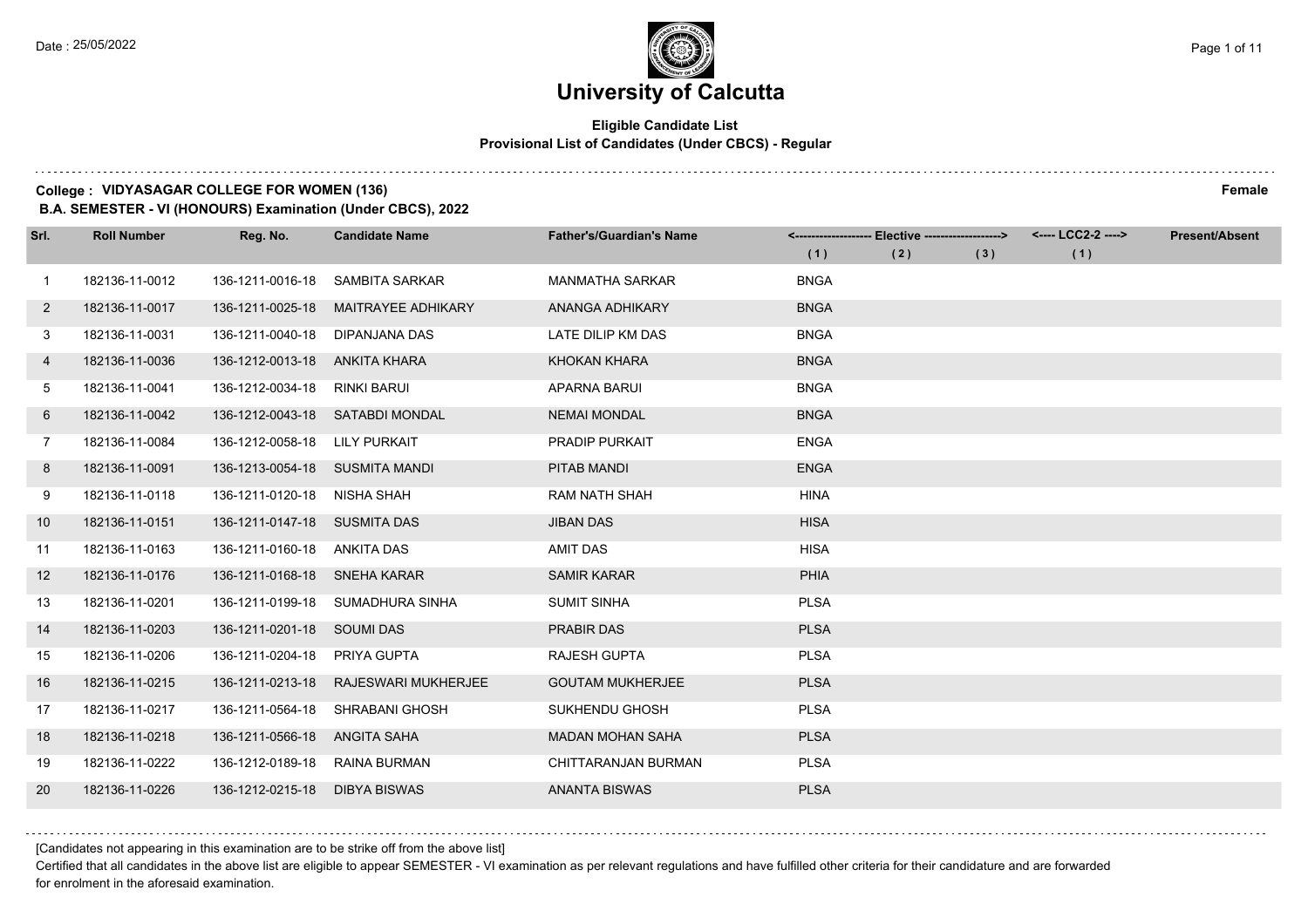#### **Eligible Candidate List Provisional List of Candidates (Under CBCS) - Regular**

#### **College : VIDYASAGAR COLLEGE FOR WOMEN (136) Female**

**B.A. SEMESTER - VI (HONOURS) Examination (Under CBCS), 2022**

| Srl. | <b>Roll Number</b> | Reg. No.                     | <b>Candidate Name</b>             | <b>Father's/Guardian's Name</b> |             | <------------------- Elective -------------------> |     | <---- LCC2-2 ----> | <b>Present/Absent</b> |
|------|--------------------|------------------------------|-----------------------------------|---------------------------------|-------------|----------------------------------------------------|-----|--------------------|-----------------------|
|      |                    |                              |                                   |                                 | (1)         | (2)                                                | (3) | (1)                |                       |
| 21   | 182224-11-0082     | 224-1211-0182-18             | SAYANI DAS                        | <b>MANOJ DAS</b>                | <b>ENGA</b> |                                                    |     |                    |                       |
| 22   | 192136-11-0001     | 136-1211-0001-19             | AHANA SAMADDAR                    | ARUP KUMAR SAMADDAR             | <b>BNGA</b> |                                                    |     |                    |                       |
| 23   | 192136-11-0002     | 136-1211-0002-19             | ANKITA BISWAS                     | <b>ABHAY PROSAD BISWAS</b>      | <b>BNGA</b> |                                                    |     |                    |                       |
| 24   | 192136-11-0003     | 136-1211-0006-19             | <b>BIDISHA DAS</b>                | <b>UJJAL DAS</b>                | <b>BNGA</b> |                                                    |     |                    |                       |
| 25   | 192136-11-0004     | 136-1211-0008-19             | <b>INDRANI BALLAV</b>             | <b>HEMANTA BALLAV</b>           | <b>BNGA</b> |                                                    |     |                    |                       |
| 26   | 192136-11-0005     | 136-1211-0009-19             | <b>JUIN DAS</b>                   | <b>JOY DEB DAS</b>              | <b>BNGA</b> |                                                    |     |                    |                       |
| 27   | 192136-11-0006     | 136-1211-0010-19 MOUMITA DAS |                                   | <b>BISWANATH DAS</b>            | <b>BNGA</b> |                                                    |     |                    |                       |
| 28   | 192136-11-0007     | 136-1211-0011-19             | PIYANKA DAS                       | <b>SUKHDEB DAS</b>              | <b>BNGA</b> |                                                    |     |                    |                       |
| 29   | 192136-11-0008     | 136-1211-0012-19             | <b>PRITYSHA MAITY</b>             | <b>BISWANATH MAITY</b>          | <b>BNGA</b> |                                                    |     |                    |                       |
| 30   | 192136-11-0009     | 136-1211-0014-19             | <b>RATNA HALDER</b>               | <b>KARTICK HALDER</b>           | <b>BNGA</b> |                                                    |     |                    |                       |
| 31   | 192136-11-0010     | 136-1211-0016-19 RITU SHAW   |                                   | <b>SUDAMA SHAW</b>              | <b>BNGA</b> |                                                    |     |                    |                       |
| 32   | 192136-11-0012     |                              | 136-1211-0019-19 SANJUKTA BAIRAGI | <b>SANKAR BAIRAGI</b>           | <b>BNGA</b> |                                                    |     |                    |                       |
| 33   | 192136-11-0013     | 136-1211-0020-19             | SAYANTIKA DAS                     | <b>BISWANATH DAS</b>            | <b>BNGA</b> |                                                    |     |                    |                       |
| 34   | 192136-11-0015     | 136-1211-0173-19             | ANINDITA DEY                      | RABINDRA NATH DEY               | <b>BNGA</b> |                                                    |     |                    |                       |
| 35   | 192136-11-0016     | 136-1211-0174-19             | DEBOPRIYA SAHA                    | SUPRIYA SAHA                    | <b>BNGA</b> |                                                    |     |                    |                       |
| 36   | 192136-11-0017     | 136-1211-0175-19             | <b>PUJA RAJBHAR</b>               | <b>HARI RAJBHAR</b>             | <b>BNGA</b> |                                                    |     |                    |                       |
| 37   | 192136-11-0018     | 136-1211-0176-19             | ANIBRATA BASU                     | <b>KRISHNENDU BASU</b>          | <b>BNGA</b> |                                                    |     |                    |                       |
| 38   | 192136-11-0019     | 136-1212-0003-19             | ANUSIMA MAJHI                     | <b>ALOKE MAJHI</b>              | <b>BNGA</b> |                                                    |     |                    |                       |
| 39   | 192136-11-0020     | 136-1212-0004-19             | ARPITA MONDAL                     | RAJU MONDAL                     | <b>BNGA</b> |                                                    |     |                    |                       |
| 40   | 192136-11-0021     | 136-1212-0005-19             | <b>BHASWATI PATRA</b>             | <b>BHISMADEB PATRA</b>          | <b>BNGA</b> |                                                    |     |                    |                       |

[Candidates not appearing in this examination are to be strike off from the above list]

Certified that all candidates in the above list are eligible to appear SEMESTER - VI examination as per relevant regulations and have fulfilled other criteria for their candidature and are forwarded for enrolment in the aforesaid examination.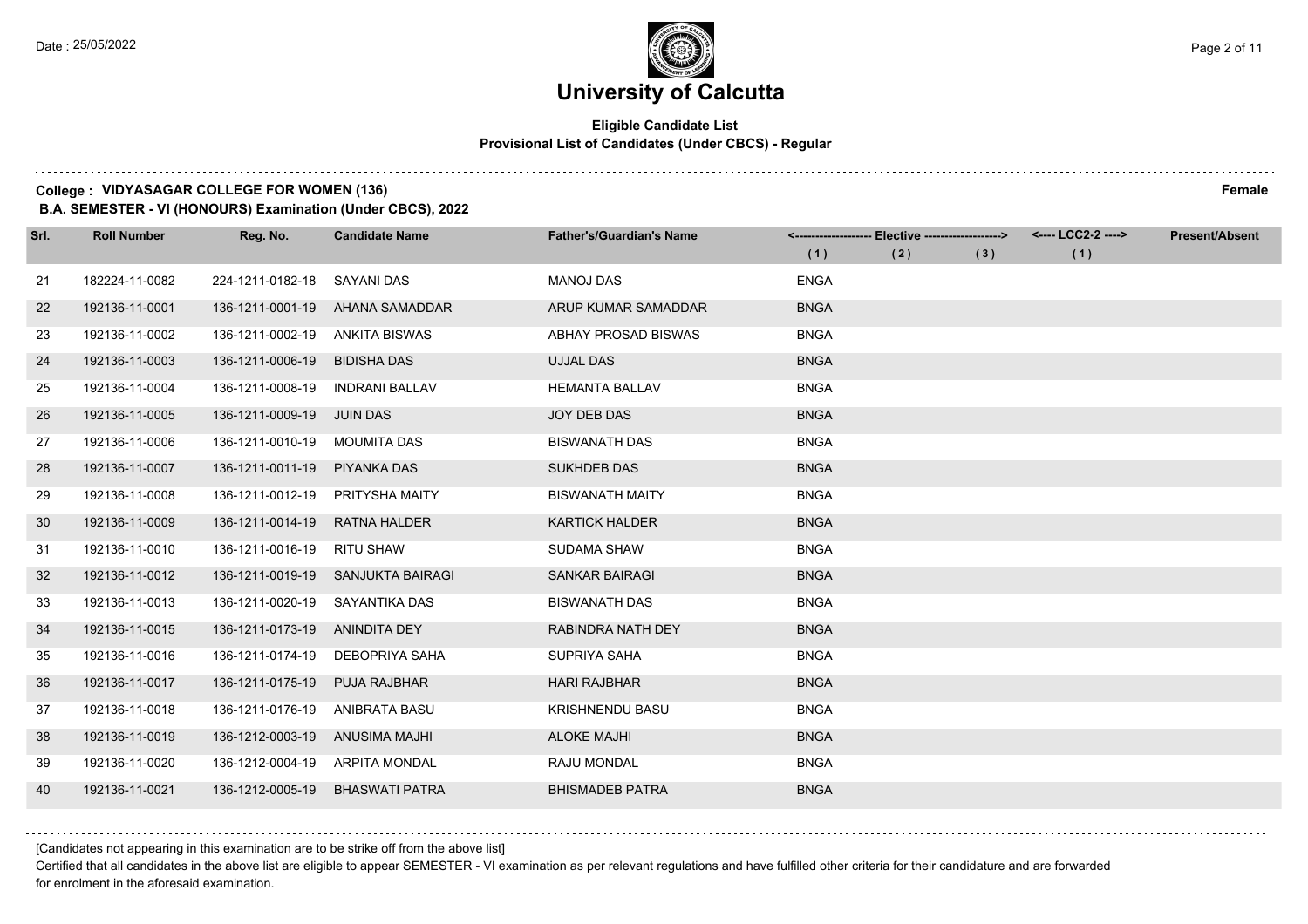### **University of Calcutta**

#### **Eligible Candidate List Provisional List of Candidates (Under CBCS) - Regular**

#### **College : VIDYASAGAR COLLEGE FOR WOMEN (136) Female**

**B.A. SEMESTER - VI (HONOURS) Examination (Under CBCS), 2022**

| Srl. | <b>Roll Number</b> | Reg. No.                       | <b>Candidate Name</b>             | <b>Father's/Guardian's Name</b> |             | <-------------------- Elective -------------------> |     | <---- LCC2-2 ----> | <b>Present/Absent</b> |
|------|--------------------|--------------------------------|-----------------------------------|---------------------------------|-------------|-----------------------------------------------------|-----|--------------------|-----------------------|
|      |                    |                                |                                   |                                 | (1)         | (2)                                                 | (3) | (1)                |                       |
| 41   | 192136-11-0022     | 136-1212-0007-19               | <b>BIDISHA HAZRA</b>              | KHOKAN HAZRA                    | <b>BNGA</b> |                                                     |     |                    |                       |
| 42   | 192136-11-0023     | 136-1212-0013-19               | PUSPITA SAHA                      | <b>JOYDEB SAHA</b>              | <b>BNGA</b> |                                                     |     |                    |                       |
| 43   | 192136-11-0024     | 136-1212-0015-19               | RITAMA CHOWDHURY                  | <b>RATAN KUMAR CHOWDHURY</b>    | <b>BNGA</b> |                                                     |     |                    |                       |
| 44   | 192136-11-0025     | 136-1212-0022-19 SNEHA DAS     |                                   | <b>LATE HARAN DAS</b>           | <b>BNGA</b> |                                                     |     |                    |                       |
| 45   | 192136-11-0026     | 136-1212-0023-19               | SONIA DAS                         | <b>ASHOK DAS</b>                | <b>BNGA</b> |                                                     |     |                    |                       |
| 46   | 192136-11-0027     | 136-1212-0026-19               | <b>TANUSHREE MONDAL</b>           | NIRANJAN MONDAL                 | <b>BNGA</b> |                                                     |     |                    |                       |
| 47   | 192136-11-0028     | 136-1214-0024-19 SUSMITA DUTTA |                                   | <b>BINOD DUTTA</b>              | <b>BNGA</b> |                                                     |     |                    |                       |
| 48   | 192136-11-0030     | 136-1215-0018-19               | <b>SABNAM SHERIN</b>              | <b>SK INSAN ALI</b>             | <b>BNGA</b> |                                                     |     |                    |                       |
| 49   | 192136-11-0031     | 136-1211-0027-19               | ANKITA DAS                        | PRANAB KUMAR DAS                | <b>ENGA</b> |                                                     |     |                    |                       |
| 50   | 192136-11-0032     | 136-1211-0028-19               | ANKITA NAYAK                      | ASHOK KUMAR NAYAK               | <b>ENGA</b> |                                                     |     |                    |                       |
| 51   | 192136-11-0033     | 136-1211-0029-19               | ANKITA PAUL                       | <b>AMAL PAUL</b>                | <b>ENGA</b> |                                                     |     |                    |                       |
| 52   | 192136-11-0034     |                                | 136-1211-0030-19 ANTARA MUKHERJEE | <b>SHYAMAL MUKHERJEE</b>        | <b>ENGA</b> |                                                     |     |                    |                       |
| 53   | 192136-11-0035     | 136-1211-0031-19               | <b>ASHMITA DEY</b>                | <b>ASHOK KUMAR DEY</b>          | <b>ENGA</b> |                                                     |     |                    |                       |
| 54   | 192136-11-0037     | 136-1211-0037-19               | <b>MITALI BAG</b>                 | <b>ALOKE NATH BAG</b>           | <b>ENGA</b> |                                                     |     |                    |                       |
| 55   | 192136-11-0039     | 136-1211-0041-19               | NIDHI JHA                         | SUBHANKAR JHA                   | <b>ENGA</b> |                                                     |     |                    |                       |
| 56   | 192136-11-0040     | 136-1211-0042-19               | OINDRILA DUTTA GUPTA              | AMIT DUTTA GUPTA                | <b>ENGA</b> |                                                     |     |                    |                       |
| 57   | 192136-11-0042     | 136-1211-0046-19               | PRIYANKA ROY                      | PROBIR ROY                      | <b>ENGA</b> |                                                     |     |                    |                       |
| 58   | 192136-11-0043     | 136-1211-0047-19               | <b>RAJASHREE MALLICK</b>          | LATE SAIBAL KUMAR MALLICK       | <b>ENGA</b> |                                                     |     |                    |                       |
| 59   | 192136-11-0044     | 136-1211-0048-19               | REETIKA DAS                       | <b>BARUN DAS</b>                | <b>ENGA</b> |                                                     |     |                    |                       |
| 60   | 192136-11-0045     | 136-1211-0051-19 SAILI DAS     |                                   | <b>SAIBAL DAS</b>               | <b>ENGA</b> |                                                     |     |                    |                       |

[Candidates not appearing in this examination are to be strike off from the above list]

Certified that all candidates in the above list are eligible to appear SEMESTER - VI examination as per relevant regulations and have fulfilled other criteria for their candidature and are forwarded for enrolment in the aforesaid examination.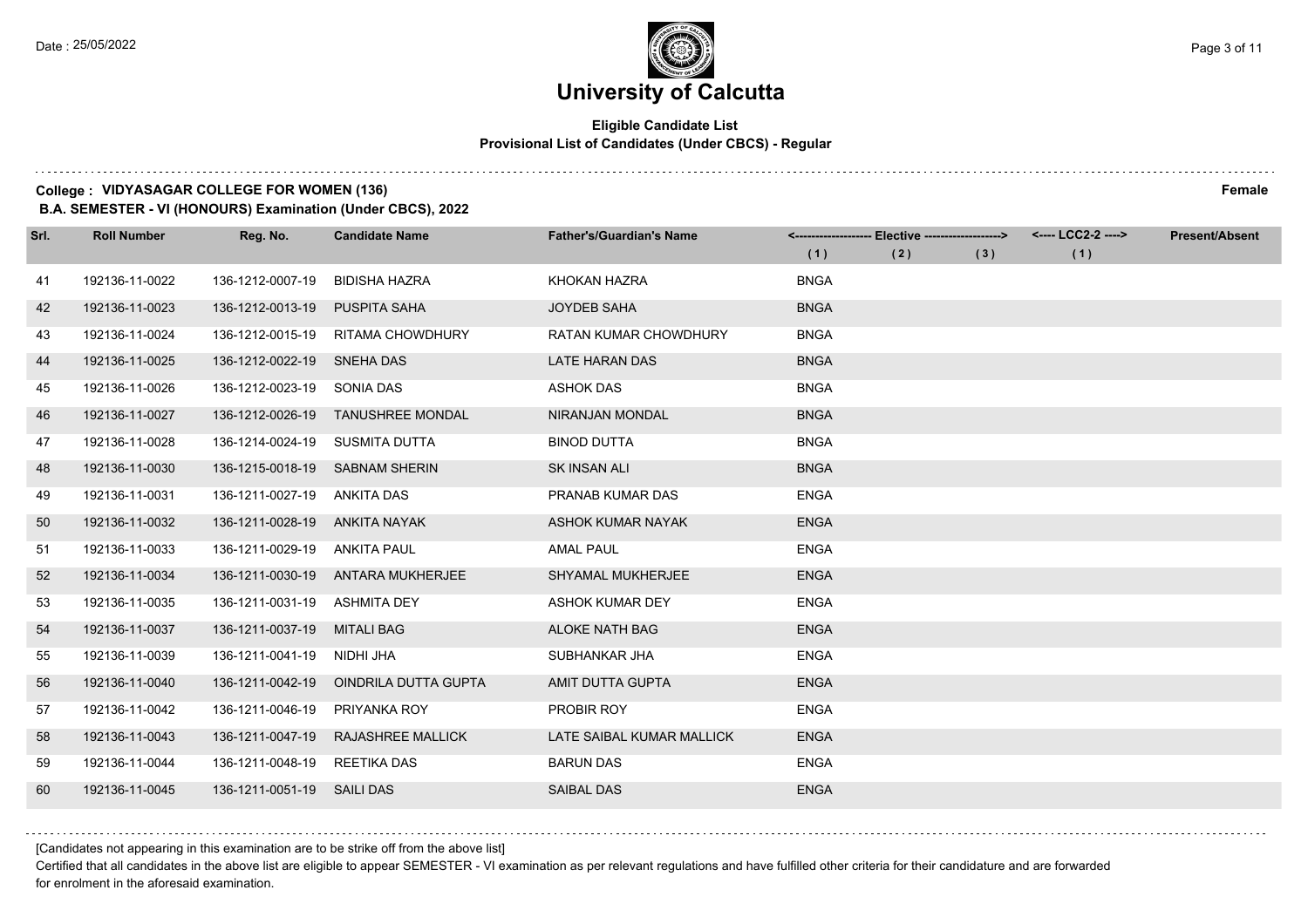#### **Eligible Candidate List Provisional List of Candidates (Under CBCS) - Regular**

#### **College : VIDYASAGAR COLLEGE FOR WOMEN (136) Female**

**B.A. SEMESTER - VI (HONOURS) Examination (Under CBCS), 2022**

| Srl. | <b>Roll Number</b> | Reg. No.                      | <b>Candidate Name</b>            | <b>Father's/Guardian's Name</b> |             | <-------------------- Elective -------------------> |     | <---- LCC2-2 ----> | <b>Present/Absent</b> |
|------|--------------------|-------------------------------|----------------------------------|---------------------------------|-------------|-----------------------------------------------------|-----|--------------------|-----------------------|
|      |                    |                               |                                  |                                 | (1)         | (2)                                                 | (3) | (1)                |                       |
| 61   | 192136-11-0046     | 136-1211-0053-19              | SANDIPA PACHAL                   | <b>ASHIS PACHAL</b>             | <b>ENGA</b> |                                                     |     |                    |                       |
| 62   | 192136-11-0048     | 136-1211-0061-19              | SNEHA DUTTA                      | PARASHURAM DUTTA                | <b>ENGA</b> |                                                     |     |                    |                       |
| 63   | 192136-11-0049     | 136-1211-0062-19              | SNIGDHA DUTTA                    | <b>DIPANKAR DUTTA</b>           | <b>ENGA</b> |                                                     |     |                    |                       |
| 64   | 192136-11-0050     | 136-1211-0065-19 SRAMANA BASU |                                  | <b>SOUMITRA BASU</b>            | <b>ENGA</b> |                                                     |     |                    |                       |
| 65   | 192136-11-0051     | 136-1211-0066-19              | <b>SRIJANI ROY</b>               | <b>NIKHIL ROY</b>               | <b>ENGA</b> |                                                     |     |                    |                       |
| 66   | 192136-11-0052     |                               | 136-1211-0067-19 SUBHAMITA PADHI | <b>SUSANTA PADHI</b>            | <b>ENGA</b> |                                                     |     |                    |                       |
| 67   | 192136-11-0053     | 136-1211-0068-19              | SUDIPA CHAKRABORTY               | DIPAK CHAKRABORTY               | <b>ENGA</b> |                                                     |     |                    |                       |
| 68   | 192136-11-0054     | 136-1211-0070-19              | <b>SWARNALI SAHOO</b>            | SWAPAN SAHOO                    | <b>ENGA</b> |                                                     |     |                    |                       |
| 69   | 192136-11-0055     | 136-1211-0071-19              | <b>TRIPARNA BANERJEE</b>         | <b>SUBHASIS BANERJEE</b>        | <b>ENGA</b> |                                                     |     |                    |                       |
| 70   | 192136-11-0056     | 136-1211-0177-19              | <b>SNEHA SARKAR</b>              | HIRENDRA NATH SARKAR            | <b>ENGA</b> |                                                     |     |                    |                       |
| 71   | 192136-11-0057     | 136-1211-0178-19              | RAJASHREE BORAL                  | LATE RAJKUMAR BORAL             | <b>ENGA</b> |                                                     |     |                    |                       |
| 72   | 192136-11-0058     | 136-1211-0191-19              | SHRAYA SEAL                      | KRISHNA GOPAL SEAL              | <b>ENGA</b> |                                                     |     |                    |                       |
| 73   | 192136-11-0059     | 136-1211-0192-19              | <b>FARIDA KHATOON</b>            | ANWAR HUSSAIN                   | <b>ENGA</b> |                                                     |     |                    |                       |
| 74   | 192136-11-0060     | 136-1211-0193-19              | <b>SHREYA MULLICK</b>            | <b>SAMIR MULLICK</b>            | <b>ENGA</b> |                                                     |     |                    |                       |
| 75   | 192136-11-0061     | 136-1211-0195-19              | RISHIKA GOSWAMI                  | <b>SUSANTA GOSWAMI</b>          | <b>ENGA</b> |                                                     |     |                    |                       |
| 76   | 192136-11-0062     | 136-1212-0032-19              | <b>BANHISHIKHA DAS</b>           | <b>TAPAS KUMAR DAS</b>          | <b>ENGA</b> |                                                     |     |                    |                       |
| 77   | 192136-11-0063     | 136-1212-0033-19              | <b>BIPASA BISWAS</b>             | <b>BISHU BISWAS</b>             | <b>ENGA</b> |                                                     |     |                    |                       |
| 78   | 192136-11-0064     | 136-1212-0034-19              | <b>DEBJANI DAS</b>               | <b>DEBASIS DAS</b>              | <b>ENGA</b> |                                                     |     |                    |                       |
| 79   | 192136-11-0068     | 136-1212-0055-19              | <b>SAYANI HALDER</b>             | <b>GANESH HALDER</b>            | <b>ENGA</b> |                                                     |     |                    |                       |
| 80   | 192136-11-0069     | 136-1212-0063-19 SOHINI DAS   |                                  | <b>SUBROTA DAS</b>              | <b>ENGA</b> |                                                     |     |                    |                       |

[Candidates not appearing in this examination are to be strike off from the above list]

Certified that all candidates in the above list are eligible to appear SEMESTER - VI examination as per relevant regulations and have fulfilled other criteria for their candidature and are forwarded for enrolment in the aforesaid examination.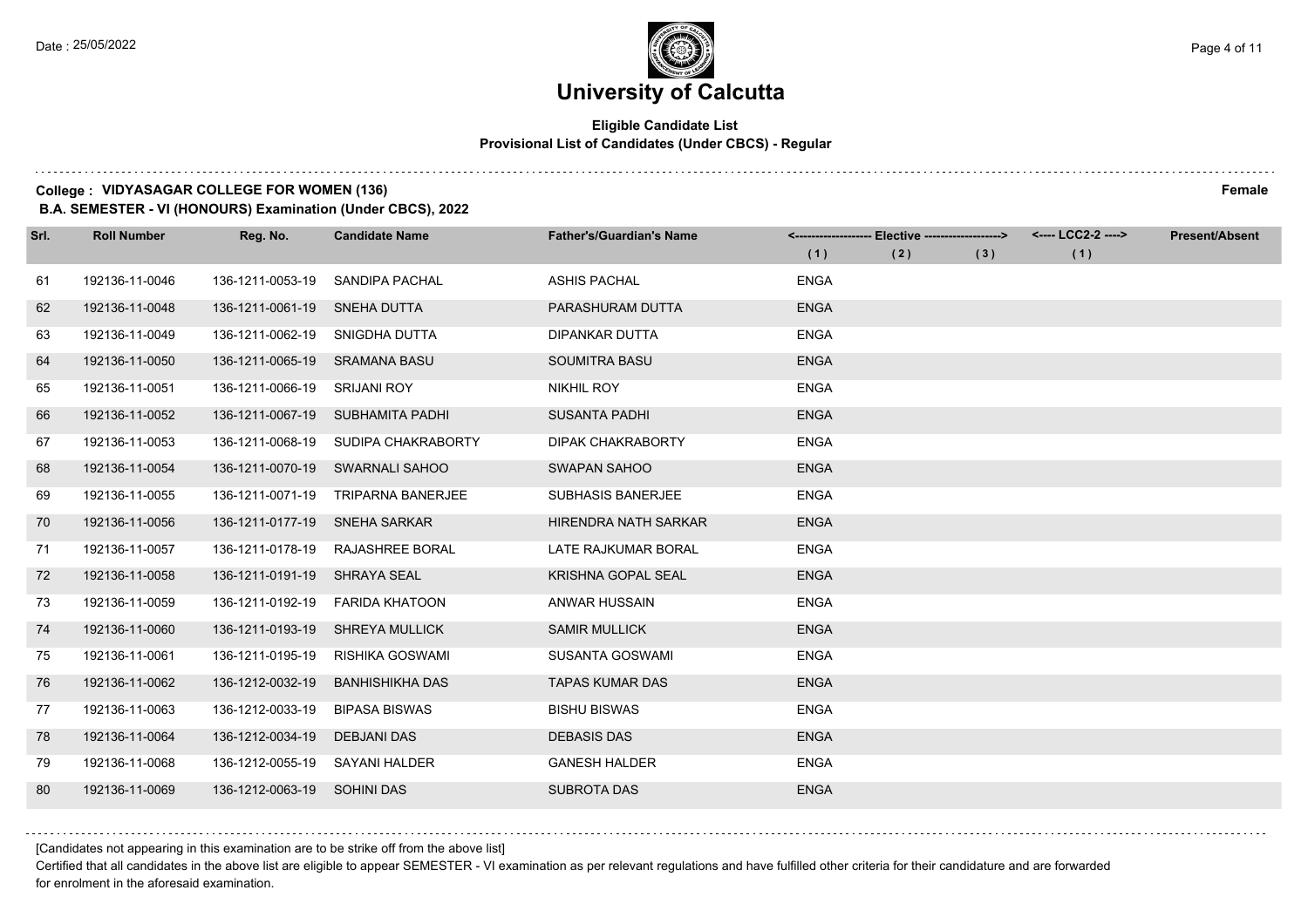### **University of Calcutta**

#### **Eligible Candidate List Provisional List of Candidates (Under CBCS) - Regular**

#### **College : VIDYASAGAR COLLEGE FOR WOMEN (136) Female**

**B.A. SEMESTER - VI (HONOURS) Examination (Under CBCS), 2022**

| Srl. | <b>Roll Number</b> | Reg. No.                     | <b>Candidate Name</b>                | <b>Father's/Guardian's Name</b> |             | <------------------- Elective -------------------> |     | <---- LCC2-2 ----> | <b>Present/Absent</b> |
|------|--------------------|------------------------------|--------------------------------------|---------------------------------|-------------|----------------------------------------------------|-----|--------------------|-----------------------|
|      |                    |                              |                                      |                                 | (1)         | (2)                                                | (3) | (1)                |                       |
| -81  | 192136-11-0070     | 136-1212-0064-19             | <b>SONIA CHOWDHURY</b>               | <b>BABLU CHOWDHURY</b>          | <b>ENGA</b> |                                                    |     |                    |                       |
| 82   | 192136-11-0071     | 136-1212-0069-19             | SULEKHA PATRA                        | <b>SUBAL PATRA</b>              | <b>ENGA</b> |                                                    |     |                    |                       |
| 83   | 192136-11-0073     | 136-1214-0045-19 PRITI BASAK |                                      | <b>TARUN CHANDRA BASAK</b>      | <b>ENGA</b> |                                                    |     |                    |                       |
| 84   | 192136-11-0074     |                              | 136-1214-0054-19 SATAVISA PATRA      | <b>DILIP KUMAR PATRA</b>        | <b>ENGA</b> |                                                    |     |                    |                       |
| 85   | 192136-11-0075     | 136-1214-0056-19             | SAYANI KARMAKAR                      | <b>DEBASHIS KARMAKAR</b>        | <b>ENGA</b> |                                                    |     |                    |                       |
| 86   | 192136-11-0077     | 136-1214-0058-19             | SAYONI PAUL                          | <b>KARTICK CHANDRA PAUL</b>     | <b>ENGA</b> |                                                    |     |                    |                       |
| 87   | 192136-11-0078     | 136-1214-0060-19             | SHREYA GHOSH                         | SAILENDRA NATH GHOSH            | <b>ENGA</b> |                                                    |     |                    |                       |
| 88   | 192136-11-0079     | 136-1215-0035-19             | <b>FAIZA AFRIN</b>                   | <b>ANARUL MONDAL</b>            | <b>ENGA</b> |                                                    |     |                    |                       |
| 89   | 192136-11-0080     | 136-1215-0040-19             | <b>NASRIN PARVIN</b>                 | <b>MD NAZRUL HAQUE</b>          | <b>ENGA</b> |                                                    |     |                    |                       |
| 90   | 192136-11-0081     | 136-1215-0050-19             | SABNAM SULTANA                       | <b>MD ABU TAIAB</b>             | <b>ENGA</b> |                                                    |     |                    |                       |
| 91   | 192136-11-0082     | 136-1211-0072-19             | ANAMIKA KUMARI SHAW                  | AJAY KUMAR SHAW                 | <b>HINA</b> |                                                    |     |                    |                       |
| 92   | 192136-11-0083     | 136-1211-0073-19             | ANJALI GOND                          | <b>BINOD GOND</b>               | <b>HINA</b> |                                                    |     |                    |                       |
| 93   | 192136-11-0084     | 136-1211-0074-19             | ANJALI KUMARI RAI                    | <b>SANJAY RAI</b>               | <b>HINA</b> |                                                    |     |                    |                       |
| 94   | 192136-11-0085     | 136-1211-0076-19             | <b>GITA KUMARI SHAW</b>              | <b>SANKAR SHAW</b>              | <b>HINA</b> |                                                    |     |                    |                       |
| 95   | 192136-11-0086     | 136-1211-0077-19             | <b>GURIYA SINGH</b>                  | DHANANJAY SINGH                 | <b>HINA</b> |                                                    |     |                    |                       |
| 96   | 192136-11-0087     | 136-1211-0079-19             | <b>KIRAN PRASAD</b>                  | <b>JOGINDER PRASAD</b>          | <b>HINA</b> |                                                    |     |                    |                       |
| 97   | 192136-11-0088     | 136-1211-0080-19             | <b>KOMAL SETH</b>                    | <b>ANIL SETH</b>                | <b>HINA</b> |                                                    |     |                    |                       |
| 98   | 192136-11-0089     | 136-1211-0081-19             | <b>KRITI GUPTA</b>                   | <b>JHABBU LAL GUPTA</b>         | <b>HINA</b> |                                                    |     |                    |                       |
| 99   | 192136-11-0090     |                              | 136-1211-0082-19 KUSUM KUMARI THAKUR | SANJAY THAKUR                   | <b>HINA</b> |                                                    |     |                    |                       |
| 100  | 192136-11-0091     | 136-1211-0083-19             | MUSKAN SHAW                          | <b>RAJ NARAYAN SHAW</b>         | <b>HINA</b> |                                                    |     |                    |                       |

[Candidates not appearing in this examination are to be strike off from the above list]

Certified that all candidates in the above list are eligible to appear SEMESTER - VI examination as per relevant regulations and have fulfilled other criteria for their candidature and are forwarded for enrolment in the aforesaid examination.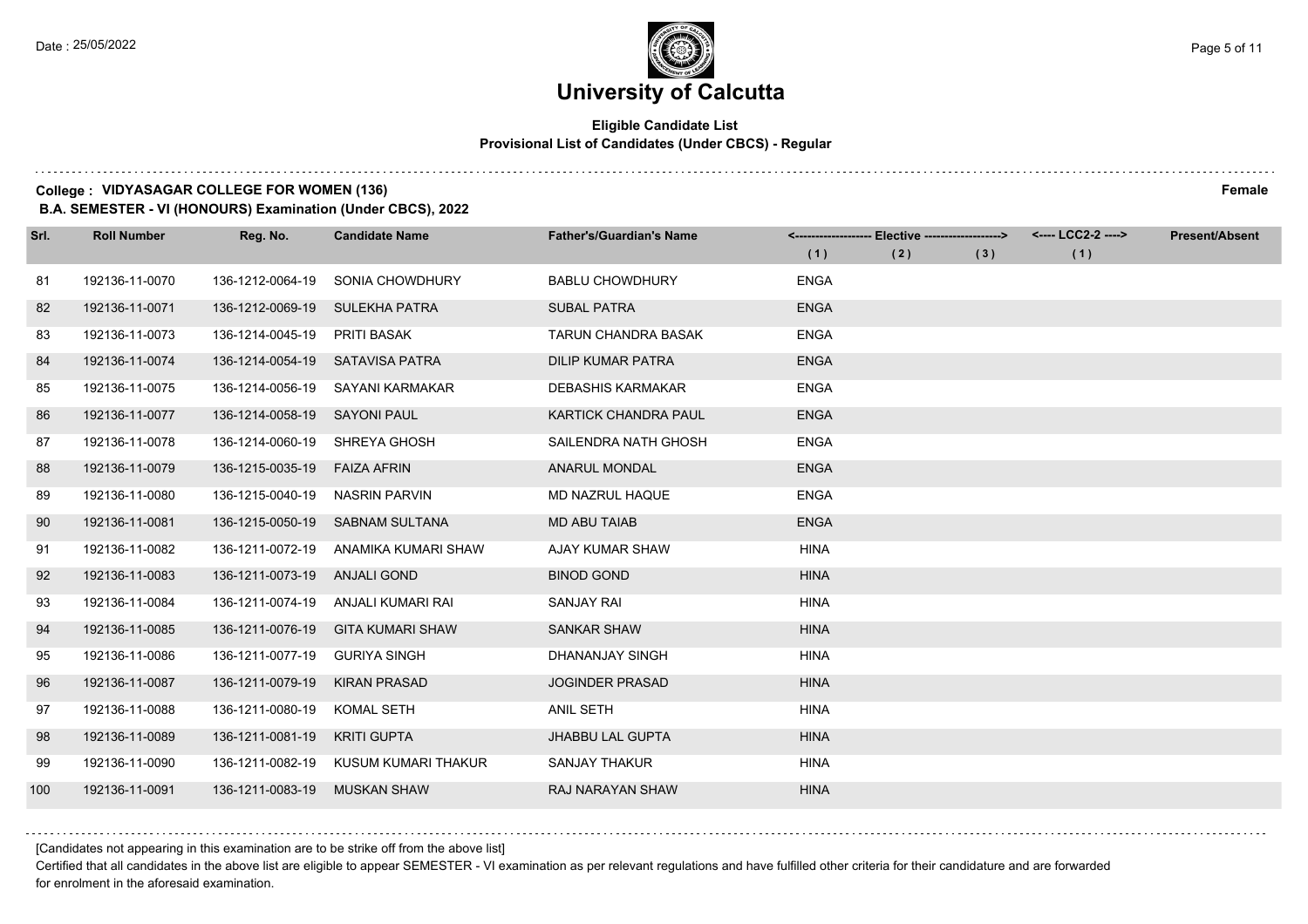### **University of Calcutta**

#### **Eligible Candidate List Provisional List of Candidates (Under CBCS) - Regular**

#### **College : VIDYASAGAR COLLEGE FOR WOMEN (136) Female**

**B.A. SEMESTER - VI (HONOURS) Examination (Under CBCS), 2022**

| Srl. | <b>Roll Number</b> | Reg. No.         | <b>Candidate Name</b> | <b>Father's/Guardian's Name</b> | (1)         | <------------------- Elective ------------------><br>(2) | (3) | <---- LCC2-2 ----><br>(1) | <b>Present/Absent</b> |
|------|--------------------|------------------|-----------------------|---------------------------------|-------------|----------------------------------------------------------|-----|---------------------------|-----------------------|
| 101  | 192136-11-0092     | 136-1211-0084-19 | NANDANI KUMARI MAHATO | SURENDRA PRASAD MAHATO          | <b>HINA</b> |                                                          |     |                           |                       |
| 102  | 192136-11-0093     | 136-1211-0085-19 | <b>NIBHA SHAW</b>     | <b>SUNIL SHAW</b>               | <b>HINA</b> |                                                          |     |                           |                       |
| 103  | 192136-11-0094     | 136-1211-0086-19 | NICKY KUMARI RAI      | <b>RAM PUKAR RAI</b>            | <b>HINA</b> |                                                          |     |                           |                       |
| 104  | 192136-11-0095     | 136-1211-0087-19 | NIKITA SHAW           | <b>SHANKAR SHAW</b>             | <b>HINA</b> |                                                          |     |                           |                       |
| 105  | 192136-11-0096     | 136-1211-0088-19 | NISHA KUMARI MISHRA   | RABINDRA KUMAR MISHRA           | <b>HINA</b> |                                                          |     |                           |                       |
| 106  | 192136-11-0097     | 136-1211-0089-19 | NISHA KUMARI PRASAD   | <b>SHATRUGHAN PRASAD</b>        | <b>HINA</b> |                                                          |     |                           |                       |
| 107  | 192136-11-0098     | 136-1211-0090-19 | <b>NISHA SINGH</b>    | <b>RAMNATH SINGH</b>            | <b>HINA</b> |                                                          |     |                           |                       |
| 108  | 192136-11-0099     | 136-1211-0091-19 | PRITI CHOWDHARY       | SHYAMU CHOWDHARY                | <b>HINA</b> |                                                          |     |                           |                       |
| 109  | 192136-11-0100     | 136-1211-0092-19 | <b>PRIYA SHAW</b>     | RAMASHANKAR SHAW                | <b>HINA</b> |                                                          |     |                           |                       |
| 110  | 192136-11-0101     | 136-1211-0093-19 | PRIYANKA KUMARI       | <b>BINOD YADAV</b>              | <b>HINA</b> |                                                          |     |                           |                       |
| 111  | 192136-11-0102     | 136-1211-0094-19 | PRIYANKA SHARMA       | <b>UDESH SHARMA</b>             | <b>HINA</b> |                                                          |     |                           |                       |
| 112  | 192136-11-0103     | 136-1211-0095-19 | PUJA JHA              | RAGHU NATH JHA                  | <b>HINA</b> |                                                          |     |                           |                       |
| 113  | 192136-11-0104     | 136-1211-0096-19 | <b>PUJA SHAW</b>      | <b>LAL BAHADUR SHAW</b>         | <b>HINA</b> |                                                          |     |                           |                       |
| 114  | 192136-11-0105     | 136-1211-0097-19 | PUTUL KUMARI PASWAN   | LAKHI NARAYAN PASWAN            | <b>HINA</b> |                                                          |     |                           |                       |
| 115  | 192136-11-0106     | 136-1211-0099-19 | SAPNA KAHAR           | <b>SURENDAR KAHAR</b>           | <b>HINA</b> |                                                          |     |                           |                       |
| 116  | 192136-11-0107     | 136-1211-0100-19 | <b>SIMRAN PRASAD</b>  | <b>SANTOSH PRASAD</b>           | <b>HINA</b> |                                                          |     |                           |                       |
| 117  | 192136-11-0108     | 136-1211-0101-19 | <b>SRISTI KUMARI</b>  | <b>SIYA RAM</b>                 | <b>HINA</b> |                                                          |     |                           |                       |
| 118  | 192136-11-0109     | 136-1211-0102-19 | <b>SUDHA CHOUBEY</b>  | <b>RAMAKANT CHOUBEY</b>         | <b>HINA</b> |                                                          |     |                           |                       |
| 119  | 192136-11-0110     | 136-1211-0103-19 | SUJATA MAHATO         | <b>DINESH MAHATO</b>            | <b>HINA</b> |                                                          |     |                           |                       |
| 120  | 192136-11-0111     | 136-1211-0104-19 | SUSHILA SAH           | <b>VINOD SAH</b>                | <b>HINA</b> |                                                          |     |                           |                       |

[Candidates not appearing in this examination are to be strike off from the above list]

Certified that all candidates in the above list are eligible to appear SEMESTER - VI examination as per relevant regulations and have fulfilled other criteria for their candidature and are forwarded for enrolment in the aforesaid examination.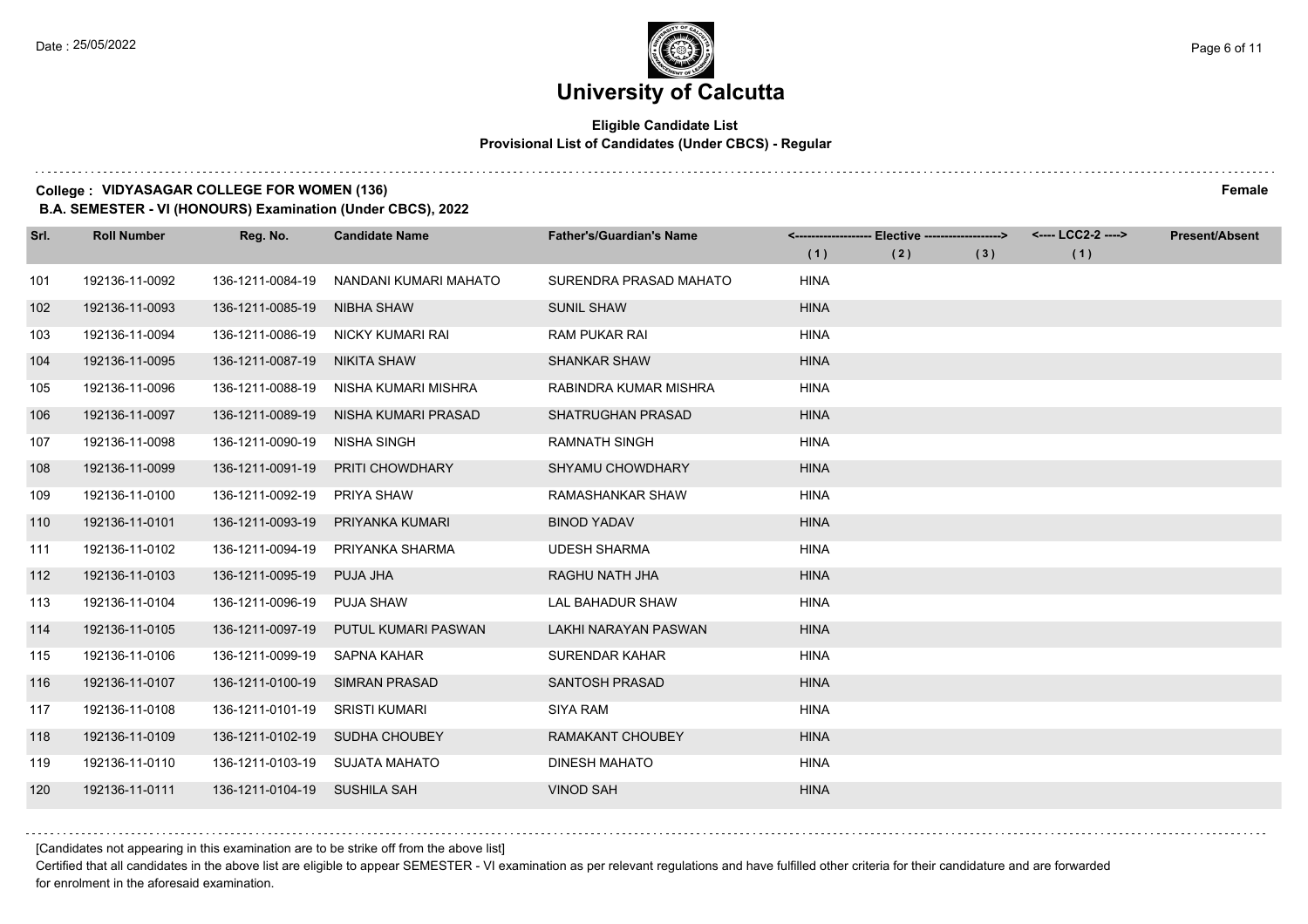#### **Eligible Candidate List Provisional List of Candidates (Under CBCS) - Regular**

#### **College : VIDYASAGAR COLLEGE FOR WOMEN (136) Female**

**B.A. SEMESTER - VI (HONOURS) Examination (Under CBCS), 2022**

| Srl. | <b>Roll Number</b> | Reg. No.                        | <b>Candidate Name</b>       | <b>Father's/Guardian's Name</b> |             | <------------------- Elective ------------------> |     | <---- LCC2-2 ----> | <b>Present/Absent</b> |
|------|--------------------|---------------------------------|-----------------------------|---------------------------------|-------------|---------------------------------------------------|-----|--------------------|-----------------------|
|      |                    |                                 |                             |                                 | (1)         | (2)                                               | (3) | (1)                |                       |
| 121  | 192136-11-0112     | 136-1211-0105-19                | <b>SWEETY KUMARI MAHATO</b> | <b>DINESH MAHATO</b>            | <b>HINA</b> |                                                   |     |                    |                       |
| 122  | 192136-11-0113     | 136-1211-0186-19                | <b>KAJAL KHATOON</b>        | <b>MD ALAUDDIN</b>              | <b>HINA</b> |                                                   |     |                    |                       |
| 123  | 192136-11-0114     | 136-1211-0194-19                | <b>KAJAL GUPTA</b>          | <b>DEO NARAYAN GUPTA</b>        | <b>HINA</b> |                                                   |     |                    |                       |
| 124  | 192136-11-0115     | 136-1212-0078-19                | JYOTI RAJAK                 | <b>SUNIL RAJAK</b>              | <b>HINA</b> |                                                   |     |                    |                       |
| 125  | 192136-11-0116     | 136-1214-0075-19                | ANURADHA KUMARI BHAGAT      | <b>BIJAY KUMAR BHAGAT</b>       | <b>HINA</b> |                                                   |     |                    |                       |
| 126  | 192136-11-0117     | 136-1241-0098-19                | <b>RAKHI KUMARI</b>         | <b>MUNESWAR MONDAL</b>          | <b>HINA</b> |                                                   |     |                    |                       |
| 127  | 192136-11-0118     | 136-1211-0107-19                | ANKITA BANERJEE             | <b>RAJIB BANERJEE</b>           | <b>HISA</b> |                                                   |     |                    |                       |
| 128  | 192136-11-0119     | 136-1211-0108-19 ANUPRIYA MAITY |                             | <b>ASHIS MAITY</b>              | <b>HISA</b> |                                                   |     |                    |                       |
| 129  | 192136-11-0120     | 136-1211-0109-19                | ANUSHREE DEY                | AMAR NATH DEY                   | <b>HISA</b> |                                                   |     |                    |                       |
| 130  | 192136-11-0121     | 136-1211-0110-19 ANUSKA SAHA    |                             | <b>ARUP SAHA</b>                | <b>HISA</b> |                                                   |     |                    |                       |
| 131  | 192136-11-0124     | 136-1211-0113-19                | CHAITI BHATTACHARYA         | KAMAL BHATTACHARYA              | <b>HISA</b> |                                                   |     |                    |                       |
| 132  | 192136-11-0125     | 136-1211-0114-19                | DEBANJANA MITRA             | <b>LATE TAPAS MITRA</b>         | <b>HISA</b> |                                                   |     |                    |                       |
| 133  | 192136-11-0126     | 136-1211-0115-19                | <b>IPSITA DHAR</b>          | <b>INDRAJIT DHAR</b>            | <b>HISA</b> |                                                   |     |                    |                       |
| 134  | 192136-11-0127     | 136-1211-0116-19                | <b>ISHA ROY</b>             | UTTAM ROY                       | <b>HISA</b> |                                                   |     |                    |                       |
| 135  | 192136-11-0128     | 136-1211-0117-19                | <b>ISITA BANERJEE</b>       | KRISHNENDU BANERJEE             | <b>HISA</b> |                                                   |     |                    |                       |
| 136  | 192136-11-0129     | 136-1211-0118-19                | <b>MOUMA CHAKRABORTY</b>    | PROSANTA CHAKRABORTY            | <b>HISA</b> |                                                   |     |                    |                       |
| 137  | 192136-11-0130     | 136-1211-0119-19                | <b>MOUSUMI SAHA</b>         | RADHAKANTA SAHA                 | <b>HISA</b> |                                                   |     |                    |                       |
| 138  | 192136-11-0131     | 136-1211-0122-19                | PAYAL MONDAL                | SUBHAS CHANDRA MONDAL           | <b>HISA</b> |                                                   |     |                    |                       |
| 139  | 192136-11-0132     | 136-1211-0123-19                | PROMILA DUTTA               | PROBIR DUTTA                    | <b>HISA</b> |                                                   |     |                    |                       |
| 140  | 192136-11-0133     | 136-1211-0124-19                | <b>RIMA KUNDU</b>           | <b>BABLA KUNDU</b>              | <b>HISA</b> |                                                   |     |                    |                       |

[Candidates not appearing in this examination are to be strike off from the above list]

Certified that all candidates in the above list are eligible to appear SEMESTER - VI examination as per relevant regulations and have fulfilled other criteria for their candidature and are forwarded for enrolment in the aforesaid examination.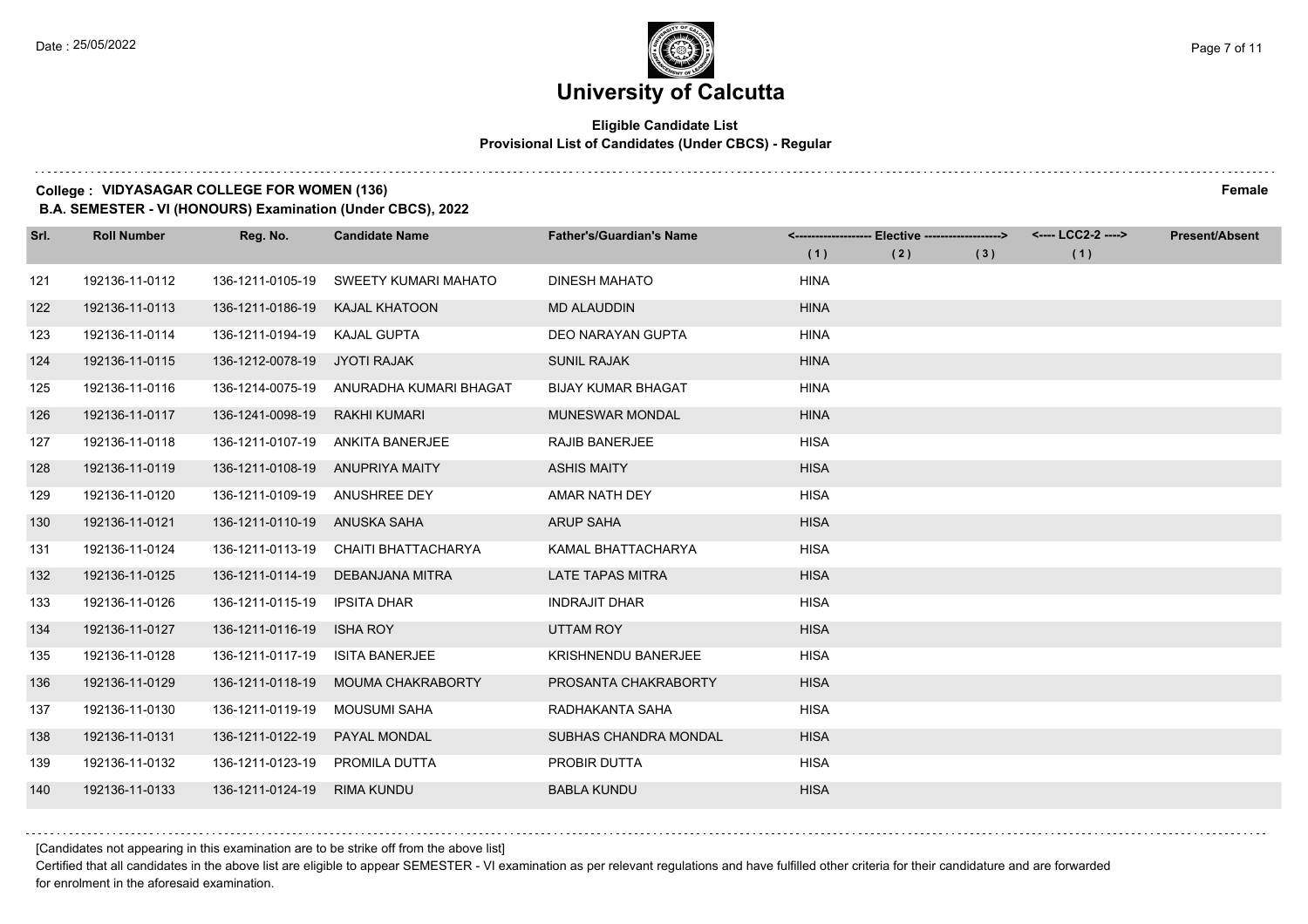#### **Eligible Candidate List Provisional List of Candidates (Under CBCS) - Regular**

#### **College : VIDYASAGAR COLLEGE FOR WOMEN (136) Female**

**B.A. SEMESTER - VI (HONOURS) Examination (Under CBCS), 2022**

| Srl. | <b>Roll Number</b> | Reg. No.                      | <b>Candidate Name</b>                | <b>Father's/Guardian's Name</b> | (1)         | <------------------- Elective ------------------><br>(2) | (3) | <---- LCC2-2 ----><br>(1) | <b>Present/Absent</b> |
|------|--------------------|-------------------------------|--------------------------------------|---------------------------------|-------------|----------------------------------------------------------|-----|---------------------------|-----------------------|
| 141  | 192136-11-0134     | 136-1211-0125-19              | <b>SHARMILI BISWAS</b>               | NIRMALYA BISWAS                 | <b>HISA</b> |                                                          |     |                           |                       |
| 142  | 192136-11-0135     | 136-1211-0126-19              | <b>SHUSRITA DEY</b>                  | <b>SAMIR DEY</b>                | <b>HISA</b> |                                                          |     |                           |                       |
| 143  | 192136-11-0136     | 136-1211-0127-19              | SUDESHNA NANDI                       | <b>MOHAN NANDI</b>              | <b>HISA</b> |                                                          |     |                           |                       |
| 144  | 192136-11-0137     | 136-1211-0128-19 SUMANA SE    |                                      | <b>RAMKUMAR SE</b>              | <b>HISA</b> |                                                          |     |                           |                       |
| 145  | 192136-11-0138     | 136-1211-0129-19              | <b>SWEETY SHAW</b>                   | <b>BIJAY SHAW</b>               | <b>HISA</b> |                                                          |     |                           |                       |
| 146  | 192136-11-0139     | 136-1211-0130-19              | <b>TANUSHREE MONDAL</b>              | <b>TARAK MONDAL</b>             | <b>HISA</b> |                                                          |     |                           |                       |
| 147  | 192136-11-0140     | 136-1211-0131-19 TULIKA MITRA |                                      | <b>BABLU MITRA</b>              | <b>HISA</b> |                                                          |     |                           |                       |
| 148  | 192136-11-0141     | 136-1211-0132-19              | ZEENAT SAJJAD                        | PARVEZ SAJJAD                   | <b>HISA</b> |                                                          |     |                           |                       |
| 149  | 192136-11-0142     | 136-1211-0180-19              | <b>ANTARA BHOWMICK</b>               | <b>TAPAN BHOWMICK</b>           | <b>HISA</b> |                                                          |     |                           |                       |
| 150  | 192136-11-0143     | 136-1211-0181-19              | <b>PUJA ROY</b>                      | PROTAP KUMAR ROY                | <b>HISA</b> |                                                          |     |                           |                       |
| 151  | 192136-11-0144     | 136-1211-0187-19              | <b>KOMAL KHATICK</b>                 | <b>BISWAJIT KHATICK</b>         | <b>HISA</b> |                                                          |     |                           |                       |
| 152  | 192136-11-0146     | 136-1211-0189-19              | ANANYA SRIVASTAV                     | NAVNEET KUMAR SRIVASTAVA        | <b>HISA</b> |                                                          |     |                           |                       |
| 153  | 192136-11-0147     | 136-1211-0190-19              | SAYANTIKA BANIK                      | SANKAR BANIK                    | <b>HISA</b> |                                                          |     |                           |                       |
| 154  | 192136-11-0148     | 136-1212-0120-19              | <b>NANDINI PATRA</b>                 | <b>PARITOSH PATRA</b>           | <b>HISA</b> |                                                          |     |                           |                       |
| 155  | 192136-11-0149     | 136-1213-0106-19              | ANJALI MAHALI                        | <b>RAJESH MAHALI</b>            | <b>HISA</b> |                                                          |     |                           |                       |
| 156  | 192136-11-0150     | 136-1215-0121-19              | NAZIRAH HASHMAT                      | <b>HASHMAT UDDIN</b>            | <b>HISA</b> |                                                          |     |                           |                       |
| 157  | 192136-11-0151     | 411-1211-0317-17              | <b>TRISHA BARUI</b>                  | <b>BABULAL BARUI</b>            | <b>HISA</b> |                                                          |     |                           |                       |
| 158  | 192136-11-0152     | 136-1211-0133-19              | ANKITA ROY                           | <b>ALOK ROY</b>                 | <b>PHIA</b> |                                                          |     |                           |                       |
| 159  | 192136-11-0153     |                               | 136-1211-0134-19 ARUNDHUTI CHOUDHURY | DIBYENDU CHOUDHURY              | PHIA        |                                                          |     |                           |                       |
| 160  | 192136-11-0154     | 136-1211-0135-19              | <b>BEAUTY DAS</b>                    | <b>ARUN DAS</b>                 | <b>PHIA</b> |                                                          |     |                           |                       |

[Candidates not appearing in this examination are to be strike off from the above list]

Certified that all candidates in the above list are eligible to appear SEMESTER - VI examination as per relevant regulations and have fulfilled other criteria for their candidature and are forwarded for enrolment in the aforesaid examination.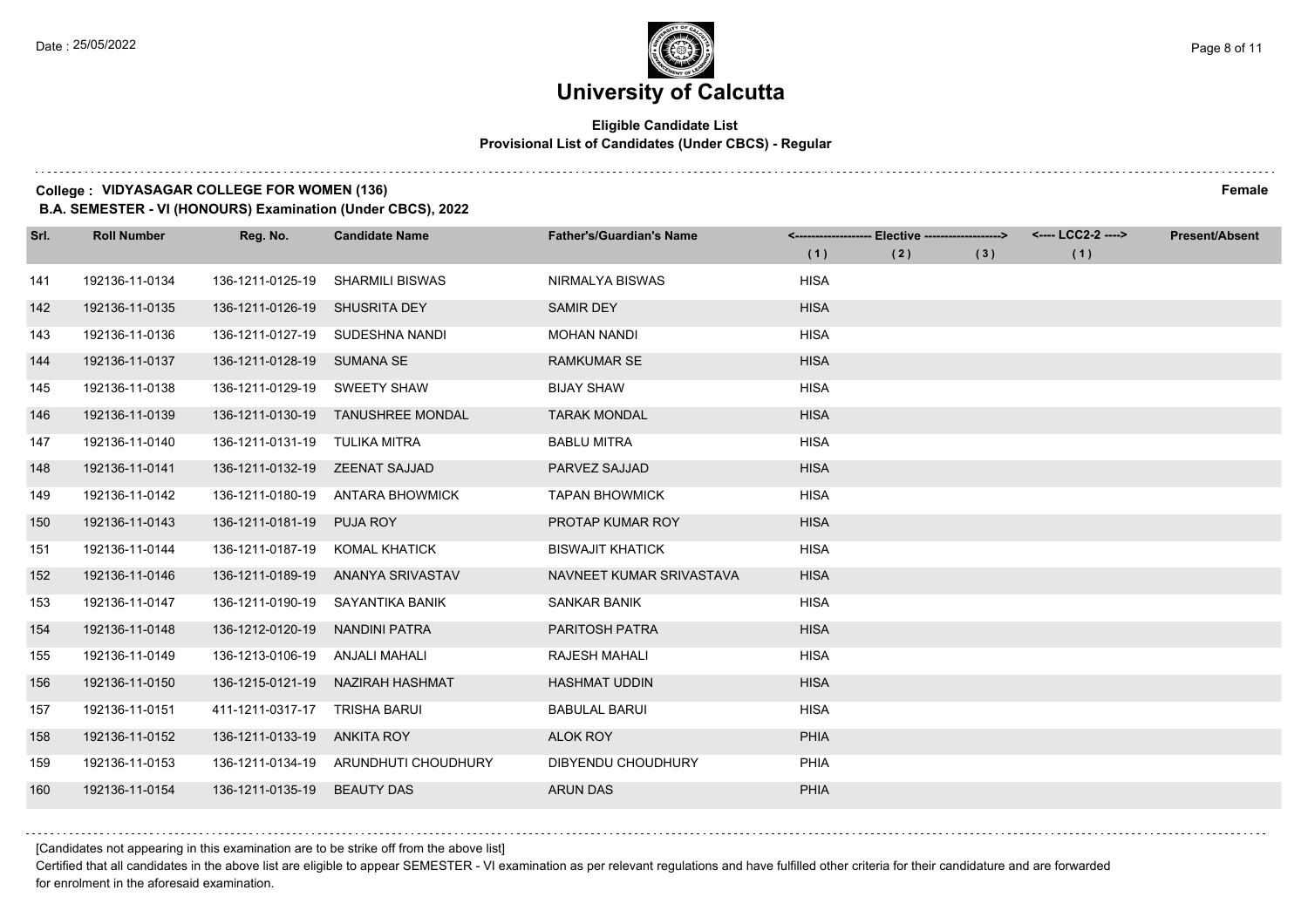#### **Eligible Candidate List Provisional List of Candidates (Under CBCS) - Regular**

#### **College : VIDYASAGAR COLLEGE FOR WOMEN (136) Female**

**B.A. SEMESTER - VI (HONOURS) Examination (Under CBCS), 2022**

| Srl. | <b>Roll Number</b> | Reg. No.         | <b>Candidate Name</b> | <b>Father's/Guardian's Name</b> |             | <------------------- Elective -------------------> |     | <---- LCC2-2 ----> | <b>Present/Absent</b> |
|------|--------------------|------------------|-----------------------|---------------------------------|-------------|----------------------------------------------------|-----|--------------------|-----------------------|
|      |                    |                  |                       |                                 | (1)         | (2)                                                | (3) | (1)                |                       |
| 161  | 192136-11-0155     | 136-1211-0136-19 | <b>GRACY DEB</b>      | <b>SUBIR DEB</b>                | PHIA        |                                                    |     |                    |                       |
| 162  | 192136-11-0156     | 136-1211-0138-19 | SHREYA SAHA           | SHAMBHU NATH SAHA               | <b>PHIA</b> |                                                    |     |                    |                       |
| 163  | 192136-11-0157     | 136-1211-0139-19 | SHREYA SAMANTA        | <b>SAMAR SAMANTA</b>            | <b>PHIA</b> |                                                    |     |                    |                       |
| 164  | 192136-11-0158     | 136-1211-0140-19 | <b>SHRUTI SHAW</b>    | <b>MANOJ SHAW</b>               | <b>PHIA</b> |                                                    |     |                    |                       |
| 165  | 192136-11-0159     | 136-1211-0141-19 | SUDESHNA SAHA         | <b>MRITYUNJOY SAHA</b>          | PHIA        |                                                    |     |                    |                       |
| 166  | 192136-11-0160     | 136-1211-0142-19 | <b>TRAYEE DAS</b>     | NANDADULAL DAS                  | <b>PHIA</b> |                                                    |     |                    |                       |
| 167  | 192136-11-0161     | 136-1211-0182-19 | ANISA SAHA            | <b>BISWANATH SAHA</b>           | PHIA        |                                                    |     |                    |                       |
| 168  | 192136-11-0162     | 136-1211-0183-19 | <b>MAYURI PAL</b>     | MIHIR CHANDRA PAL               | <b>PHIA</b> |                                                    |     |                    |                       |
| 169  | 192136-11-0163     | 136-1231-0137-19 | KOYENA DUTTA          | KRISHNENDU DUTTA                | PHIA        |                                                    |     |                    |                       |
| 170  | 192136-11-0164     | 114-1211-0363-17 | <b>SAHELI SARKAR</b>  | <b>SADHAN SARKAR</b>            | <b>PLSA</b> |                                                    |     |                    |                       |
| 171  | 192136-11-0165     | 136-1211-0143-19 | ADHUNITA SHAH         | SHYAMBABU SHAH                  | <b>PLSA</b> |                                                    |     |                    |                       |
| 172  | 192136-11-0166     | 136-1211-0144-19 | AINDRILA KARMAKAR     | <b>BAPI KARMAKAR</b>            | <b>PLSA</b> |                                                    |     |                    |                       |
| 173  | 192136-11-0167     | 136-1211-0145-19 | <b>AMRITA MISHRA</b>  | OM PRAKASH MISHRA               | <b>PLSA</b> |                                                    |     |                    |                       |
| 174  | 192136-11-0168     | 136-1211-0147-19 | <b>ANKITA SHAW</b>    | <b>SOHAN SHAW</b>               | <b>PLSA</b> |                                                    |     |                    |                       |
| 175  | 192136-11-0171     | 136-1211-0151-19 | <b>CHANDNI THAKUR</b> | <b>LALIT THAKUR</b>             | <b>PLSA</b> |                                                    |     |                    |                       |
| 176  | 192136-11-0172     | 136-1211-0152-19 | <b>CHANDRAYEE DAS</b> | <b>GOUTAM DAS</b>               | <b>PLSA</b> |                                                    |     |                    |                       |
| 177  | 192136-11-0174     | 136-1211-0154-19 | <b>HAIMONTI ROY</b>   | <b>HEMANTA ROY</b>              | <b>PLSA</b> |                                                    |     |                    |                       |
| 178  | 192136-11-0175     | 136-1211-0155-19 | <b>JAHANVI DUTTA</b>  | <b>JAYDEB DUTTA</b>             | <b>PLSA</b> |                                                    |     |                    |                       |
| 179  | 192136-11-0176     | 136-1211-0159-19 | <b>NISA ROUSHAN</b>   | <b>SK RAUSHAN ALI</b>           | <b>PLSA</b> |                                                    |     |                    |                       |
| 180  | 192136-11-0177     | 136-1211-0160-19 | <b>PRITI SAHA</b>     | <b>JAGANNATH SAHA</b>           | <b>PLSA</b> |                                                    |     |                    |                       |

[Candidates not appearing in this examination are to be strike off from the above list]

Certified that all candidates in the above list are eligible to appear SEMESTER - VI examination as per relevant regulations and have fulfilled other criteria for their candidature and are forwarded for enrolment in the aforesaid examination.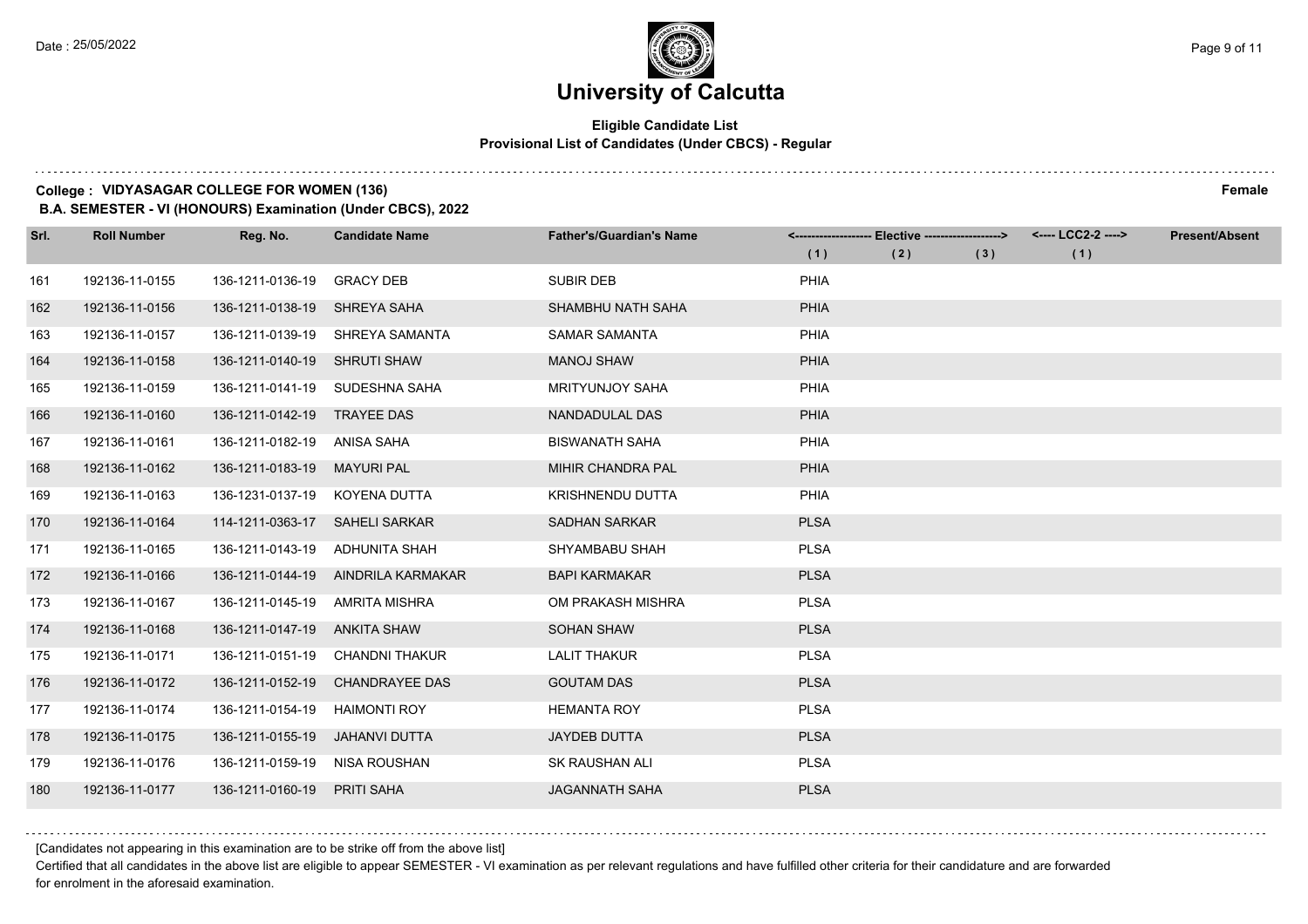### **University of Calcutta**

#### **Eligible Candidate List Provisional List of Candidates (Under CBCS) - Regular**

#### **College : VIDYASAGAR COLLEGE FOR WOMEN (136) Female**

**B.A. SEMESTER - VI (HONOURS) Examination (Under CBCS), 2022**

| Srl. | <b>Roll Number</b> | Reg. No.                      | <b>Candidate Name</b>  | <b>Father's/Guardian's Name</b> |             | <------------------- Elective -------------------> |     | <---- LCC2-2 ----> | <b>Present/Absent</b> |
|------|--------------------|-------------------------------|------------------------|---------------------------------|-------------|----------------------------------------------------|-----|--------------------|-----------------------|
|      |                    |                               |                        |                                 | (1)         | (2)                                                | (3) | (1)                |                       |
| 181  | 192136-11-0178     | 136-1211-0161-19              | RACHAITA DHANG         | <b>RAJA DHANG</b>               | <b>PLSA</b> |                                                    |     |                    |                       |
| 182  | 192136-11-0179     | 136-1211-0162-19              | SADHANA KUMARI THAKUR  | <b>DILIP KUMAR THAKUR</b>       | <b>PLSA</b> |                                                    |     |                    |                       |
| 183  | 192136-11-0180     | 136-1211-0164-19              | <b>SHIWANGNI SONI</b>  | <b>SHYAM PRASAD SONI</b>        | <b>PLSA</b> |                                                    |     |                    |                       |
| 184  | 192136-11-0181     | 136-1211-0165-19              | SK KHUSHNADA NAZ       | <b>SK AHEMED RAZA</b>           | <b>PLSA</b> |                                                    |     |                    |                       |
| 185  | 192136-11-0182     | 136-1211-0166-19              | SNEHA DAS              | <b>SANJIT DAS</b>               | <b>PLSA</b> |                                                    |     |                    |                       |
| 186  | 192136-11-0183     | 136-1211-0168-19              | <b>SNEHA RAKSHIT</b>   | <b>DEBASHISH RAKSHIT</b>        | <b>PLSA</b> |                                                    |     |                    |                       |
| 187  | 192136-11-0184     | 136-1211-0170-19 SURVHI SINGH |                        | LATE SHIV CHANDRA SINGH         | <b>PLSA</b> |                                                    |     |                    |                       |
| 188  | 192136-11-0185     | 136-1211-0171-19              | <b>SWEETI RAUTH</b>    | LATE MUKESH AGARWAL             | <b>PLSA</b> |                                                    |     |                    |                       |
| 189  | 192136-11-0186     | 136-1211-0179-19              | SANJANA SETH           | <b>VIKRAM SETH</b>              | <b>PLSA</b> |                                                    |     |                    |                       |
| 190  | 192136-11-0187     | 136-1211-0184-19              | JYOTI PRASAD           | <b>JOGINDER PRASAD</b>          | <b>PLSA</b> |                                                    |     |                    |                       |
| 191  | 192136-11-0188     | 136-1211-0185-19              | <b>INDRANI DAS</b>     | <b>BALARAM DAS</b>              | <b>PLSA</b> |                                                    |     |                    |                       |
| 192  | 192136-11-0189     | 136-1212-0150-19              | <b>BARKHA DAS</b>      | <b>UTTAM DAS</b>                | <b>PLSA</b> |                                                    |     |                    |                       |
| 193  | 192136-11-0191     | 136-1212-0157-19              | <b>NEHA KUMARI</b>     | RAM NANDAN PASWAN               | <b>PLSA</b> |                                                    |     |                    |                       |
| 194  | 192136-11-0192     | 136-1212-0158-19              | <b>NEHA MAKHAL</b>     | <b>MANTU MAKHAL</b>             | <b>PLSA</b> |                                                    |     |                    |                       |
| 195  | 192136-11-0193     | 136-1212-0163-19              | SHARDA KUMARI RAM      | <b>RAM PRABESH RAM</b>          | <b>PLSA</b> |                                                    |     |                    |                       |
| 196  | 192136-11-0194     | 136-1212-0167-19              | <b>SNEHA RAJAK</b>     | <b>SHEO KUMAR RAJAK</b>         | <b>PLSA</b> |                                                    |     |                    |                       |
| 197  | 192136-11-0195     | 136-1212-0169-19              | SONALI GHUGHU          | <b>HILLOL GHUGHU</b>            | <b>PLSA</b> |                                                    |     |                    |                       |
| 198  | 192136-11-0196     | 136-1213-0172-19              | <b>SWEETY THAKUR</b>   | <b>BHASKAR THAKUR</b>           | <b>PLSA</b> |                                                    |     |                    |                       |
| 199  | 192136-11-0197     | 136-1214-0146-19              | ANJALI YADAV           | MANIK CHAND YADAV               | <b>PLSA</b> |                                                    |     |                    |                       |
| 200  | 192136-11-0204     | 136-1211-0533-19              | <b>TAZAYEEN FATEMA</b> | <b>MD. JAVED HUSSAIN</b>        | <b>ENGA</b> |                                                    |     |                    |                       |

[Candidates not appearing in this examination are to be strike off from the above list]

Certified that all candidates in the above list are eligible to appear SEMESTER - VI examination as per relevant regulations and have fulfilled other criteria for their candidature and are forwarded for enrolment in the aforesaid examination.